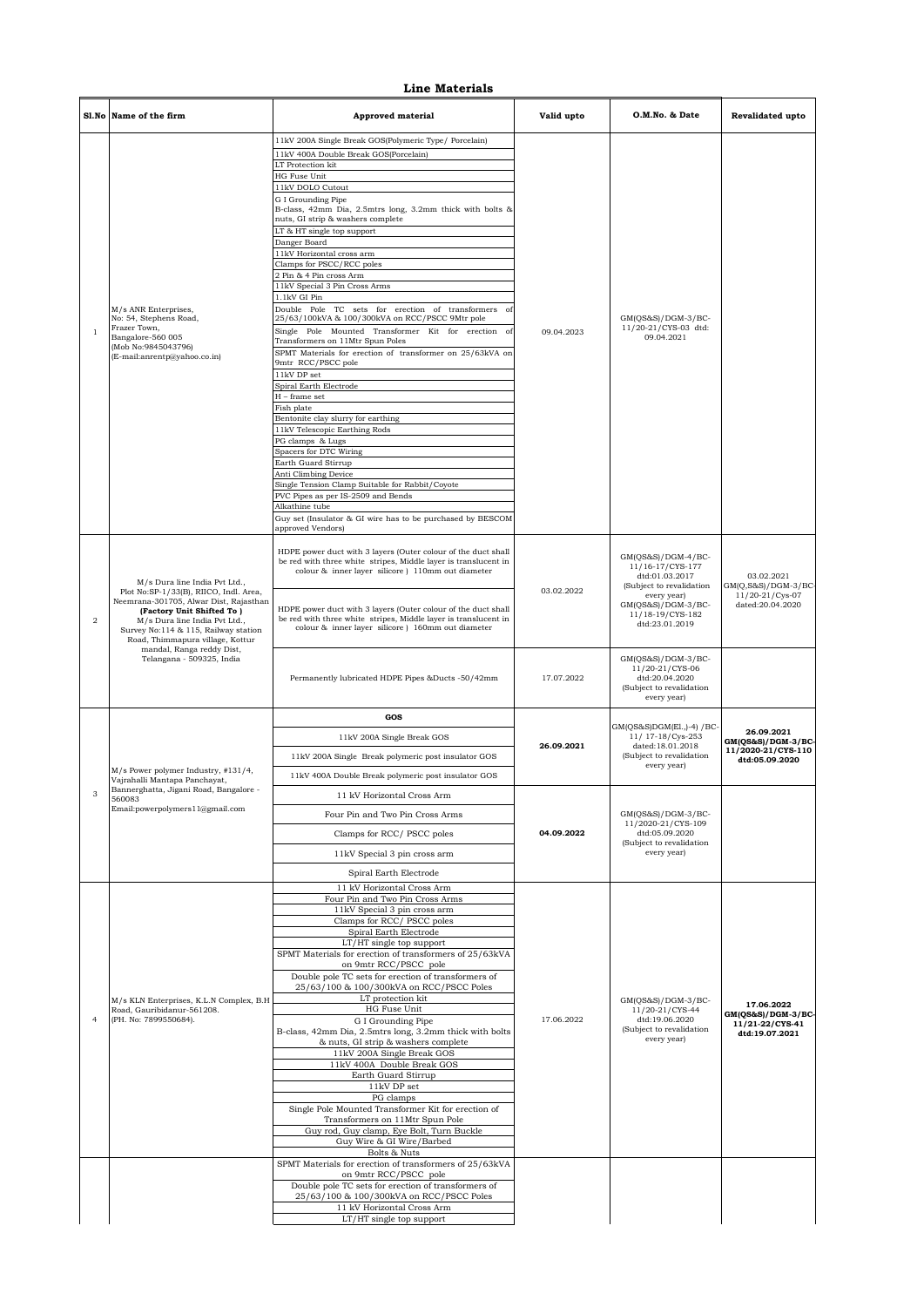| 5              | M/s K.N Venkatachala Setty & Sons., Bar<br>Line Road, Tumkur-572101<br>(Ph No: 0816-2277841)                                                                                                                                             | Four Pin and Two Pin Cross Arms<br>11kV Special 3 pin cross arm<br>Clamps for RCC/PSCC poles<br>11kV DP set<br>PG clamps<br>G I Grounding Pipe<br>B-class, 42mm Dia, 2.5mtrs long, 3.2mm thick with bolts<br>& nuts, GI strip & washers complete<br>H-Frame set<br>Fish plate<br>Earth Guard Stirrup<br>11kV Danger Board<br>Alkathine tubes<br>Anticlimbing Device<br>Guy set (Insulator & GI Wire has to be purchased by<br>BESCOM approved vendors)<br>11kV HG Fuse Unit<br>11kV 200A Single Break GOS                                                                                                                                                                                                                                                                                                                                                                                                           | 18.06.2022 | $GM(QS&S)/DGM-3/BC-$<br>11/20-21/CYS-53 dtd:<br>30.06.2020<br>(Subject to revalidation<br>every year) | 20.07.2023<br>BESCOM/GM(QS&S)/<br>DGM-3/BC-11/21-<br>22/CYS-43<br>dtd:20.07.2021 |
|----------------|------------------------------------------------------------------------------------------------------------------------------------------------------------------------------------------------------------------------------------------|---------------------------------------------------------------------------------------------------------------------------------------------------------------------------------------------------------------------------------------------------------------------------------------------------------------------------------------------------------------------------------------------------------------------------------------------------------------------------------------------------------------------------------------------------------------------------------------------------------------------------------------------------------------------------------------------------------------------------------------------------------------------------------------------------------------------------------------------------------------------------------------------------------------------|------------|-------------------------------------------------------------------------------------------------------|----------------------------------------------------------------------------------|
| 6              | M/s Saraswathi Steel Industries,<br>Bar line Road.<br>Tumkur-575101<br>(PH. No: 9980375848).                                                                                                                                             | SPMT Materials for erection of transformers of 25/63kVA<br>on 9mtr RCC/PSCC pole<br>Double pole TC sets for erection of transformers of<br>25/63/100 & 100/300kVA on RCC/PSCC Poles<br>11 kV Horizontal Cross Arm<br>LT/HT single top support<br>Four Pin and Two Pin Cross Arms<br>Clamps for RCC/PSCC poles<br>11kV DP set<br>PG clamps<br>G I Grounding Pipe<br>B-class, 42mm Dia, 2.5mtrs long, 3.2mm thick with bolts<br>& nuts, GI strip & washers complete<br>H Frame set<br>Fish plate<br>Earth Guard Stirrup<br>11kV Danger Board<br>Alkathine tubes<br>Anticlimbing Device<br>Guy set (Insulator & GI Wire has to be purchased by<br>BESCOM approved vendors)                                                                                                                                                                                                                                             | 18.06.2022 | $GM(QS&S)/DGM-3/BC-$<br>11/20-21/CYS-45 dtd:<br>19.06.2020<br>(Subject to revalidation<br>every year) | 20.07.2023<br>BESCOM/GM(QS&S)/<br>DGM-3/BC-11/21-<br>22/CYS-44<br>dtd:20.07.2021 |
| $\overline{7}$ | M/s Balaji Enterprises, Shed No: L7,<br>KSSIDC, Industrial Estate, B.H Road,<br>Tumkur-575103<br>(PH. No: 9986855653, 9980725482).                                                                                                       | SPMT Materials for erection of transformers of 25/63kVA<br>on 9mtr RCC/PSCC pole<br>Double pole TC sets for erection of transformers of<br>25/63/100 & 100/300kVA on RCC/PSCC Poles<br>11 kV Horizontal Cross Arm<br>LT/HT single top support<br>Four Pin and Two Pin Cross Arms<br>11kV Special 3 pin cross arm<br>Clamps for RCC/PSCC poles<br>11kV DP set<br>PG clamps<br>G I Grounding Pipe<br>B-class, 42mm Dia, 2.5mtrs long, 3.2mm thick with bolts<br>& nuts, GI strip & washers complete<br>H- Frame set<br>Fish plate<br>Earth Guard Stirrup<br>11kV Danger Board<br>Alkathine tubes<br>Anticlimbing Device<br>Guy set (Insulator & GI Wire has to be purchased by<br>BESCOM approved vendors)                                                                                                                                                                                                            | 18.06.2022 | $GM(QS&S)/DGM-3/BC-$<br>11/20-21/CYS-47 dtd:<br>19.06.2020<br>(Subject to revalidation<br>every year) | 20.07.2023<br>BESCOM/GM(QS&S)/<br>DGM-3/BC-11/21-<br>22/CYS-45<br>dtd:20.07.2021 |
| 8              | M/s Manjunatha Industries, Survey<br>No:77, Plot No:1,2,3,4 &5, Beereshwara<br>Complex, Karihobanahalli Main Road,<br>Peenya 2nd stage, Bangalore - 560058<br>(ph No: 9972907828, 9353030303)(E-mail:<br>manjunathaindutries9@gmail.com) | 11 kV Horizontal Cross Arm<br>11kV Special three pin cross arm<br>Four and Two pin cross arms<br>Guy set (Insulator & GI wire has to be purchased by BESCOM<br>approved Vendors)<br>LT & HT single top support<br>11kV DP set<br>Double Pole TC sets for erection of transformers of<br>25/63/100kVA & 100/300kVA on RCC/PSCC 9Mtr pole<br>Single Pole Mounted Transformer Kit for erection of<br>Transformers on 11Mtr Spun Poles<br>SPMT Materials for erection of transformer on 25/63kVA on<br>9mtr RCC/PSCC pole<br>Earth Guard Stirrup<br>GI Grounding pipe, B - Class, 42mm dia, 2.5mtrs long, 3.2mm<br>thick with bolts nuts, GI Strips and washers complete<br>H-frame set for fixing GOS<br>Spacers for DTC wiring<br>Copper Lugs/ Aluminium Lugs<br>Danger Board<br>Anti-climbing device<br>Spiral Earth Electrode<br>11kV, 200A Single Break GOS<br>Alkathine tube<br>PG clamps<br>RCC/PSCC pole clamps | 18.02.2023 | $GM(OS&S)/DGM-3/BC-$<br>11/20-21/CYS-262 dtd:<br>26.02.2021                                           |                                                                                  |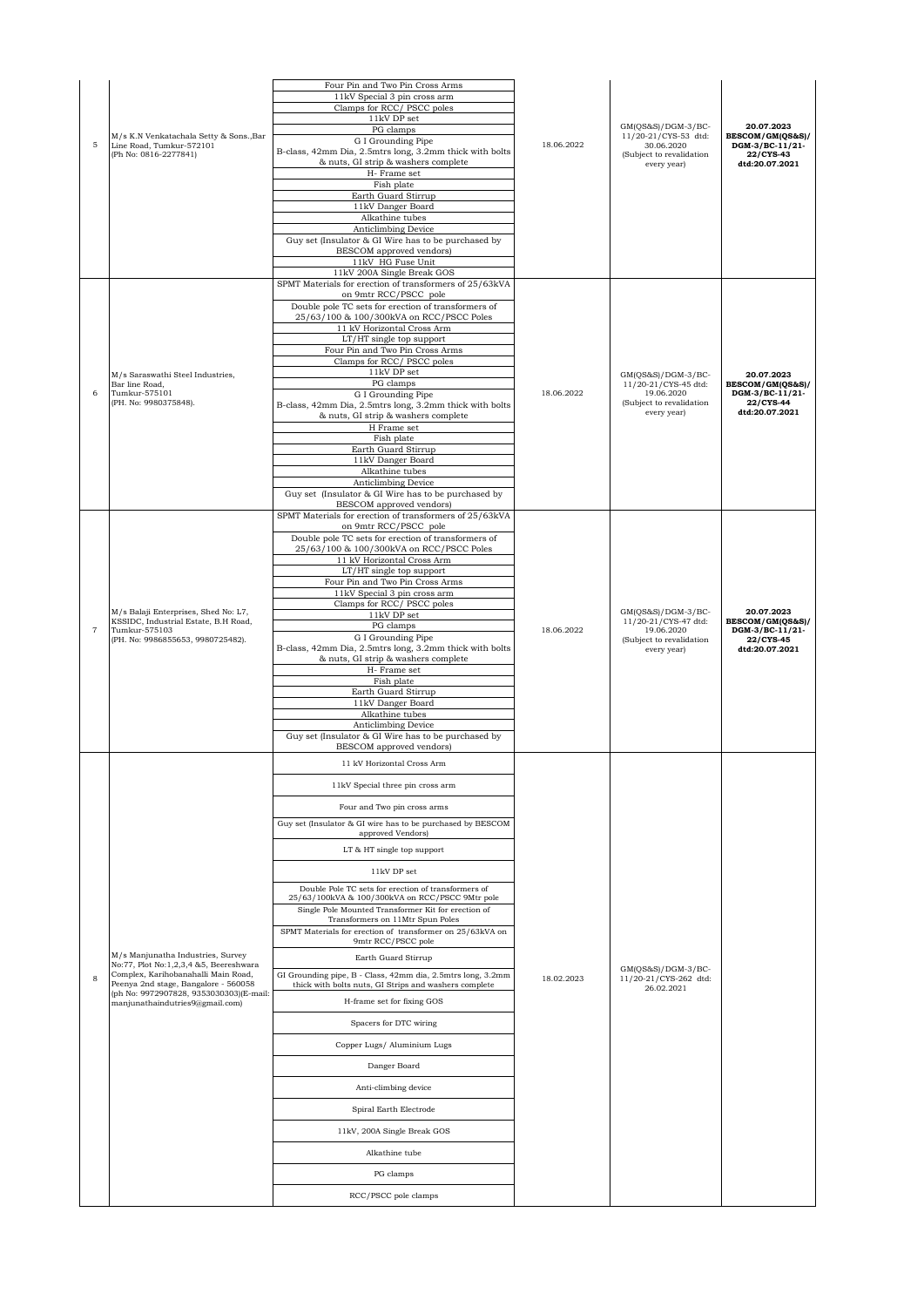| Guy rod<br>Special Three pin cross arm & 11kV Horizontal cross arm<br>M/s Sri Chowdeshwari Electricals,<br>GM(QS&S)/DGM-3/BC-<br>Single pole mounted transformer kit for 25/63/100 kVA<br>Sy No: 186, Maralukunte,<br>11/18-19/CYS-207 dtd:<br>Gopalapura Post,<br>9<br>06.03.2021<br>07.03.2019<br>Bangalore North Taluk - 560214<br>Double pole TC set for 25/63/100/300 kVA with kit<br>(Subject to revalidation<br>Contact No: 9448310541<br>every year)<br>H - Frame set for fixing GOS<br>RCC/PSC/PSCC poles clamps<br>Earth Guard Stirrup<br>11kV Spun Pole structure material<br>Spiral Earth Electrode<br>GI Grounding pipe<br>11kV Horizontal cross Arm with Clamp, Bolts & Nuts<br>Four & Two Pin cross Arms & LT/HT Single Top Support<br>11kV DP set<br>M/s Phoenix Interactives,<br>#70, Pipeline Road, Behind Sai Garments,<br>11kV Double pole structure kit for 25/63/100kVA &<br>GM(QS&S)/DGM-3/BC-<br>Chikka Golarahatti, Magadi Main Road,<br>100/300kVA transformer on RCC/PSCC pole<br>11/19-20/CYS-13<br>Bangalore-560091<br>10<br>27.02.2021<br>dtd: 29.04.2019<br>Clamps for RCC/PCC/PSCC<br>Contact No:<br>(Subject to revalidation<br>9036187818/9686529717<br>every year)<br>Email: phoenixinteractives@gmail.com<br>Earth electrode (GI Pipe, Plate & Spiral Electrode)<br>11mtr Spun Pole Structure<br>Single Pole mounted transformer kit for 25/63 kVA<br>transformers on 9 Mtrs RCC/PSCC Pole<br>Guy Rod<br>25.05.2022<br>GM(QS&S)/DGM-3/BC-<br>25.05.2022<br>9kV, 5kA, Polymer Surge Arrester<br>11/21-22/CYS-85<br>dtd:17.09.2021<br>11kV 400A Double Break GOS (Porcelain/Polymeric)<br>M/s Spoorthy Metal Technologies Pvt Ltd.,<br>No: 39, Raghavendra Industrial Estate,<br>Peenya 2 nd stage,<br>11<br>Bangalore-560 058<br>Contact No: 9036928643<br>11kV, 200A Single Break GOS (Porcelain/Polymeric)<br>$GM(QS&S)/DGM-3/BC-$<br>17.09.2023<br>11/21-22/CYS-85<br>dtd:17.09.2021<br>G I Grounding Pipe<br>B-class, 42mm Dia, 2.5mtrs long, 3.2mm thick with bolts &<br>nuts, GI strip & washers complete<br>G I Grounding Pipe<br>B-class, 42mm Dia, 2.5mtrs long, 3.2mm thick with bolts<br>& nuts, GI strip & washers complete<br>2 Pin & 4 Pin cross Arm<br>Clamps for PSCC/RCC poles<br>Double pole TC set for erection of transformers of<br>M/s Shubham Comtech & Exports Pvt<br>25/63/100kVA & 100/300kVA on RCC/PSCC 9Mtr pole<br>Ltd.,<br>84 & 85, Bommsandra - Jigani Link Road,<br>GM(QS&S)/DGM-3/BC-<br>KIADB Jigani Indl. Area, Bangalore -<br>Single pole mounted transformer kit for erection of<br>12<br>21.12.2022<br>11/20-21/CYS-197<br>560105<br>transformers on 11Mtr Spun Pole<br>22.12.2020<br>Contact No: 080-41213130<br>Email: poleshubham@vahoo.co.in-<br>SPMT Materials for erection of transformer on 25/63kVA<br>on 9mtr RCC/PSCC pole<br>11kV Horizontal Cross Arms<br>LT & HT Single top support<br>Guy set (Insulator & GI wire has to be purchased by<br>BESCOM approved Vendors)<br>GI Wire & Guy wire<br>4 Pin cross Arm & 2 Pin cross Arm<br>11kV Horizontal cross Arm & Special 3 Pin cross Arm<br>HT & LT Single Top supports<br>M/s Sri Varu Industries,<br>Clamps for RCC & PSCC poles<br>GM(QS&S)/DGM-3/BC-<br>No: 12, 14th cross, 3rd 'E', Main road,<br>11/19-20/CYS-45 dtd:<br>06.06.2021<br>13<br>Cholurpalya, Bengaluru-560 023<br>15.06.2019 (Subject to<br>Double pole TC sets for erection of transformers of<br>(Ph No: 9945150850)<br>revalidation every year)<br>25/63/100kVA & 100/300kVA on RCC/PSCC 9Mtrs Long pole<br>SPMT Material for erection of transformers on RCC/PSCC pole<br>for 25/63kVA transformers<br>Spiral Earth Electrode<br>Guy Rod<br>SPMT Material for erection of transformers on RCC/PSCC pole<br>for 25/63kVA transformers<br>11kV Horizontal X Arm<br>4 Pin X Arm, 2 Pin X Arm & Special 3 Pin X Arm<br>RCC/PSCC Pole clamps<br>Guy Rod<br>M/s MALA Engineering & Fabrication<br>works,<br>Earthing Pipe<br>$GM(QS&S)/DGM-3/BC-$<br>Plot #6-C, 1st Main Road, 3rd cross, Karur<br>Industrial Area, Opp: D.C. Office,<br>11/19-20/CYS-53 dtd:<br>HT & LT Single Top supports<br>21.06.2021<br>14<br>Davanagere-577006<br>24.06.2019 (Subject to<br>(Ph No: 9845565988, 9606737558,<br>revalidation every year)<br>Earth Guard Stirrups<br>9845535132)<br>11kV DP set<br>Double pole TC sets for erection of transformers of 63/100kVA<br>& 100/300kVA on RCC/PSCC 9Mtrs Long pole |  |  | 4 Pin X arms & 2 Pin cross Arms and LT & HT Single top<br>support |  |  |  |
|-----------------------------------------------------------------------------------------------------------------------------------------------------------------------------------------------------------------------------------------------------------------------------------------------------------------------------------------------------------------------------------------------------------------------------------------------------------------------------------------------------------------------------------------------------------------------------------------------------------------------------------------------------------------------------------------------------------------------------------------------------------------------------------------------------------------------------------------------------------------------------------------------------------------------------------------------------------------------------------------------------------------------------------------------------------------------------------------------------------------------------------------------------------------------------------------------------------------------------------------------------------------------------------------------------------------------------------------------------------------------------------------------------------------------------------------------------------------------------------------------------------------------------------------------------------------------------------------------------------------------------------------------------------------------------------------------------------------------------------------------------------------------------------------------------------------------------------------------------------------------------------------------------------------------------------------------------------------------------------------------------------------------------------------------------------------------------------------------------------------------------------------------------------------------------------------------------------------------------------------------------------------------------------------------------------------------------------------------------------------------------------------------------------------------------------------------------------------------------------------------------------------------------------------------------------------------------------------------------------------------------------------------------------------------------------------------------------------------------------------------------------------------------------------------------------------------------------------------------------------------------------------------------------------------------------------------------------------------------------------------------------------------------------------------------------------------------------------------------------------------------------------------------------------------------------------------------------------------------------------------------------------------------------------------------------------------------------------------------------------------------------------------------------------------------------------------------------------------------------------------------------------------------------------------------------------------------------------------------------------------------------------------------------------------------------------------------------------------------------------------------------------------------------------------------------------------------------------------------------------------------------------------------------------------------------------------------------------------------------------------------------------------------------------------------------------------------------------------------------------------------------------------------------------------------------------------------------------------------------------------------------------------------------------------------------------------------------------------------------------------------------------------------------|--|--|-------------------------------------------------------------------|--|--|--|
|                                                                                                                                                                                                                                                                                                                                                                                                                                                                                                                                                                                                                                                                                                                                                                                                                                                                                                                                                                                                                                                                                                                                                                                                                                                                                                                                                                                                                                                                                                                                                                                                                                                                                                                                                                                                                                                                                                                                                                                                                                                                                                                                                                                                                                                                                                                                                                                                                                                                                                                                                                                                                                                                                                                                                                                                                                                                                                                                                                                                                                                                                                                                                                                                                                                                                                                                                                                                                                                                                                                                                                                                                                                                                                                                                                                                                                                                                                                                                                                                                                                                                                                                                                                                                                                                                                                                                                                                           |  |  |                                                                   |  |  |  |
|                                                                                                                                                                                                                                                                                                                                                                                                                                                                                                                                                                                                                                                                                                                                                                                                                                                                                                                                                                                                                                                                                                                                                                                                                                                                                                                                                                                                                                                                                                                                                                                                                                                                                                                                                                                                                                                                                                                                                                                                                                                                                                                                                                                                                                                                                                                                                                                                                                                                                                                                                                                                                                                                                                                                                                                                                                                                                                                                                                                                                                                                                                                                                                                                                                                                                                                                                                                                                                                                                                                                                                                                                                                                                                                                                                                                                                                                                                                                                                                                                                                                                                                                                                                                                                                                                                                                                                                                           |  |  |                                                                   |  |  |  |
|                                                                                                                                                                                                                                                                                                                                                                                                                                                                                                                                                                                                                                                                                                                                                                                                                                                                                                                                                                                                                                                                                                                                                                                                                                                                                                                                                                                                                                                                                                                                                                                                                                                                                                                                                                                                                                                                                                                                                                                                                                                                                                                                                                                                                                                                                                                                                                                                                                                                                                                                                                                                                                                                                                                                                                                                                                                                                                                                                                                                                                                                                                                                                                                                                                                                                                                                                                                                                                                                                                                                                                                                                                                                                                                                                                                                                                                                                                                                                                                                                                                                                                                                                                                                                                                                                                                                                                                                           |  |  |                                                                   |  |  |  |
|                                                                                                                                                                                                                                                                                                                                                                                                                                                                                                                                                                                                                                                                                                                                                                                                                                                                                                                                                                                                                                                                                                                                                                                                                                                                                                                                                                                                                                                                                                                                                                                                                                                                                                                                                                                                                                                                                                                                                                                                                                                                                                                                                                                                                                                                                                                                                                                                                                                                                                                                                                                                                                                                                                                                                                                                                                                                                                                                                                                                                                                                                                                                                                                                                                                                                                                                                                                                                                                                                                                                                                                                                                                                                                                                                                                                                                                                                                                                                                                                                                                                                                                                                                                                                                                                                                                                                                                                           |  |  |                                                                   |  |  |  |
|                                                                                                                                                                                                                                                                                                                                                                                                                                                                                                                                                                                                                                                                                                                                                                                                                                                                                                                                                                                                                                                                                                                                                                                                                                                                                                                                                                                                                                                                                                                                                                                                                                                                                                                                                                                                                                                                                                                                                                                                                                                                                                                                                                                                                                                                                                                                                                                                                                                                                                                                                                                                                                                                                                                                                                                                                                                                                                                                                                                                                                                                                                                                                                                                                                                                                                                                                                                                                                                                                                                                                                                                                                                                                                                                                                                                                                                                                                                                                                                                                                                                                                                                                                                                                                                                                                                                                                                                           |  |  |                                                                   |  |  |  |
|                                                                                                                                                                                                                                                                                                                                                                                                                                                                                                                                                                                                                                                                                                                                                                                                                                                                                                                                                                                                                                                                                                                                                                                                                                                                                                                                                                                                                                                                                                                                                                                                                                                                                                                                                                                                                                                                                                                                                                                                                                                                                                                                                                                                                                                                                                                                                                                                                                                                                                                                                                                                                                                                                                                                                                                                                                                                                                                                                                                                                                                                                                                                                                                                                                                                                                                                                                                                                                                                                                                                                                                                                                                                                                                                                                                                                                                                                                                                                                                                                                                                                                                                                                                                                                                                                                                                                                                                           |  |  |                                                                   |  |  |  |
|                                                                                                                                                                                                                                                                                                                                                                                                                                                                                                                                                                                                                                                                                                                                                                                                                                                                                                                                                                                                                                                                                                                                                                                                                                                                                                                                                                                                                                                                                                                                                                                                                                                                                                                                                                                                                                                                                                                                                                                                                                                                                                                                                                                                                                                                                                                                                                                                                                                                                                                                                                                                                                                                                                                                                                                                                                                                                                                                                                                                                                                                                                                                                                                                                                                                                                                                                                                                                                                                                                                                                                                                                                                                                                                                                                                                                                                                                                                                                                                                                                                                                                                                                                                                                                                                                                                                                                                                           |  |  |                                                                   |  |  |  |
|                                                                                                                                                                                                                                                                                                                                                                                                                                                                                                                                                                                                                                                                                                                                                                                                                                                                                                                                                                                                                                                                                                                                                                                                                                                                                                                                                                                                                                                                                                                                                                                                                                                                                                                                                                                                                                                                                                                                                                                                                                                                                                                                                                                                                                                                                                                                                                                                                                                                                                                                                                                                                                                                                                                                                                                                                                                                                                                                                                                                                                                                                                                                                                                                                                                                                                                                                                                                                                                                                                                                                                                                                                                                                                                                                                                                                                                                                                                                                                                                                                                                                                                                                                                                                                                                                                                                                                                                           |  |  |                                                                   |  |  |  |
|                                                                                                                                                                                                                                                                                                                                                                                                                                                                                                                                                                                                                                                                                                                                                                                                                                                                                                                                                                                                                                                                                                                                                                                                                                                                                                                                                                                                                                                                                                                                                                                                                                                                                                                                                                                                                                                                                                                                                                                                                                                                                                                                                                                                                                                                                                                                                                                                                                                                                                                                                                                                                                                                                                                                                                                                                                                                                                                                                                                                                                                                                                                                                                                                                                                                                                                                                                                                                                                                                                                                                                                                                                                                                                                                                                                                                                                                                                                                                                                                                                                                                                                                                                                                                                                                                                                                                                                                           |  |  |                                                                   |  |  |  |
|                                                                                                                                                                                                                                                                                                                                                                                                                                                                                                                                                                                                                                                                                                                                                                                                                                                                                                                                                                                                                                                                                                                                                                                                                                                                                                                                                                                                                                                                                                                                                                                                                                                                                                                                                                                                                                                                                                                                                                                                                                                                                                                                                                                                                                                                                                                                                                                                                                                                                                                                                                                                                                                                                                                                                                                                                                                                                                                                                                                                                                                                                                                                                                                                                                                                                                                                                                                                                                                                                                                                                                                                                                                                                                                                                                                                                                                                                                                                                                                                                                                                                                                                                                                                                                                                                                                                                                                                           |  |  |                                                                   |  |  |  |
|                                                                                                                                                                                                                                                                                                                                                                                                                                                                                                                                                                                                                                                                                                                                                                                                                                                                                                                                                                                                                                                                                                                                                                                                                                                                                                                                                                                                                                                                                                                                                                                                                                                                                                                                                                                                                                                                                                                                                                                                                                                                                                                                                                                                                                                                                                                                                                                                                                                                                                                                                                                                                                                                                                                                                                                                                                                                                                                                                                                                                                                                                                                                                                                                                                                                                                                                                                                                                                                                                                                                                                                                                                                                                                                                                                                                                                                                                                                                                                                                                                                                                                                                                                                                                                                                                                                                                                                                           |  |  |                                                                   |  |  |  |
|                                                                                                                                                                                                                                                                                                                                                                                                                                                                                                                                                                                                                                                                                                                                                                                                                                                                                                                                                                                                                                                                                                                                                                                                                                                                                                                                                                                                                                                                                                                                                                                                                                                                                                                                                                                                                                                                                                                                                                                                                                                                                                                                                                                                                                                                                                                                                                                                                                                                                                                                                                                                                                                                                                                                                                                                                                                                                                                                                                                                                                                                                                                                                                                                                                                                                                                                                                                                                                                                                                                                                                                                                                                                                                                                                                                                                                                                                                                                                                                                                                                                                                                                                                                                                                                                                                                                                                                                           |  |  |                                                                   |  |  |  |
|                                                                                                                                                                                                                                                                                                                                                                                                                                                                                                                                                                                                                                                                                                                                                                                                                                                                                                                                                                                                                                                                                                                                                                                                                                                                                                                                                                                                                                                                                                                                                                                                                                                                                                                                                                                                                                                                                                                                                                                                                                                                                                                                                                                                                                                                                                                                                                                                                                                                                                                                                                                                                                                                                                                                                                                                                                                                                                                                                                                                                                                                                                                                                                                                                                                                                                                                                                                                                                                                                                                                                                                                                                                                                                                                                                                                                                                                                                                                                                                                                                                                                                                                                                                                                                                                                                                                                                                                           |  |  |                                                                   |  |  |  |
|                                                                                                                                                                                                                                                                                                                                                                                                                                                                                                                                                                                                                                                                                                                                                                                                                                                                                                                                                                                                                                                                                                                                                                                                                                                                                                                                                                                                                                                                                                                                                                                                                                                                                                                                                                                                                                                                                                                                                                                                                                                                                                                                                                                                                                                                                                                                                                                                                                                                                                                                                                                                                                                                                                                                                                                                                                                                                                                                                                                                                                                                                                                                                                                                                                                                                                                                                                                                                                                                                                                                                                                                                                                                                                                                                                                                                                                                                                                                                                                                                                                                                                                                                                                                                                                                                                                                                                                                           |  |  |                                                                   |  |  |  |
|                                                                                                                                                                                                                                                                                                                                                                                                                                                                                                                                                                                                                                                                                                                                                                                                                                                                                                                                                                                                                                                                                                                                                                                                                                                                                                                                                                                                                                                                                                                                                                                                                                                                                                                                                                                                                                                                                                                                                                                                                                                                                                                                                                                                                                                                                                                                                                                                                                                                                                                                                                                                                                                                                                                                                                                                                                                                                                                                                                                                                                                                                                                                                                                                                                                                                                                                                                                                                                                                                                                                                                                                                                                                                                                                                                                                                                                                                                                                                                                                                                                                                                                                                                                                                                                                                                                                                                                                           |  |  |                                                                   |  |  |  |
|                                                                                                                                                                                                                                                                                                                                                                                                                                                                                                                                                                                                                                                                                                                                                                                                                                                                                                                                                                                                                                                                                                                                                                                                                                                                                                                                                                                                                                                                                                                                                                                                                                                                                                                                                                                                                                                                                                                                                                                                                                                                                                                                                                                                                                                                                                                                                                                                                                                                                                                                                                                                                                                                                                                                                                                                                                                                                                                                                                                                                                                                                                                                                                                                                                                                                                                                                                                                                                                                                                                                                                                                                                                                                                                                                                                                                                                                                                                                                                                                                                                                                                                                                                                                                                                                                                                                                                                                           |  |  |                                                                   |  |  |  |
|                                                                                                                                                                                                                                                                                                                                                                                                                                                                                                                                                                                                                                                                                                                                                                                                                                                                                                                                                                                                                                                                                                                                                                                                                                                                                                                                                                                                                                                                                                                                                                                                                                                                                                                                                                                                                                                                                                                                                                                                                                                                                                                                                                                                                                                                                                                                                                                                                                                                                                                                                                                                                                                                                                                                                                                                                                                                                                                                                                                                                                                                                                                                                                                                                                                                                                                                                                                                                                                                                                                                                                                                                                                                                                                                                                                                                                                                                                                                                                                                                                                                                                                                                                                                                                                                                                                                                                                                           |  |  |                                                                   |  |  |  |
|                                                                                                                                                                                                                                                                                                                                                                                                                                                                                                                                                                                                                                                                                                                                                                                                                                                                                                                                                                                                                                                                                                                                                                                                                                                                                                                                                                                                                                                                                                                                                                                                                                                                                                                                                                                                                                                                                                                                                                                                                                                                                                                                                                                                                                                                                                                                                                                                                                                                                                                                                                                                                                                                                                                                                                                                                                                                                                                                                                                                                                                                                                                                                                                                                                                                                                                                                                                                                                                                                                                                                                                                                                                                                                                                                                                                                                                                                                                                                                                                                                                                                                                                                                                                                                                                                                                                                                                                           |  |  |                                                                   |  |  |  |
|                                                                                                                                                                                                                                                                                                                                                                                                                                                                                                                                                                                                                                                                                                                                                                                                                                                                                                                                                                                                                                                                                                                                                                                                                                                                                                                                                                                                                                                                                                                                                                                                                                                                                                                                                                                                                                                                                                                                                                                                                                                                                                                                                                                                                                                                                                                                                                                                                                                                                                                                                                                                                                                                                                                                                                                                                                                                                                                                                                                                                                                                                                                                                                                                                                                                                                                                                                                                                                                                                                                                                                                                                                                                                                                                                                                                                                                                                                                                                                                                                                                                                                                                                                                                                                                                                                                                                                                                           |  |  |                                                                   |  |  |  |
|                                                                                                                                                                                                                                                                                                                                                                                                                                                                                                                                                                                                                                                                                                                                                                                                                                                                                                                                                                                                                                                                                                                                                                                                                                                                                                                                                                                                                                                                                                                                                                                                                                                                                                                                                                                                                                                                                                                                                                                                                                                                                                                                                                                                                                                                                                                                                                                                                                                                                                                                                                                                                                                                                                                                                                                                                                                                                                                                                                                                                                                                                                                                                                                                                                                                                                                                                                                                                                                                                                                                                                                                                                                                                                                                                                                                                                                                                                                                                                                                                                                                                                                                                                                                                                                                                                                                                                                                           |  |  |                                                                   |  |  |  |
|                                                                                                                                                                                                                                                                                                                                                                                                                                                                                                                                                                                                                                                                                                                                                                                                                                                                                                                                                                                                                                                                                                                                                                                                                                                                                                                                                                                                                                                                                                                                                                                                                                                                                                                                                                                                                                                                                                                                                                                                                                                                                                                                                                                                                                                                                                                                                                                                                                                                                                                                                                                                                                                                                                                                                                                                                                                                                                                                                                                                                                                                                                                                                                                                                                                                                                                                                                                                                                                                                                                                                                                                                                                                                                                                                                                                                                                                                                                                                                                                                                                                                                                                                                                                                                                                                                                                                                                                           |  |  |                                                                   |  |  |  |
|                                                                                                                                                                                                                                                                                                                                                                                                                                                                                                                                                                                                                                                                                                                                                                                                                                                                                                                                                                                                                                                                                                                                                                                                                                                                                                                                                                                                                                                                                                                                                                                                                                                                                                                                                                                                                                                                                                                                                                                                                                                                                                                                                                                                                                                                                                                                                                                                                                                                                                                                                                                                                                                                                                                                                                                                                                                                                                                                                                                                                                                                                                                                                                                                                                                                                                                                                                                                                                                                                                                                                                                                                                                                                                                                                                                                                                                                                                                                                                                                                                                                                                                                                                                                                                                                                                                                                                                                           |  |  |                                                                   |  |  |  |
|                                                                                                                                                                                                                                                                                                                                                                                                                                                                                                                                                                                                                                                                                                                                                                                                                                                                                                                                                                                                                                                                                                                                                                                                                                                                                                                                                                                                                                                                                                                                                                                                                                                                                                                                                                                                                                                                                                                                                                                                                                                                                                                                                                                                                                                                                                                                                                                                                                                                                                                                                                                                                                                                                                                                                                                                                                                                                                                                                                                                                                                                                                                                                                                                                                                                                                                                                                                                                                                                                                                                                                                                                                                                                                                                                                                                                                                                                                                                                                                                                                                                                                                                                                                                                                                                                                                                                                                                           |  |  |                                                                   |  |  |  |
|                                                                                                                                                                                                                                                                                                                                                                                                                                                                                                                                                                                                                                                                                                                                                                                                                                                                                                                                                                                                                                                                                                                                                                                                                                                                                                                                                                                                                                                                                                                                                                                                                                                                                                                                                                                                                                                                                                                                                                                                                                                                                                                                                                                                                                                                                                                                                                                                                                                                                                                                                                                                                                                                                                                                                                                                                                                                                                                                                                                                                                                                                                                                                                                                                                                                                                                                                                                                                                                                                                                                                                                                                                                                                                                                                                                                                                                                                                                                                                                                                                                                                                                                                                                                                                                                                                                                                                                                           |  |  |                                                                   |  |  |  |
|                                                                                                                                                                                                                                                                                                                                                                                                                                                                                                                                                                                                                                                                                                                                                                                                                                                                                                                                                                                                                                                                                                                                                                                                                                                                                                                                                                                                                                                                                                                                                                                                                                                                                                                                                                                                                                                                                                                                                                                                                                                                                                                                                                                                                                                                                                                                                                                                                                                                                                                                                                                                                                                                                                                                                                                                                                                                                                                                                                                                                                                                                                                                                                                                                                                                                                                                                                                                                                                                                                                                                                                                                                                                                                                                                                                                                                                                                                                                                                                                                                                                                                                                                                                                                                                                                                                                                                                                           |  |  |                                                                   |  |  |  |
|                                                                                                                                                                                                                                                                                                                                                                                                                                                                                                                                                                                                                                                                                                                                                                                                                                                                                                                                                                                                                                                                                                                                                                                                                                                                                                                                                                                                                                                                                                                                                                                                                                                                                                                                                                                                                                                                                                                                                                                                                                                                                                                                                                                                                                                                                                                                                                                                                                                                                                                                                                                                                                                                                                                                                                                                                                                                                                                                                                                                                                                                                                                                                                                                                                                                                                                                                                                                                                                                                                                                                                                                                                                                                                                                                                                                                                                                                                                                                                                                                                                                                                                                                                                                                                                                                                                                                                                                           |  |  |                                                                   |  |  |  |
|                                                                                                                                                                                                                                                                                                                                                                                                                                                                                                                                                                                                                                                                                                                                                                                                                                                                                                                                                                                                                                                                                                                                                                                                                                                                                                                                                                                                                                                                                                                                                                                                                                                                                                                                                                                                                                                                                                                                                                                                                                                                                                                                                                                                                                                                                                                                                                                                                                                                                                                                                                                                                                                                                                                                                                                                                                                                                                                                                                                                                                                                                                                                                                                                                                                                                                                                                                                                                                                                                                                                                                                                                                                                                                                                                                                                                                                                                                                                                                                                                                                                                                                                                                                                                                                                                                                                                                                                           |  |  |                                                                   |  |  |  |
|                                                                                                                                                                                                                                                                                                                                                                                                                                                                                                                                                                                                                                                                                                                                                                                                                                                                                                                                                                                                                                                                                                                                                                                                                                                                                                                                                                                                                                                                                                                                                                                                                                                                                                                                                                                                                                                                                                                                                                                                                                                                                                                                                                                                                                                                                                                                                                                                                                                                                                                                                                                                                                                                                                                                                                                                                                                                                                                                                                                                                                                                                                                                                                                                                                                                                                                                                                                                                                                                                                                                                                                                                                                                                                                                                                                                                                                                                                                                                                                                                                                                                                                                                                                                                                                                                                                                                                                                           |  |  |                                                                   |  |  |  |
|                                                                                                                                                                                                                                                                                                                                                                                                                                                                                                                                                                                                                                                                                                                                                                                                                                                                                                                                                                                                                                                                                                                                                                                                                                                                                                                                                                                                                                                                                                                                                                                                                                                                                                                                                                                                                                                                                                                                                                                                                                                                                                                                                                                                                                                                                                                                                                                                                                                                                                                                                                                                                                                                                                                                                                                                                                                                                                                                                                                                                                                                                                                                                                                                                                                                                                                                                                                                                                                                                                                                                                                                                                                                                                                                                                                                                                                                                                                                                                                                                                                                                                                                                                                                                                                                                                                                                                                                           |  |  |                                                                   |  |  |  |
|                                                                                                                                                                                                                                                                                                                                                                                                                                                                                                                                                                                                                                                                                                                                                                                                                                                                                                                                                                                                                                                                                                                                                                                                                                                                                                                                                                                                                                                                                                                                                                                                                                                                                                                                                                                                                                                                                                                                                                                                                                                                                                                                                                                                                                                                                                                                                                                                                                                                                                                                                                                                                                                                                                                                                                                                                                                                                                                                                                                                                                                                                                                                                                                                                                                                                                                                                                                                                                                                                                                                                                                                                                                                                                                                                                                                                                                                                                                                                                                                                                                                                                                                                                                                                                                                                                                                                                                                           |  |  |                                                                   |  |  |  |
|                                                                                                                                                                                                                                                                                                                                                                                                                                                                                                                                                                                                                                                                                                                                                                                                                                                                                                                                                                                                                                                                                                                                                                                                                                                                                                                                                                                                                                                                                                                                                                                                                                                                                                                                                                                                                                                                                                                                                                                                                                                                                                                                                                                                                                                                                                                                                                                                                                                                                                                                                                                                                                                                                                                                                                                                                                                                                                                                                                                                                                                                                                                                                                                                                                                                                                                                                                                                                                                                                                                                                                                                                                                                                                                                                                                                                                                                                                                                                                                                                                                                                                                                                                                                                                                                                                                                                                                                           |  |  |                                                                   |  |  |  |
|                                                                                                                                                                                                                                                                                                                                                                                                                                                                                                                                                                                                                                                                                                                                                                                                                                                                                                                                                                                                                                                                                                                                                                                                                                                                                                                                                                                                                                                                                                                                                                                                                                                                                                                                                                                                                                                                                                                                                                                                                                                                                                                                                                                                                                                                                                                                                                                                                                                                                                                                                                                                                                                                                                                                                                                                                                                                                                                                                                                                                                                                                                                                                                                                                                                                                                                                                                                                                                                                                                                                                                                                                                                                                                                                                                                                                                                                                                                                                                                                                                                                                                                                                                                                                                                                                                                                                                                                           |  |  |                                                                   |  |  |  |
|                                                                                                                                                                                                                                                                                                                                                                                                                                                                                                                                                                                                                                                                                                                                                                                                                                                                                                                                                                                                                                                                                                                                                                                                                                                                                                                                                                                                                                                                                                                                                                                                                                                                                                                                                                                                                                                                                                                                                                                                                                                                                                                                                                                                                                                                                                                                                                                                                                                                                                                                                                                                                                                                                                                                                                                                                                                                                                                                                                                                                                                                                                                                                                                                                                                                                                                                                                                                                                                                                                                                                                                                                                                                                                                                                                                                                                                                                                                                                                                                                                                                                                                                                                                                                                                                                                                                                                                                           |  |  |                                                                   |  |  |  |
|                                                                                                                                                                                                                                                                                                                                                                                                                                                                                                                                                                                                                                                                                                                                                                                                                                                                                                                                                                                                                                                                                                                                                                                                                                                                                                                                                                                                                                                                                                                                                                                                                                                                                                                                                                                                                                                                                                                                                                                                                                                                                                                                                                                                                                                                                                                                                                                                                                                                                                                                                                                                                                                                                                                                                                                                                                                                                                                                                                                                                                                                                                                                                                                                                                                                                                                                                                                                                                                                                                                                                                                                                                                                                                                                                                                                                                                                                                                                                                                                                                                                                                                                                                                                                                                                                                                                                                                                           |  |  |                                                                   |  |  |  |
|                                                                                                                                                                                                                                                                                                                                                                                                                                                                                                                                                                                                                                                                                                                                                                                                                                                                                                                                                                                                                                                                                                                                                                                                                                                                                                                                                                                                                                                                                                                                                                                                                                                                                                                                                                                                                                                                                                                                                                                                                                                                                                                                                                                                                                                                                                                                                                                                                                                                                                                                                                                                                                                                                                                                                                                                                                                                                                                                                                                                                                                                                                                                                                                                                                                                                                                                                                                                                                                                                                                                                                                                                                                                                                                                                                                                                                                                                                                                                                                                                                                                                                                                                                                                                                                                                                                                                                                                           |  |  |                                                                   |  |  |  |
|                                                                                                                                                                                                                                                                                                                                                                                                                                                                                                                                                                                                                                                                                                                                                                                                                                                                                                                                                                                                                                                                                                                                                                                                                                                                                                                                                                                                                                                                                                                                                                                                                                                                                                                                                                                                                                                                                                                                                                                                                                                                                                                                                                                                                                                                                                                                                                                                                                                                                                                                                                                                                                                                                                                                                                                                                                                                                                                                                                                                                                                                                                                                                                                                                                                                                                                                                                                                                                                                                                                                                                                                                                                                                                                                                                                                                                                                                                                                                                                                                                                                                                                                                                                                                                                                                                                                                                                                           |  |  |                                                                   |  |  |  |
|                                                                                                                                                                                                                                                                                                                                                                                                                                                                                                                                                                                                                                                                                                                                                                                                                                                                                                                                                                                                                                                                                                                                                                                                                                                                                                                                                                                                                                                                                                                                                                                                                                                                                                                                                                                                                                                                                                                                                                                                                                                                                                                                                                                                                                                                                                                                                                                                                                                                                                                                                                                                                                                                                                                                                                                                                                                                                                                                                                                                                                                                                                                                                                                                                                                                                                                                                                                                                                                                                                                                                                                                                                                                                                                                                                                                                                                                                                                                                                                                                                                                                                                                                                                                                                                                                                                                                                                                           |  |  |                                                                   |  |  |  |
|                                                                                                                                                                                                                                                                                                                                                                                                                                                                                                                                                                                                                                                                                                                                                                                                                                                                                                                                                                                                                                                                                                                                                                                                                                                                                                                                                                                                                                                                                                                                                                                                                                                                                                                                                                                                                                                                                                                                                                                                                                                                                                                                                                                                                                                                                                                                                                                                                                                                                                                                                                                                                                                                                                                                                                                                                                                                                                                                                                                                                                                                                                                                                                                                                                                                                                                                                                                                                                                                                                                                                                                                                                                                                                                                                                                                                                                                                                                                                                                                                                                                                                                                                                                                                                                                                                                                                                                                           |  |  |                                                                   |  |  |  |
|                                                                                                                                                                                                                                                                                                                                                                                                                                                                                                                                                                                                                                                                                                                                                                                                                                                                                                                                                                                                                                                                                                                                                                                                                                                                                                                                                                                                                                                                                                                                                                                                                                                                                                                                                                                                                                                                                                                                                                                                                                                                                                                                                                                                                                                                                                                                                                                                                                                                                                                                                                                                                                                                                                                                                                                                                                                                                                                                                                                                                                                                                                                                                                                                                                                                                                                                                                                                                                                                                                                                                                                                                                                                                                                                                                                                                                                                                                                                                                                                                                                                                                                                                                                                                                                                                                                                                                                                           |  |  |                                                                   |  |  |  |
|                                                                                                                                                                                                                                                                                                                                                                                                                                                                                                                                                                                                                                                                                                                                                                                                                                                                                                                                                                                                                                                                                                                                                                                                                                                                                                                                                                                                                                                                                                                                                                                                                                                                                                                                                                                                                                                                                                                                                                                                                                                                                                                                                                                                                                                                                                                                                                                                                                                                                                                                                                                                                                                                                                                                                                                                                                                                                                                                                                                                                                                                                                                                                                                                                                                                                                                                                                                                                                                                                                                                                                                                                                                                                                                                                                                                                                                                                                                                                                                                                                                                                                                                                                                                                                                                                                                                                                                                           |  |  |                                                                   |  |  |  |
|                                                                                                                                                                                                                                                                                                                                                                                                                                                                                                                                                                                                                                                                                                                                                                                                                                                                                                                                                                                                                                                                                                                                                                                                                                                                                                                                                                                                                                                                                                                                                                                                                                                                                                                                                                                                                                                                                                                                                                                                                                                                                                                                                                                                                                                                                                                                                                                                                                                                                                                                                                                                                                                                                                                                                                                                                                                                                                                                                                                                                                                                                                                                                                                                                                                                                                                                                                                                                                                                                                                                                                                                                                                                                                                                                                                                                                                                                                                                                                                                                                                                                                                                                                                                                                                                                                                                                                                                           |  |  |                                                                   |  |  |  |
|                                                                                                                                                                                                                                                                                                                                                                                                                                                                                                                                                                                                                                                                                                                                                                                                                                                                                                                                                                                                                                                                                                                                                                                                                                                                                                                                                                                                                                                                                                                                                                                                                                                                                                                                                                                                                                                                                                                                                                                                                                                                                                                                                                                                                                                                                                                                                                                                                                                                                                                                                                                                                                                                                                                                                                                                                                                                                                                                                                                                                                                                                                                                                                                                                                                                                                                                                                                                                                                                                                                                                                                                                                                                                                                                                                                                                                                                                                                                                                                                                                                                                                                                                                                                                                                                                                                                                                                                           |  |  |                                                                   |  |  |  |
|                                                                                                                                                                                                                                                                                                                                                                                                                                                                                                                                                                                                                                                                                                                                                                                                                                                                                                                                                                                                                                                                                                                                                                                                                                                                                                                                                                                                                                                                                                                                                                                                                                                                                                                                                                                                                                                                                                                                                                                                                                                                                                                                                                                                                                                                                                                                                                                                                                                                                                                                                                                                                                                                                                                                                                                                                                                                                                                                                                                                                                                                                                                                                                                                                                                                                                                                                                                                                                                                                                                                                                                                                                                                                                                                                                                                                                                                                                                                                                                                                                                                                                                                                                                                                                                                                                                                                                                                           |  |  |                                                                   |  |  |  |
|                                                                                                                                                                                                                                                                                                                                                                                                                                                                                                                                                                                                                                                                                                                                                                                                                                                                                                                                                                                                                                                                                                                                                                                                                                                                                                                                                                                                                                                                                                                                                                                                                                                                                                                                                                                                                                                                                                                                                                                                                                                                                                                                                                                                                                                                                                                                                                                                                                                                                                                                                                                                                                                                                                                                                                                                                                                                                                                                                                                                                                                                                                                                                                                                                                                                                                                                                                                                                                                                                                                                                                                                                                                                                                                                                                                                                                                                                                                                                                                                                                                                                                                                                                                                                                                                                                                                                                                                           |  |  |                                                                   |  |  |  |
|                                                                                                                                                                                                                                                                                                                                                                                                                                                                                                                                                                                                                                                                                                                                                                                                                                                                                                                                                                                                                                                                                                                                                                                                                                                                                                                                                                                                                                                                                                                                                                                                                                                                                                                                                                                                                                                                                                                                                                                                                                                                                                                                                                                                                                                                                                                                                                                                                                                                                                                                                                                                                                                                                                                                                                                                                                                                                                                                                                                                                                                                                                                                                                                                                                                                                                                                                                                                                                                                                                                                                                                                                                                                                                                                                                                                                                                                                                                                                                                                                                                                                                                                                                                                                                                                                                                                                                                                           |  |  |                                                                   |  |  |  |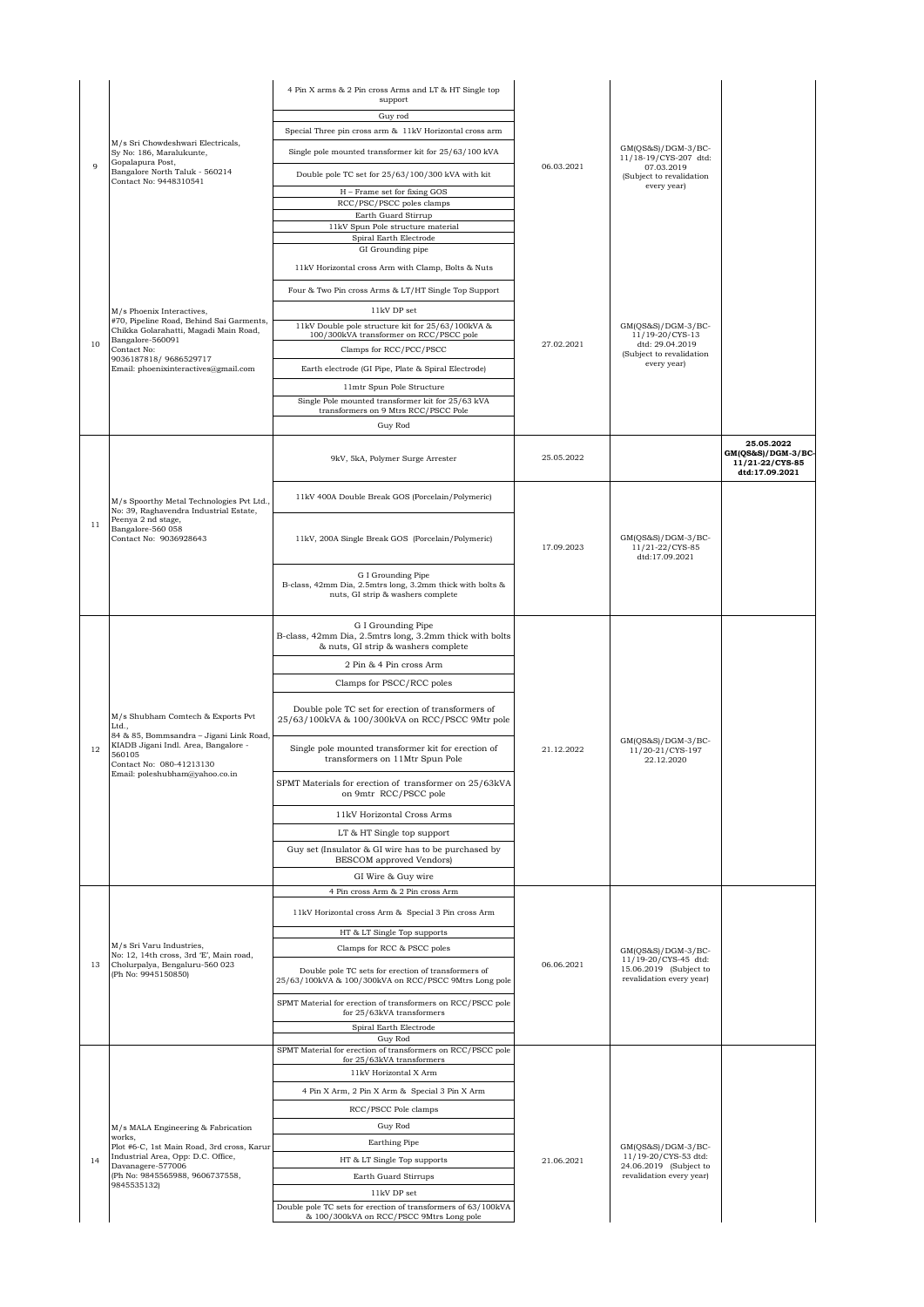|    |                                                                                  | Turn Buckle, Eye Bolt & pole Clamp for HT/LT AB cable                                                  |            |                                                                        |  |
|----|----------------------------------------------------------------------------------|--------------------------------------------------------------------------------------------------------|------------|------------------------------------------------------------------------|--|
|    |                                                                                  | Spiral Earth Electrodes                                                                                |            |                                                                        |  |
|    |                                                                                  | Fish Plat<br>PG Clamps                                                                                 |            |                                                                        |  |
|    |                                                                                  | Double Pole TC sets for erection of transformers of<br>25/63/100kVA & 100/300kVA on RCC/PSCC 9Mtr pole |            |                                                                        |  |
|    | M/s Bangalore Electricals                                                        | 11kV Horizontal cross arms & Special 3 Pin Cross arm                                                   |            |                                                                        |  |
|    |                                                                                  | RCC/PSCC pole clamps                                                                                   |            |                                                                        |  |
|    | Registered Office:<br>'Sathya Sai Krupa' # 2393/A,<br>10th Main Road, 'E' Block, | 4 Pin cross arm & 2 Pin cross arm                                                                      |            |                                                                        |  |
|    | 2nd stage, Rajajinagar,<br>Bangalore-560 010                                     | HT/LT Single top supports                                                                              |            | GM(QS&S)DGM(El.,)-                                                     |  |
| 15 | Factory Unit:<br>No: D-62, KSSIDC Industrial Estate,<br>Narasimhana Palya Hobli, | SPMT Materials for erection of transformers of 25/63kVA<br>on RCC/PSCC 9Mtr pole                       | 22.07.2021 | 3)/BC-11/ 19-20/Cys-73<br>dated:23.07.2019<br>(Subject to revalidation |  |
|    | Nelamangala - 562123.<br>Contact No:<br>9483834305/9535255599                    | Guy Rod                                                                                                |            | every year)                                                            |  |
|    | Email:<br>bangaloreelectricalss@gmail.com                                        | Earthing Pipe: B class, 40mm dia, 2.5mtrs long, 3.2mm<br>thick                                         |            |                                                                        |  |
|    |                                                                                  | Alkathine tubes                                                                                        |            |                                                                        |  |
|    |                                                                                  | Copper/aluminium Terminals                                                                             |            |                                                                        |  |
|    |                                                                                  | P.G. Clamps                                                                                            |            |                                                                        |  |
|    |                                                                                  | Double Pole TC sets for erection of transformers of<br>25/63/100kVA & 100/300kVA on RCC/PSCC 9Mtr pole |            |                                                                        |  |
|    |                                                                                  | 11kV Horizontal cross arms & Special 3 Pin Cross arm                                                   |            |                                                                        |  |
|    |                                                                                  | RCC/PSCC pole clamps                                                                                   |            |                                                                        |  |
|    |                                                                                  | 4 Pin cross arm & 2 Pin cross arm                                                                      |            |                                                                        |  |
|    | M/s Bhaskar Industries,<br>#M4, Karur Industrial Area,                           | HT/LT Single top supports                                                                              |            | $GM(QS&S)DGM(E1.)-$                                                    |  |
| 16 | P.B. Road, Davangere-577006.<br>Contact No:                                      | SPMT Materials for erection of transformers of 25/63kVA<br>on RCC/PSCC 9Mtr pole                       | 26.07.2021 | 3)/BC-11/19-20/Cys-80<br>dated:30.07.2019                              |  |
|    | 9738302299                                                                       | Guy Rod                                                                                                |            | (Subject to revalidation                                               |  |
|    |                                                                                  | Earthing Pipe: B class, 40mm dia, 2.5mtrs long, 3.2mm<br>thick                                         |            | every year)                                                            |  |
|    |                                                                                  | 11kV DP set                                                                                            |            |                                                                        |  |
|    |                                                                                  | LT protection kit                                                                                      |            |                                                                        |  |
|    |                                                                                  | Guy clamp                                                                                              |            |                                                                        |  |
|    |                                                                                  | Spiral Earth Electrode                                                                                 |            |                                                                        |  |
|    |                                                                                  | H-Frame set                                                                                            |            |                                                                        |  |
|    |                                                                                  | Fish plate                                                                                             |            |                                                                        |  |
|    |                                                                                  | 11kV Horizontal cross arms & Special 3 Pin Cross arm                                                   |            |                                                                        |  |
|    | M/s Shree Rama Electricals,                                                      | 4 Pin cross arm & 2 Pin cross arm                                                                      |            |                                                                        |  |
|    | No. 882, "Monika Nilaya", 13th Cross,<br>Havanoor Extension, Nagasandra          | Guy Rod                                                                                                |            |                                                                        |  |
|    | Bangalore - 560073.<br>Factory Unit:                                             | HT/LT Single top supports                                                                              |            | GM(QS&S)DGM(El.,)-3)/BC-                                               |  |
| 17 | No.14/A, 14th cross, 1st stage, Peenya<br>Industrial Estate, Bangalore - 560058  | SPMT Materials for erection of transformers of 25/63kVA<br>on RCC/PSCC 9Mtr pole                       | 05.08.2021 | 11/ 19-20/Cys-97<br>dated:26.08.2019                                   |  |
|    | Contact No:<br>9844012618,9972926480, 8660318348,                                | Double Pole TC sets for erection of transformers of<br>25/63/100kVA & 100/300kVA on RCC/PSCC 9Mtr pole |            | (Subject to revalidation<br>every year)                                |  |
|    | 9449887607<br>E-mail: ddoreswamy1959@gmail.com                                   | 11kV DP set<br>RCC/PSCC pole clamps                                                                    |            |                                                                        |  |
|    |                                                                                  | Earthing Pipe/Grounding Pipe                                                                           |            |                                                                        |  |
|    |                                                                                  | Spiral Earth Electrode                                                                                 |            |                                                                        |  |
|    |                                                                                  | 11 kV Horizontal Cross Arm with single top support,<br>clamp, Bolt & Nuts                              |            |                                                                        |  |
|    |                                                                                  | 4 Pin cross arm & 2 Pin cross arm                                                                      |            |                                                                        |  |
|    |                                                                                  | HT/LT Single top supports                                                                              |            |                                                                        |  |
|    |                                                                                  | 11kV DP set                                                                                            |            |                                                                        |  |
|    |                                                                                  | Double Pole TC sets for erection of transformers of<br>25/63/100kVA & 100/300kVA on RCC/PSCC 9Mtr pole |            |                                                                        |  |
|    | M/s Maxwell Electrical Engineers.,                                               | Earth Guard Stirrup                                                                                    |            |                                                                        |  |
|    | Unit -1: Survey No:154,<br>Kodigenahalli Indl. Area,                             | RCC/PSCC pole clamps                                                                                   |            | GM(QS&S)DGM(El.,)-3)/BC-                                               |  |
| 18 | Machohalli Gate, Magadi Road,<br>Bangalore - 560091                              | SPMT Materials for erection of transformers of 25/63kVA<br>on RCC/PSCC 9Mtr pole                       | 19.08.2021 | 11/ 19-20/Cys-98<br>dated:26.08.2019<br>(Subject to revalidation       |  |
|    | (Mobile: 9900129097, 9845010557) (E-<br>mail:perfectemf@gmail.com                | Guy Rod                                                                                                |            | every year)                                                            |  |
|    |                                                                                  | Single Pole Mounted Transformer Kit for erection of                                                    |            |                                                                        |  |
|    |                                                                                  | Transformers on 11Mtr Spun Pole<br>Grounding Materials                                                 |            |                                                                        |  |
|    |                                                                                  |                                                                                                        |            |                                                                        |  |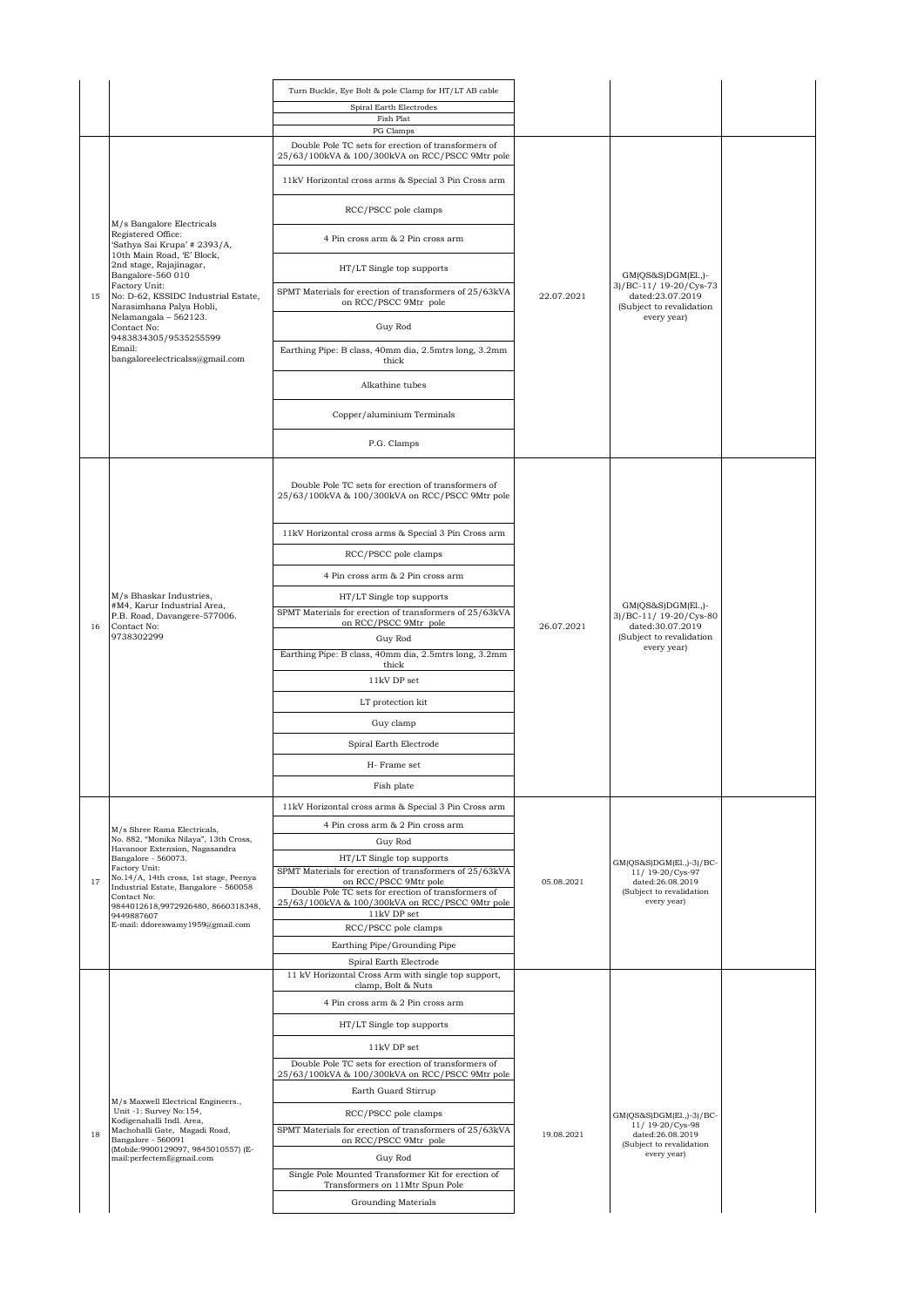|    |                                                                                                  | (Pipe Grounding & Rod Earthing                                                                                       |                                                       |                                                                                                                |  |
|----|--------------------------------------------------------------------------------------------------|----------------------------------------------------------------------------------------------------------------------|-------------------------------------------------------|----------------------------------------------------------------------------------------------------------------|--|
|    |                                                                                                  | Spiral Earth Electrode                                                                                               |                                                       |                                                                                                                |  |
|    |                                                                                                  | LT Protection kit                                                                                                    |                                                       |                                                                                                                |  |
|    |                                                                                                  | 11kV GOS 200A(Single Break) with Navitas Insulator only                                                              |                                                       |                                                                                                                |  |
|    |                                                                                                  | Four and Two pin cross arms                                                                                          |                                                       |                                                                                                                |  |
|    |                                                                                                  |                                                                                                                      |                                                       |                                                                                                                |  |
|    |                                                                                                  | Guy rod                                                                                                              |                                                       |                                                                                                                |  |
|    |                                                                                                  | 11kV Special three pin cross arm                                                                                     |                                                       |                                                                                                                |  |
|    |                                                                                                  | 11kV Horizontal cross arm                                                                                            |                                                       |                                                                                                                |  |
|    |                                                                                                  | 11kV single top support and LT & HT single top support                                                               |                                                       |                                                                                                                |  |
|    | M/s Sri Venkateshwara Electricals,                                                               | SPMT Materials for erection of transformer on 25/63kVA<br>on 9mtr RCC/PSCC pole                                      |                                                       | GM(QS&S)DGM(El.,)-3)/BC-                                                                                       |  |
| 19 | #3, 2nd Cross, Yelenahalli, Begur Road,<br>Bangalore-560068. Contact<br>No:9945294639/9964051443 | H - frame for mounting GOS                                                                                           | 23.09.2021                                            | 11/19-20/Cys-120<br>dated:24.09.2019                                                                           |  |
|    | Email: venkateshwaraelectriclas123@<br>gmail.com                                                 | 11kV DP structure kit                                                                                                |                                                       | (Subject to revalidation<br>every year)                                                                        |  |
|    |                                                                                                  | RCC/PSCC pole clamps                                                                                                 |                                                       |                                                                                                                |  |
|    |                                                                                                  | Earth Guard stirrup                                                                                                  |                                                       |                                                                                                                |  |
|    |                                                                                                  | Single Pole Mounted Transformer Kit for erection of                                                                  |                                                       |                                                                                                                |  |
|    |                                                                                                  | Transformers on 11Mtr Spun Poles                                                                                     |                                                       |                                                                                                                |  |
|    |                                                                                                  | Spiral Earth Electrode<br>G I Grouding Pipe                                                                          |                                                       |                                                                                                                |  |
|    |                                                                                                  | B-class, 42mm Dia, 2.5mtrs long, 3.2mm thick                                                                         |                                                       |                                                                                                                |  |
|    |                                                                                                  | 11kV 400A Double Break GOS<br>Four and Two pin cross arms                                                            |                                                       |                                                                                                                |  |
|    |                                                                                                  | LT & HT single top support                                                                                           |                                                       |                                                                                                                |  |
|    |                                                                                                  | 11kV Special three pin cross arm<br>RCC/PSCC pole clamps                                                             |                                                       |                                                                                                                |  |
|    |                                                                                                  | 11kV Horizontal cross arm                                                                                            |                                                       | $GM(QS&S)DGM(E1, 1-3)/BC-$<br>11/ 19-20/Cys-124<br>dated:30.09.2019<br>(Subject to revalidation<br>every year) |  |
|    |                                                                                                  | G I Grouding                                                                                                         |                                                       |                                                                                                                |  |
|    | M/s Guru Engineering Works,<br>#36, Channarasimhaiah Indl. Estate,                               | PipeB-class, 42mm Dia, 2.5mtrs long, 3.2mm thick                                                                     |                                                       |                                                                                                                |  |
| 20 | Maruthi Nagar, Magadi Main Road,<br>Kamakshipalya,                                               | Guy rod                                                                                                              | 25.09.2021                                            |                                                                                                                |  |
|    | Bangalore - 560079<br>Contact No:9880750055                                                      | SPMT Materials for erection of transformer of<br>25/63/100kVA on 9mtr RCC/PSCC pole                                  |                                                       |                                                                                                                |  |
|    |                                                                                                  | Double Pole TC sets for erection of transformers of<br>25/63/100kVA on RCC/PSCC 9Mtr pole                            |                                                       |                                                                                                                |  |
|    |                                                                                                  | PG clamps                                                                                                            |                                                       |                                                                                                                |  |
|    |                                                                                                  | Alkathine tube                                                                                                       |                                                       |                                                                                                                |  |
|    |                                                                                                  | Copper Lugs<br>$H$ – frame set                                                                                       |                                                       |                                                                                                                |  |
|    |                                                                                                  | 11kV DP set                                                                                                          |                                                       |                                                                                                                |  |
|    |                                                                                                  | 11kV Spun Pole structure material<br>Four Pin and Two Pin Cross Arms and 11kV special 3 Pin                          |                                                       |                                                                                                                |  |
|    |                                                                                                  | Cross Arms                                                                                                           |                                                       | GM(QS&S)DGM(E1.,)-3)/BC-<br>11/ 19-20/Cys-132<br>dated:17.10.2019<br>(Subject to revalidation                  |  |
|    |                                                                                                  | 11kV Horizontal Cross Arms<br>Clamps for RCC/PSCC poles                                                              |                                                       |                                                                                                                |  |
|    |                                                                                                  | LT/HT Single Top Supports                                                                                            |                                                       |                                                                                                                |  |
|    |                                                                                                  | Guy Rod & Guy clamps<br>Turn Buckle & Eye bolt                                                                       |                                                       |                                                                                                                |  |
|    | M/s Pavan Engineering Works,<br>Flot No: M-4, Karur Industrial Area, 1st                         | Spiral earth electrode                                                                                               |                                                       |                                                                                                                |  |
| 21 | Main, 3rd cross, P.B. Road, Davanagere -<br>577006<br>Phone No: 9900174622                       | Single Pole Mounted Transformer Materials for erection of<br>transformer of 25/63/100kVA on 9mtr RCC/PSCC pole       | 15.10.2021<br>(Subject to revalidation<br>every year) |                                                                                                                |  |
|    | Email: chidihm@gmail.com                                                                         | Double pole TC sets for erection of transformers of<br>25/63/100 & 100/300kVA using 9Mtr RCC/PSCC Poles              |                                                       | every year)                                                                                                    |  |
|    |                                                                                                  | 1.1kV & 11kV GI Pin for insulator                                                                                    |                                                       |                                                                                                                |  |
|    |                                                                                                  | $11kV$ DP set<br>P.G. Clamps                                                                                         |                                                       |                                                                                                                |  |
|    |                                                                                                  | GI Grounding Pipe: B class, 40mm dia, 2.5mtrs long,<br>3.2mm thick with bolts & nuts, GI strip & washers<br>complete |                                                       |                                                                                                                |  |
|    |                                                                                                  | Four Pin and Two pin cross arms                                                                                      |                                                       |                                                                                                                |  |
|    |                                                                                                  | 11kV Special three pin cross arms                                                                                    |                                                       |                                                                                                                |  |
|    |                                                                                                  | RCC/PSCC pole clamps                                                                                                 |                                                       |                                                                                                                |  |
|    |                                                                                                  | 11 kV Horizontal Cross Arm                                                                                           |                                                       |                                                                                                                |  |
|    |                                                                                                  | G I Grounding Pipe                                                                                                   |                                                       |                                                                                                                |  |
|    | M/s YV Enterprises,<br>#05, RNR Complex,                                                         | B-class, 42mm Dia, 2.5mtrs long, 3.2mm thick with bolts<br>& nuts, GI strip & washers complete                       |                                                       | $GM(QS&S)/DGM-3/C-$                                                                                            |  |
| 22 | TB Circle, Opposite KEB, Doddaballapur,<br>Bangalore Rural District - 561203                     | LT/HT Single Top Supports                                                                                            | 18.10.2021                                            | 11/19-20/CYS-139<br>dtd:21.10.2019                                                                             |  |
|    | Mob: 9448715197<br>E-mail: yventerprises1@gmailcom                                               | Guy rod<br>Double role TC sets for érection of transformers of                                                       |                                                       | (Subject to Revalidation<br>every year)                                                                        |  |
|    |                                                                                                  | 25/63/100<br>kVA & 100/300kVA using 9Mtr<br>20/200                                                                   |                                                       |                                                                                                                |  |
|    |                                                                                                  | 11kV DP set                                                                                                          |                                                       |                                                                                                                |  |
|    |                                                                                                  | Earth Guard Stirrup                                                                                                  |                                                       |                                                                                                                |  |
|    |                                                                                                  | Single Pole Mounted Transformer Materials for erection of                                                            |                                                       |                                                                                                                |  |
|    |                                                                                                  | transformer of 25/63/100kVA on 9mtr RCC/PSCC pole                                                                    |                                                       |                                                                                                                |  |
|    |                                                                                                  | 11kV 200A Single Break GOS<br>11kV 400A Double Break GOS                                                             |                                                       |                                                                                                                |  |
|    |                                                                                                  | Four Pin and Two Pin Cross Arms                                                                                      |                                                       |                                                                                                                |  |
|    |                                                                                                  | LT/HT Single Top Supports                                                                                            |                                                       |                                                                                                                |  |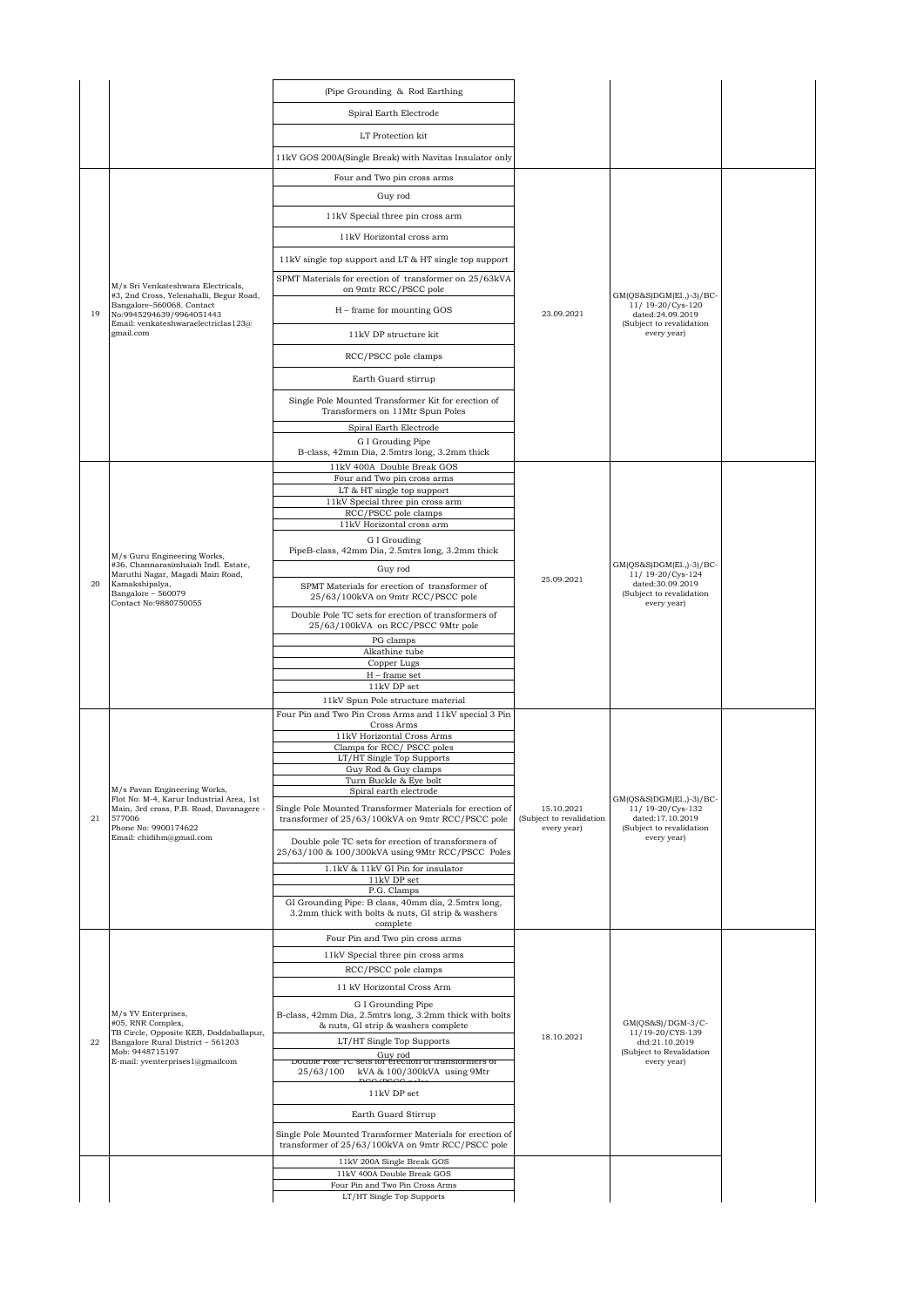| 23 | M/s Harsha Electrical Industries, No.<br>12/1, B2, Shed No. 10 & 11,<br>Gurunanjundaiah Industrial Estate,<br>Behind Gangammagudi Station, Abbigere,<br>Chikkabanavara Post, Bengaluru-560090<br>(Mobile: 9448120570, 7349578470) (E-<br>mail:sainath.galla@gmail.com)<br>M/s Maruthi Engineering works, Hirehalli | 11kV Horizontal Cross Arms & 11kV special 3 Pin Cross Arms<br>Single pole mounted transformer kit for erection of<br>transformers on 11Mtr Spun Pole<br>SPMT Materials for erection of transformers of 25/63kVA on<br>9mtr RCC/PSCC<br>H-Frame set for mounting GOS Frame<br>11kV DP Set<br>Clamps for RCC/ PSCC poles<br>Earth Guard Stirrup<br>Spiral earth electrode<br>GI Grounding Pipe/Earthing Pipe:<br>B class, 40mm Dia, 2.5mtr long 3.2mm Thick<br>Double pole TC sets for erection of transformers of 25/63/100<br>& 300kVA on RCC/PSCC Poles<br>Four and Two pin cross arms<br>Anchor Rod<br>LT & HT single top support<br>11kV Special three pin cross arm<br>RCC/PSCC pole clamps<br>11kV Horizontal cross arm<br>G I Grounding Pipe,<br>B-class, 42mm Dia, 2.5mtrs long, 3.2mm thick | 26.09.2021 | GM(QS&S)/DGM-3/BC-<br>11/19-20 / CYS-126 dtd:<br>30.09.2019 (Subject to<br>revalidation every year)  |                                                                         |
|----|--------------------------------------------------------------------------------------------------------------------------------------------------------------------------------------------------------------------------------------------------------------------------------------------------------------------|-----------------------------------------------------------------------------------------------------------------------------------------------------------------------------------------------------------------------------------------------------------------------------------------------------------------------------------------------------------------------------------------------------------------------------------------------------------------------------------------------------------------------------------------------------------------------------------------------------------------------------------------------------------------------------------------------------------------------------------------------------------------------------------------------------|------------|------------------------------------------------------------------------------------------------------|-------------------------------------------------------------------------|
| 24 | Industrial Estate, Hirehalli,<br>Tumkur-572 106<br>Contact No:9740031635/636/639 Email:<br>ramjaymaruthi@gmail.com                                                                                                                                                                                                 | Guy rod<br>SPMT Materials for erection of transformer of<br>25/63/100kVA on 9mtr RCC/PSCC pole<br>Double Pole TC sets for erection of transformers of<br>25/63/100kVA on RCC/PSCC 9Mtr pole<br>1.1 GI Pins<br>Copper Lugs<br>$H$ – frame set<br>11kV DP set<br>Spiral Earth Electrode<br>Single Pole Mounted Transformer Kit for erection of<br>Transformers on 11Mtr Spun Poles<br>E.G. Stirrups                                                                                                                                                                                                                                                                                                                                                                                                   | 08.11.2021 | $GM(QS&S)/DGM-3/C-$<br>11/19-20/CYS-148<br>dtd:08.11.2019<br>(Subject to revalidation<br>every year) |                                                                         |
| 25 | M/s M K Engineering Works, No.40/718,<br>Near Anjenaya Temple, Kuntammana<br>Thota, Check Post, B.H. Road. Tumkur<br>Contact No:9886835738, 9448735738<br>Email:<br>Mkismail9169@gmail.com                                                                                                                         | Four and Two pin cross arms<br>Guy Rod<br>LT & HT single top support<br>11kV Special three pin cross arm<br>RCC/PSCC pole clamps<br>Earth Guard Stirrup<br>G I Grounding Pipe,<br>B-class, 42mm Dia, 2.5mtrs long, 3.2mm thick<br>SPMT Materials for erection of transformer of 25/63kVA<br>on 9mtr RCC/PSCC pole<br>Double Pole TC sets for erection of transformers of<br>25/63/100kVA on RCC/PSCC 9Mtr pole<br>H - frame set for mounting GOS frame<br>11kV DP set<br>Spiral Earth Electrode<br>11kV Horizontal cross arm<br>Single Pole Mounted Transformer Kit for erection of<br>Transformers on 11Mtr Spun Poles                                                                                                                                                                             | 14.11.2021 | $GM(QS&S)/DGM-3/C-$<br>11/19-20/CYS-153<br>dtd:14.11.2019<br>(Subject to revalidation<br>every year) |                                                                         |
| 26 | M/s Geetha Electrical & Hardwares, Sy<br>No. 253/3, Mahadeva Kodigehalli,<br>(Gopalapura) Bagalur Post, Bangalore<br>North, Bangalore-562149<br>Ph No:<br>9845535447, 9535788333<br>Email: geethaconcretepoles@gmail.com                                                                                           | Four Pin and Two Pin Cross Arms<br>LT/HT Single Top Supports<br>Guy set(Insulator & GI Wire has to be purchased by BESCOM<br>approved vendors)<br>11kV special 3 Pin Cross Arms<br>SPMT Materials for erection of transformers of 25/63kVA on<br>9mtr RCC/PSCC<br>Double pole TC sets for erection of transformers of 25/63/100<br>& 300kVA on RCC/PSCC Poles<br>11kV DP Set<br>11kV Horizontal Cross Arms<br>Clamps for RCC/PSCC poles<br>Earth Guard Stirrup<br>Single Pole Mounted Transformer Kit for erection of<br>transformers on 11Mtr Spun pole<br>Spiral earth electrode<br>GI Grounding Pipe/Earthing Pipe:<br>B class, 40mm Dia, 2.5mtr long 3.2mm Thick<br>H-Frame set for mounting GOS                                                                                                | 04.03.2023 | GM(QS&S)/DGM-3/C-<br>11/19-20/CYS-154<br>dtd:14.11.2019<br>(Subject to revalidation<br>every year)   | 04.03.2023<br>GM(QS&S)/DGM-3/BC-<br>11/20-21/CYS-275<br>dtd:04.03.2021  |
| 27 | M/s Vijai Engineering Company, 235-A,<br>Doddabyrappa street,<br>Palace guttahalli, Bangalore.<br>Phone No: 9844065549<br>Email:vijaienggcompany@gmail.com                                                                                                                                                         | PG clamps & Lugs<br>LT Protection kit<br>GI Grounding Pipe/Earthing Pipe:<br>B class, 40mm Dia, 2.5mtr long 3.2mm Thick<br>GI Pipes B-class as per IS 1239<br>HG Fuse Unit<br>Spiral Earth Electrode<br>Danger Board<br>Alkathine tubes<br>11kV 400A Double Break GOS<br>4 Pin cross arm & 2 Pin cross arm<br>LT/HT Single Top Supports<br>Guy Rod<br>SPMT Materials for erection of transformers of 25/63kVA on<br>9mtr RCC/PSCC<br>PVC Pipes as per IS-2509 and Bends<br>1.1kV & 11kV GI Pin                                                                                                                                                                                                                                                                                                      | 11.11.2021 | $GM(QS&S)/DGM-3/C-$<br>11/19-20/CYS-159<br>dtd:27.11.2019<br>(Subject to revalidation<br>every year) | 11.11.2021<br>$GM(QS&S)/DGM-3/C-$<br>11/20-21/CYS-196<br>dtd:22.12.2020 |
|    |                                                                                                                                                                                                                                                                                                                    | 1.1kV class HR (Heat Resistant) PVC Insulated &<br>Unsheathed Aluminium wires multistrand single core lead<br>wire as per IS-694:2010<br>PVC wire 16sqmm to 240sqmm                                                                                                                                                                                                                                                                                                                                                                                                                                                                                                                                                                                                                                 | 27.09.2023 |                                                                                                      | 21.12.2022<br>$GM(QS&S)/DGM-3/C-$<br>11/20-21/CYS-196<br>dtd:22.12.2020 |
|    |                                                                                                                                                                                                                                                                                                                    | RCC/PSCC pole clamps<br>11kV Horizontal cross arm<br>LT & HT single top support                                                                                                                                                                                                                                                                                                                                                                                                                                                                                                                                                                                                                                                                                                                     |            |                                                                                                      |                                                                         |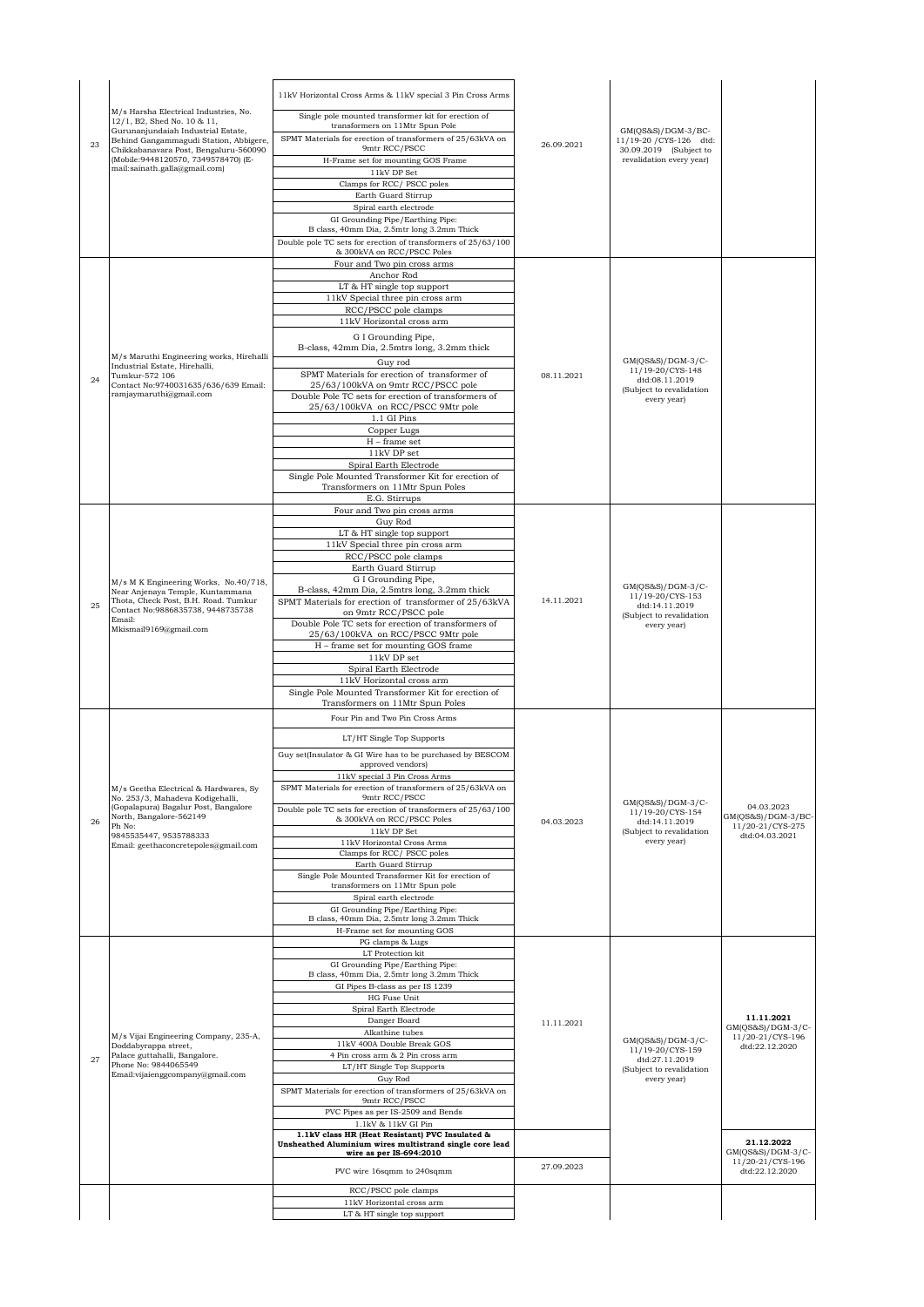| 28 | M/s Sealwel Corporation Private Limited,<br>No:345/SRT, Sanjeeva Reddy Nagar<br>Colony, Hydrabad - 500038<br>Ph No:91 40 2371 2945, 23812908<br>E-mail:www.sealwel.com                           | Four and Two pin cross arms<br>11kV Special three pin cross arm<br>H Frame for mounting GOS<br>Guy Rod<br>Guy clamp<br>Eye Bolt<br>Turn Buckle<br>Spiral Earth Electrode<br>Earthing Pipe: B class, 40mm dia, 2.5mtrs long, 3.2mm thick<br>11kV Danger Board<br>Double Pole TC sets for erection of transformers of<br>25/63/100/300kVA on RCC/PSCC 9Mtr pole<br>SPMT Materials for erection of transformer of 25/63kVA on<br>9mtr RCC/PSCC pole                                           | 30.11.2021 | $GM(QS&S)/DGM-3/C-$<br>11/19-20/CYS-161<br>dtd:30.11.2019<br>(Subject to revalidation<br>every year) |  |
|----|--------------------------------------------------------------------------------------------------------------------------------------------------------------------------------------------------|--------------------------------------------------------------------------------------------------------------------------------------------------------------------------------------------------------------------------------------------------------------------------------------------------------------------------------------------------------------------------------------------------------------------------------------------------------------------------------------------|------------|------------------------------------------------------------------------------------------------------|--|
|    |                                                                                                                                                                                                  | LT Protection kit<br>11kV HG Fuse Unit<br>Mounting structure for auto Reclosers and sectionalisers                                                                                                                                                                                                                                                                                                                                                                                         |            |                                                                                                      |  |
|    |                                                                                                                                                                                                  | Double Pole TC sets for erection of transformers of<br>25/63/100kVA on RCC/PSCC 9Mtr pole                                                                                                                                                                                                                                                                                                                                                                                                  |            |                                                                                                      |  |
| 29 | M/s Banashankari Engineers, Plot No.27,<br>Ravi Nagar Main Road, Opp. Akshay Park,<br>Airport Road, Hubballi-580030<br>Contact No:0836-2335463, 2970433<br>Email:<br>banashankarienghl@gmail.com | SPMT Materials for erection of transformer of 25/63kVA on<br>9mtr RCC/PSCC pole<br>11kV Horizontal cross arm<br>11kV Special three pin cross arm<br>Four and Two pin cross arms<br>Guarding for Road crossing, Telephone Line Crossing, Between<br>HT & LT Line Crossing<br>LT & HT single top support<br>$11\mathrm{kV}$ DP set<br>RCC/PSCC pole clamps<br>Guy Rod<br>Earthing Pipe: B class, 40mm dia, 2.5mtrs long, 3.2mm thick<br>11kV 200A Single Break GOS<br>Spiral Earth Electrode | 14.11.2021 | $GM(QS&S)/DGM-3/C-$<br>11/19-20/CYS-162<br>dtd:30.11.2019<br>(Subject to revalidation<br>every year) |  |
|    |                                                                                                                                                                                                  | 2 Pin & 4 Pin cross Arm<br>LT & HT single top support                                                                                                                                                                                                                                                                                                                                                                                                                                      |            |                                                                                                      |  |
|    |                                                                                                                                                                                                  | 11kV Horizontal cross arm<br>Guy set (Insulator & GI wire has to be purchased by BESCOM<br>approved Vendors)<br>11kV Special 3 Pin Cross Arms<br>Single Pole Mounted Transformer Kit for erection of<br>Transformers on 11Mtr Spun Poles<br>SPMT Materials for erection of transformer on 25/63kVA on                                                                                                                                                                                      |            |                                                                                                      |  |
| 30 | M/s Omkar Industries, Sy No: 35/1,<br>Besides Anu Bricks, Bhamannahally,<br>Bellavi Hobli, kora, Tumukuru<br>(Mob No: 9844621920, 7259155842)                                                    | 9mtr RCC/PSCC pole<br>Double Pole TC sets for erection of transformers of<br>25/63/100kVA & 100/300kVA on RCC/PSCC 9Mtr pole<br>LT protection kit<br>H - frame set for fixing GOS for DP structure<br>11kV DP set<br>Alkathine Tubes                                                                                                                                                                                                                                                       | 01.12.2022 | GM(QS&S)/DGM(Ele)-3/ BC-<br>11/20-21/CYS-177<br>dtd:02.12.2020                                       |  |
|    | (E- mail: swamydine@gmail.com)                                                                                                                                                                   | Danger Board<br>Clamps for PSCC/RCC poles<br>Earth Guard Stirrup<br>Spiral Earth Electrode<br>G I Grounding Pipe<br>B-class, 42mm Dia, 2.5mtrs long, 3.2mm thick with bolts &<br>nuts, GI strip & washers complete<br>Aluminium & Copper Lugs                                                                                                                                                                                                                                              |            |                                                                                                      |  |
|    |                                                                                                                                                                                                  | PG clamps<br>3 GOS and 1 GOS Frame set for Spun pole with & without<br>transformers seating<br>Spacers for DTC Wiring<br>G.I.Pipe B-class as per IS-1239<br>HG Fuse Unit                                                                                                                                                                                                                                                                                                                   |            |                                                                                                      |  |
|    |                                                                                                                                                                                                  | Single Pole Mounted Transformer Kit for erection of<br>transformers on 11Mtr Spun pole                                                                                                                                                                                                                                                                                                                                                                                                     |            |                                                                                                      |  |
|    |                                                                                                                                                                                                  | Four Pin and Two Pin Cross Arms                                                                                                                                                                                                                                                                                                                                                                                                                                                            |            |                                                                                                      |  |
|    |                                                                                                                                                                                                  | Guy rod, Guy clamp, Eye Bolt                                                                                                                                                                                                                                                                                                                                                                                                                                                               |            |                                                                                                      |  |
|    |                                                                                                                                                                                                  | 11kV special 3 Pin Cross Arms                                                                                                                                                                                                                                                                                                                                                                                                                                                              |            |                                                                                                      |  |
|    |                                                                                                                                                                                                  | Double pole TC sets for erection of transformers of 25/63/100<br>& 300kVA on RCC/PSCC Poles                                                                                                                                                                                                                                                                                                                                                                                                |            |                                                                                                      |  |
|    | M/s Sri Lakshmi Venkateshwara<br>Electricals,                                                                                                                                                    | LT/HT Single Top Supports                                                                                                                                                                                                                                                                                                                                                                                                                                                                  |            | $GM(QS&S)/DGM-3/C-$                                                                                  |  |
| 31 | No.309/P2, 2nd phase KIABD,<br>6th A Road, Harohalli,<br>Ramnagara - 562112<br>Ph No: 9448063206                                                                                                 | SPMT Materials for erection of transformers of 25/63kVA on<br>9mtr RCC/PSCC                                                                                                                                                                                                                                                                                                                                                                                                                | 16.12.2021 | 11/19-20/CYS-170<br>dtd:16.12.2019<br>(Subject to revalidation<br>every year)                        |  |
|    |                                                                                                                                                                                                  | 11kV Horizontal Cross Arm with clamp, Bolt &Nuts                                                                                                                                                                                                                                                                                                                                                                                                                                           |            |                                                                                                      |  |
|    |                                                                                                                                                                                                  | 11kV DP set                                                                                                                                                                                                                                                                                                                                                                                                                                                                                |            |                                                                                                      |  |
|    |                                                                                                                                                                                                  | Clamps for RCC/ PSCC poles                                                                                                                                                                                                                                                                                                                                                                                                                                                                 |            |                                                                                                      |  |
|    |                                                                                                                                                                                                  | Earth Guard Stirrup                                                                                                                                                                                                                                                                                                                                                                                                                                                                        |            |                                                                                                      |  |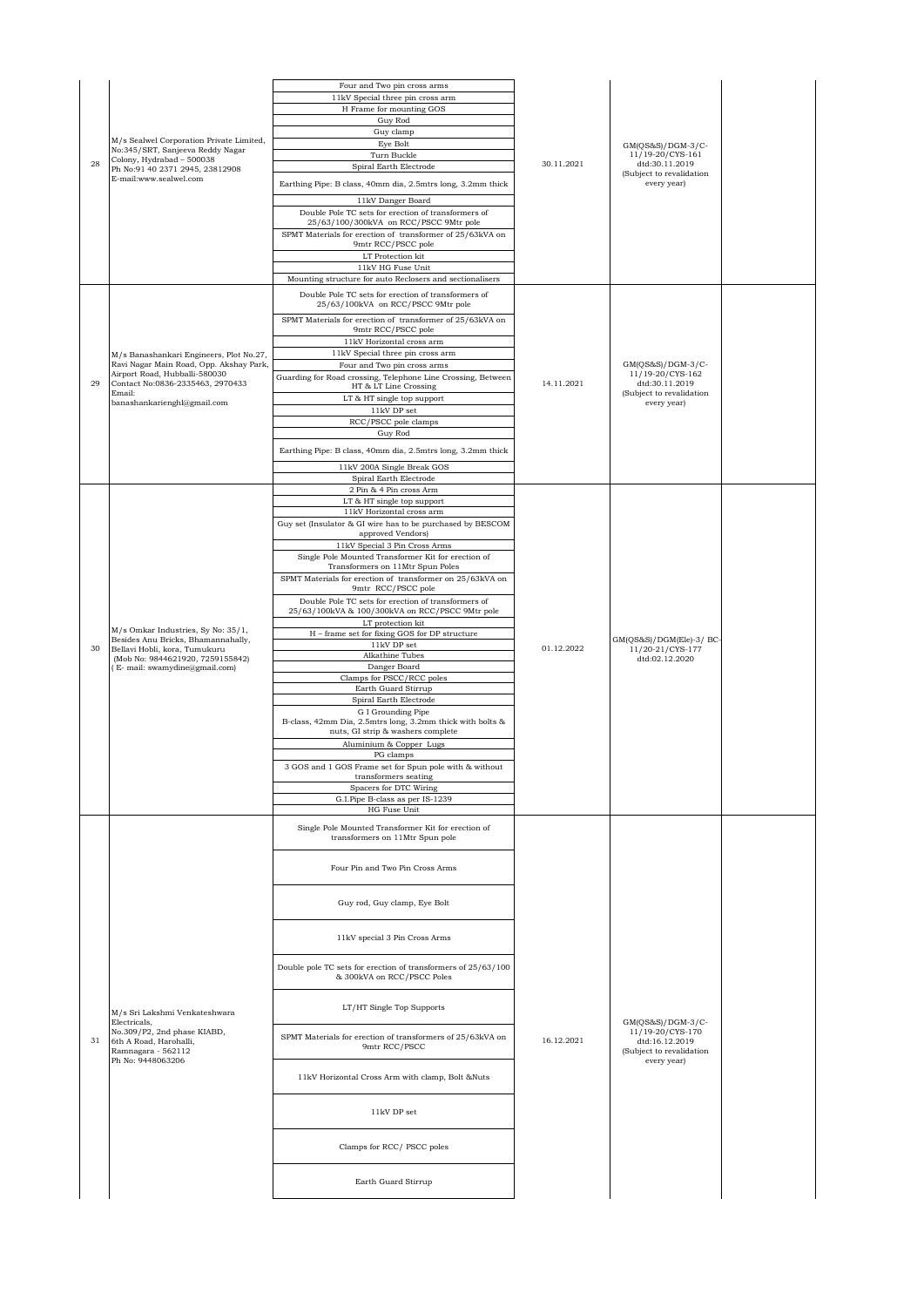|    |                                                                                                                                                   | Spiral earth electrode                                                                                               |            |                                                                                                      |                                        |
|----|---------------------------------------------------------------------------------------------------------------------------------------------------|----------------------------------------------------------------------------------------------------------------------|------------|------------------------------------------------------------------------------------------------------|----------------------------------------|
|    |                                                                                                                                                   | GI Grounding Pipe:<br>B class, 40mm Dia, 2.5mtr long 3.2mm Thick                                                     |            |                                                                                                      |                                        |
| 32 | M/s New Laxmi Steel & Power Pvt Ltd.,<br>Plot No: A/22 To A/25, Sarua Indutrial<br>Estate, Sarua, Khurda - 752055,<br>Odisha<br>Ph No: 9437025241 | prefabricated structure for mounting Distribution<br>Transformers                                                    | 21.12.2021 | $GM(QS&S)/DGM-3/C-$<br>11/19-20/CYS-173<br>dtd:21.12.2019<br>(Subject to revalidation<br>every year) |                                        |
|    |                                                                                                                                                   | Four Pin and Two Pin Cross Arms & LT/HT Single Top<br>Supports                                                       |            |                                                                                                      |                                        |
|    |                                                                                                                                                   | Guy set (Insulator & GI Wire has to be purchased by BESCOM<br>approved vendors)                                      |            |                                                                                                      |                                        |
|    |                                                                                                                                                   | 11kV special 3 Pin Cross Arms<br>SPMT Materials for erection of transformers of 25/63kVA on<br>9mtr RCC/PSCC         |            |                                                                                                      |                                        |
|    | M/s Adishakthi Electricals, Ahishakthi<br>Sadana, Adishakthi Nagar Opp. Indian                                                                    | Double pole TC sets for erection of transformers of<br>25/63/100kVA & 100/300kVA on RCC/PSCC Poles                   |            | GM(OS&S)/DGM-3/C-<br>11/19-20/CYS-177                                                                | 19.02.2023                             |
| 33 | Petrol Bunk Challakere Road, Chitradurga<br>577501.                                                                                               | 11kV DP Set<br>11kV Horizontal Cross Arms                                                                            | 19.02.2023 | dtd:24.12.2019<br>(Subject to revalidation                                                           | GM(QS&S)/DGM-3/BC-<br>11/20-21/CYS-253 |
|    | Phone No:9341588118                                                                                                                               | Clamps for RCC/ PSCC poles                                                                                           |            | every year)                                                                                          | dtd:19.02.2021                         |
|    |                                                                                                                                                   | Earth Guard Stirrup<br>Single Pole Mounted Transformer Kit for erection of                                           |            |                                                                                                      |                                        |
|    |                                                                                                                                                   | transformers on 11Mtr Spun pole<br>Spiral earth electrode                                                            |            |                                                                                                      |                                        |
|    |                                                                                                                                                   | GI Grounding Pipe/Earthing Pipe:<br>B class, 40mm Dia, 2.5mtr long 3.2mm Thick                                       |            |                                                                                                      |                                        |
|    |                                                                                                                                                   | H-Frame set for mounting GOS                                                                                         |            |                                                                                                      |                                        |
|    |                                                                                                                                                   | Double pole TC sets for erection of transformers of 25/63/100<br>& 300kVA on RCC/PSCC Poles                          |            |                                                                                                      |                                        |
|    |                                                                                                                                                   | SPMT Materials for erection of transformers of 25/63kVA on<br>9mtr RCC/PSCC                                          |            |                                                                                                      |                                        |
|    |                                                                                                                                                   | 11kV Horizontal Cross Arms                                                                                           |            |                                                                                                      |                                        |
|    |                                                                                                                                                   | H-Frame set<br>Four Pin and Two Pin Cross Arms                                                                       |            | GM(QS&S)/DGM-3/BC-                                                                                   |                                        |
|    | M/s Harshini Tele Systems, Plot No:94/A,<br>Phase-II, Sector - II, Lane No.17, IDA,                                                               | Guy Rod, Turn Buckle, Eye Bolt & Guy Clamp                                                                           | 23.12.2021 | 11/19-20/CYS-178<br>dtd:24.12.2019                                                                   |                                        |
|    | Cherlapally, Hyderabad - 500051,<br>Medchal Dist. Telangana State.                                                                                | GI Grounding Pipe/Earthing Pipe:<br>B class, 40mm Dia, 2.5mtr long 3.2mm Thick                                       |            | (Subject to revalidation<br>every year)                                                              |                                        |
| 34 | Phone No: 9246332288,                                                                                                                             | 11kV special 3 Pin Cross Arms<br>Clamps for RCC/ PSCC poles                                                          |            |                                                                                                      |                                        |
|    | Email:harshinits@gmail.com,<br>m.muralidharbabu@gmail.com.                                                                                        | LT/HT Single Top Supports                                                                                            |            |                                                                                                      |                                        |
|    |                                                                                                                                                   | Fish plate<br>LT protection kit                                                                                      |            |                                                                                                      |                                        |
|    |                                                                                                                                                   | Spiral earth electrode                                                                                               |            |                                                                                                      |                                        |
|    |                                                                                                                                                   | 11kV Spun pole structural materials with single and 3 GOS<br>system                                                  | 06.06.2022 | GM(QS&S)/DGM-3/BC-<br>11/20-21/CYS-39<br>dtd:08.06.2020<br>(Subject to revalidation<br>every year)   |                                        |
|    |                                                                                                                                                   | 11kV 200A Single Break GOS<br>11kV 400A Double Break GOS                                                             |            |                                                                                                      |                                        |
|    |                                                                                                                                                   |                                                                                                                      |            |                                                                                                      |                                        |
|    |                                                                                                                                                   | LT Protection Kit                                                                                                    |            |                                                                                                      |                                        |
|    |                                                                                                                                                   | Four Pin and Two Pin Cross Arms and 11kV special 3 Pin<br>Cross Arms                                                 |            |                                                                                                      |                                        |
|    |                                                                                                                                                   | SPMT Materials for erection of transformers of 25/63kVA on<br>9mtr RCC/PSCC                                          |            |                                                                                                      |                                        |
|    |                                                                                                                                                   | Single Pole Mounted Transformer Kit for erection of<br>transformers on 11Mtr Spun pole                               |            |                                                                                                      |                                        |
|    | M/s Prakash Metal Products,<br>Ayodya Village, Near Kempageri, Karwar                                                                             | Double pole TC sets for erection of transformers of 25/63/100                                                        |            |                                                                                                      |                                        |
| 35 | Road, Hubli- 580024<br>Ph No: 0836-2303024                                                                                                        | & 100/300kVA on RCC&PSCC Poles<br>11kV DP set                                                                        | 11.08.2023 | GM(QS&S)/DGM-3/BC-<br>11/21-22CYS-62                                                                 |                                        |
|    | E-mail:prakash_pmp@yahoo.co.in                                                                                                                    | Clamps for RCC/ PSCC poles                                                                                           |            | dtd:12.08.2021                                                                                       |                                        |
|    |                                                                                                                                                   | HG Fuse Unit<br>11kV Horizontal Cross Arm                                                                            |            |                                                                                                      |                                        |
|    |                                                                                                                                                   | LT/HT Single Top Supports<br>Guy rod, Guy clamp, Eye Bolt, Turn Buckle                                               |            |                                                                                                      |                                        |
|    |                                                                                                                                                   | Spiral Earth Electrode                                                                                               |            |                                                                                                      |                                        |
|    |                                                                                                                                                   | GI Grounding Pipe:<br>B class, 40mm Dia, 2.5mtr long 3.2mm Thick with bolts &<br>nuts, GI Strip & washers complete   |            |                                                                                                      |                                        |
|    |                                                                                                                                                   | Double Pole TC sets for erection of transformers of<br>25/63/100kVA & 100/300kVA on RCC/PSCC 9Mtr pole               |            |                                                                                                      |                                        |
|    |                                                                                                                                                   | Single Pole Mounted Transformer Kit for erection of<br>Transformers on 11Mtr Spun Poles                              |            |                                                                                                      |                                        |
|    |                                                                                                                                                   | SPMT Materials for erection of transformer on 25/63kVA on                                                            |            |                                                                                                      |                                        |
|    |                                                                                                                                                   | 9mtr RCC/PSCC pole<br>LT & HT single top support                                                                     |            |                                                                                                      |                                        |
|    |                                                                                                                                                   | 11kV DP set<br>11 kV Horizontal Cross Arm                                                                            |            |                                                                                                      |                                        |
|    | M/s Varsha Fab Tech,                                                                                                                              | 11kV Special three pin cross arm                                                                                     |            |                                                                                                      |                                        |
|    | plot No:R-97, KSSIDC Indl, II stage, Area<br>Antharasanahalli, Tumkuru                                                                            | Four and Two pin cross arms<br>Fish Plate                                                                            | 19.02.2023 | GM(QS&S)/DGM-3/BC-<br>11/20-21/CYS-254                                                               |                                        |
| 36 | Ph No:7022593344/7022593345<br>E-mail: varshafabtech@gmail.com                                                                                    | Guy set (Insulator & GI wire has to be purchased by BESCOM<br>approved Vendors)                                      |            | dtd:19.02.2021                                                                                       |                                        |
|    |                                                                                                                                                   | GI Grounding pipe, B - Class, 42mm dia, 2.5mtrs long, 3.2mm<br>thick with bolts nuts, GI Strips and washers complete |            |                                                                                                      |                                        |
|    |                                                                                                                                                   | Earth Guard Stirrup                                                                                                  |            |                                                                                                      |                                        |
|    |                                                                                                                                                   | Anti Climbing Device                                                                                                 |            |                                                                                                      |                                        |
|    |                                                                                                                                                   | Sprial Earth Electrode<br>Spacers for DTC wiring                                                                     |            |                                                                                                      |                                        |
|    |                                                                                                                                                   | PG Clamps & Lugs<br>Danger Board                                                                                     |            |                                                                                                      |                                        |
|    |                                                                                                                                                   | LT Protection Kit                                                                                                    | 19.06.2021 |                                                                                                      |                                        |
|    |                                                                                                                                                   | HG Fuse Unit<br>Four Pin and Two Pin Cross Arms                                                                      |            |                                                                                                      |                                        |
|    |                                                                                                                                                   | Guy set (Insulator & GI wire has to be purchased by BESCOM<br>approved Vendors)                                      |            |                                                                                                      |                                        |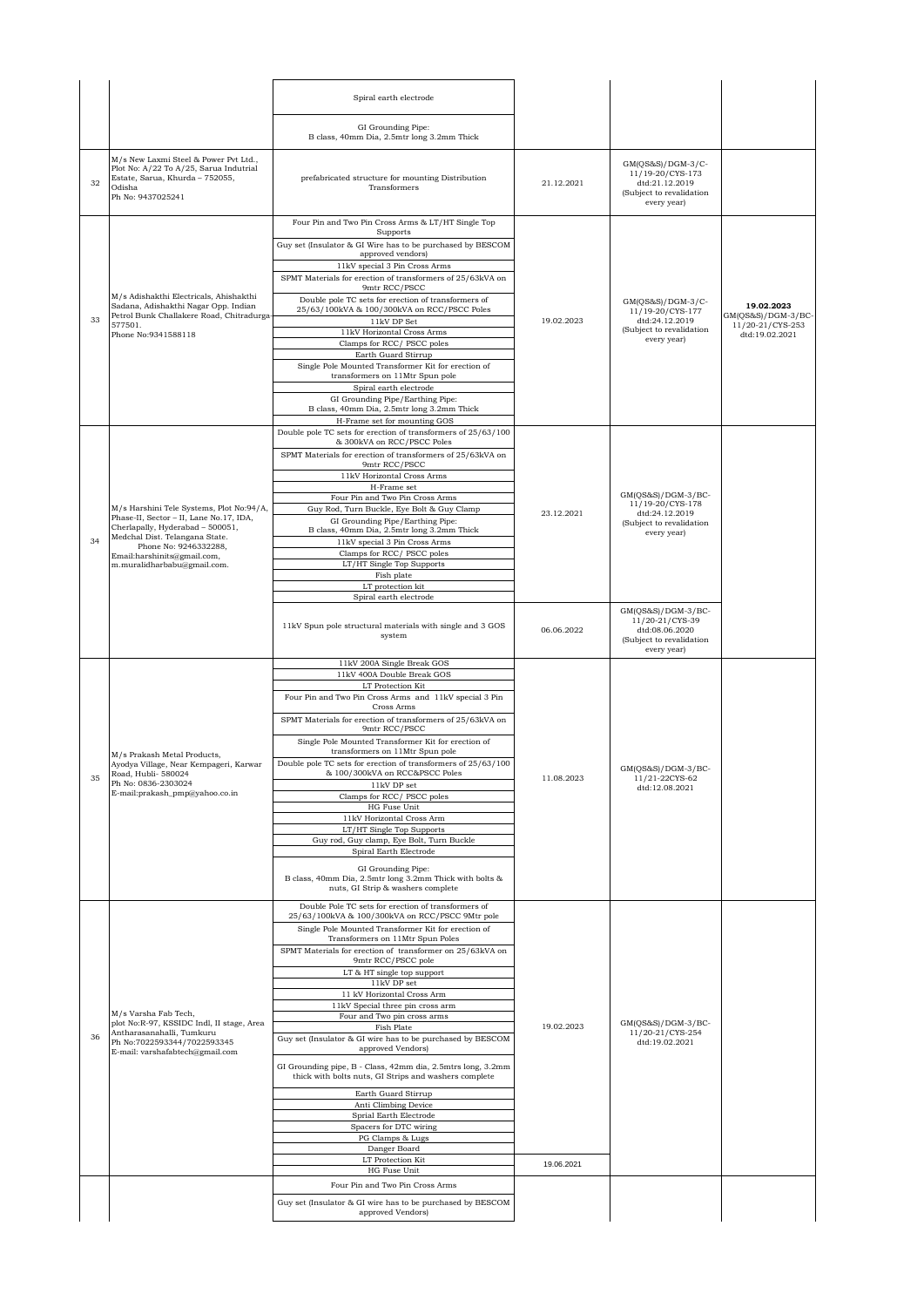|    |                                                                                     | 11kV special 3 Pin Cross Arms                                                                                        |            |                                                           |                                    |
|----|-------------------------------------------------------------------------------------|----------------------------------------------------------------------------------------------------------------------|------------|-----------------------------------------------------------|------------------------------------|
|    |                                                                                     | Double pole TC sets for erection of transformers of<br>25/63/100kVA & 100/300 kVA on RCC/PSCC Poles                  |            |                                                           |                                    |
|    |                                                                                     | LT/HT Single Top Supports<br>SPMT Materials for erection of transformers of 25/63kVA on<br>9mtr RCC/PSCC Pole        |            |                                                           |                                    |
|    | M/s Raghavendra Enterprises,<br>#205, Gidadakonehalli Village,                      | H-Frame set for mounting GOS                                                                                         |            |                                                           |                                    |
| 37 | Yeshwantpur Hobli, Muddinapalya,<br>Bangalore-560091.                               | 11kV DP Set                                                                                                          | 20.03.2023 | $GM(QS&S)/DGM-3/BC-$<br>11/20-21/CYS-284                  |                                    |
|    | Ph No: 9742628064<br>E-mail: bs.sandeep30@gmail.com                                 | 11kV Horizontal Cross Arms<br>Clamps for RCC/ PSCC poles                                                             |            | dtd:20.03.2021                                            |                                    |
|    |                                                                                     | Single Pole Mounted Transformer Kit for erection of<br>transformers on 11Mtr Spun pole<br>Spiral earth electrode     |            |                                                           |                                    |
|    |                                                                                     | GI Grounding pipe, B - Class, 42mm dia, 2.5mtrs long, 3.2mm<br>thick with bolts nuts, GI Strips and washers complete |            |                                                           |                                    |
|    |                                                                                     | Universal Hook                                                                                                       |            |                                                           |                                    |
|    |                                                                                     | Alkathine tube                                                                                                       |            |                                                           |                                    |
|    |                                                                                     | Fish Plate                                                                                                           |            |                                                           |                                    |
|    |                                                                                     | GI Pipe B-class as per IS-1239                                                                                       |            |                                                           |                                    |
|    |                                                                                     | H.G. Fuse Unit                                                                                                       |            |                                                           |                                    |
|    |                                                                                     | LT Protections Kit                                                                                                   |            |                                                           |                                    |
|    |                                                                                     | DOLO cutouts                                                                                                         |            |                                                           |                                    |
|    |                                                                                     | G I Grounding Pipe<br>B-class, 42mm Dia, 2.5mtrs long, 3.2mm thick with bolts &<br>nuts, GI strip & washers complete |            |                                                           |                                    |
|    |                                                                                     | GI Pipes B-class as per IS 1239                                                                                      |            |                                                           |                                    |
|    | M/s Orange Power T & D Equipments Pvt<br>Ltd.,                                      | PVC Pipes                                                                                                            |            |                                                           |                                    |
|    | Regd Off No: 2, Small Scale Industrial<br>Area, 1st Cross, Rajajinagar, Bangalore - |                                                                                                                      |            | $GM(QS&S)/DGM-3/BC-$                                      |                                    |
| 38 | 560010 (Factory Unit: No.233, KIADB<br>Industrial Area, 3rd phase, Malur -          | Spiral Earth Electrode                                                                                               | 19.03.2023 | 11/19-20/CYS-219<br>dtd:05.03.2020 (Subject to            | 19.03.2023<br>$GM(QS&S)/DGM-3/BC-$ |
|    | 563130, (Kolar Dist))<br>E-mail: orange.power@rediffmail.com                        | Spacers for DTC Wiring                                                                                               |            | revalidation every year)                                  | 11/20-21/CYS-282<br>dtd:19.03.2021 |
|    | Ph no:9845243011.                                                                   | PG clamps & Lugs                                                                                                     |            |                                                           |                                    |
|    |                                                                                     | Danger Board                                                                                                         |            |                                                           |                                    |
|    |                                                                                     | Alkathine tubes                                                                                                      |            |                                                           |                                    |
|    |                                                                                     | Bolts and Nuts                                                                                                       |            |                                                           |                                    |
|    |                                                                                     | 11kV 200A Single Break GOS(ceramic Type)                                                                             |            |                                                           |                                    |
|    |                                                                                     | 11kV & 1.1kV GI Pins                                                                                                 |            |                                                           |                                    |
|    |                                                                                     | G.I. Wire & Guy Wire                                                                                                 | 28.02.2022 |                                                           |                                    |
|    |                                                                                     | Four Pin and Two Pin Cross Arms                                                                                      |            |                                                           |                                    |
|    |                                                                                     |                                                                                                                      |            |                                                           |                                    |
|    |                                                                                     | 11kV Special 3 pin cross arm<br>11 kV Horizontal Cross Arm                                                           |            |                                                           |                                    |
|    |                                                                                     | LT/HT single top support                                                                                             |            |                                                           |                                    |
|    | M/s Hari Krishna Electrical Works,                                                  | Single Pole Mounted Transformer Kit for erection of<br>Transformers on 11Mtr Spun Pole                               |            |                                                           |                                    |
|    | Sy No:80/3, Koratagere,                                                             | Double pole TC sets for erection of transformers of 25/63/100                                                        |            | GM(QS&S)/DGM-3/BC-                                        |                                    |
|    | Urdigere Main Road,<br>Koratagere - 572129,                                         | & 100/300kVA on RCC/PSCC Poles<br>SPMT Materials for erection of transformers of 25/63kVA on                         | 05.03.2022 | 11/19-20/CYS-226<br>dtd:13.03.2020 (Subject to            |                                    |
|    | Tumkur Dist<br>Ph No: 9606135191                                                    | 9mtr RCC/PSCC<br>G I Grounding Pipe<br>B-class, 42mm Dia, 2.5mtrs long, 3.2mm thick with bolts                       |            | revalidation every year)                                  |                                    |
|    |                                                                                     | & nuts, GI strip & washers complete<br>Danger Board                                                                  |            |                                                           |                                    |
|    |                                                                                     | Guy rod, Guy clamp, Eye Bolt                                                                                         |            |                                                           |                                    |
|    |                                                                                     | PG clamps<br>Aluminium Lugs/Copper Lugs                                                                              |            |                                                           |                                    |
|    |                                                                                     | Four Pin and Two Pin Cross Arms                                                                                      |            |                                                           |                                    |
|    |                                                                                     | 11kV Special 3 pin cross arm<br>11 kV Horizontal Cross Arm                                                           |            |                                                           |                                    |
|    |                                                                                     | LT/HT single top support                                                                                             |            |                                                           |                                    |
|    |                                                                                     | Danger Board<br>G I Grounding Pipe                                                                                   |            |                                                           |                                    |
|    | M/s Sampurna Enterprises,<br>Plot No: R-3 & 18, KSSIDC Ltd, Industrial              | B-class, 42mm Dia, 2.5mtrs long, 3.2mm thick with bolts                                                              |            |                                                           |                                    |
| 40 | Estate, Hosahalli Camp, Sindhanur -                                                 | & nuts, GI strip & washers complete<br>Anchor Rod                                                                    |            | $GM(QS&S)/DGM-3/BC-$<br>11/20-21/CYS-01                   |                                    |
|    | 584148<br>Ph No: 9739384442,9742243677<br>E-mail:                                   | Double pole TC sets for erection<br>SPMT Materials for erection of transformers of 25/63kVA on                       | 02.03.2022 | dtd:15.04.2020<br>(Subject to revalidation<br>every year) |                                    |
|    | sampurnaenterprises 14@gmail.com                                                    | RCC/PSCC 9mtr Pole                                                                                                   |            |                                                           |                                    |
|    |                                                                                     | Guy rod, Turn Buckle, Eye Bolt & Guy clamp,<br>Spiral earth electrodes                                               |            |                                                           |                                    |
|    |                                                                                     | RCC/PSCC Pole clamps                                                                                                 |            |                                                           |                                    |
|    |                                                                                     | 11kV 200A Single Break GOS<br>LT Protection kit                                                                      |            |                                                           |                                    |
|    |                                                                                     | HG Fuse Unit                                                                                                         |            |                                                           |                                    |
|    |                                                                                     | 4 pin X arms & 2 Pin Cross Arms                                                                                      |            |                                                           |                                    |
|    |                                                                                     | Special 3 pin cross arm<br>11kV Horizontal cross arm                                                                 |            |                                                           |                                    |
|    | M/s Roopa Construction Company, Regd<br>office: Jyothi building, maidan road,       | G.I pipe                                                                                                             |            |                                                           |                                    |
|    | Mangalore-575001<br>(Factory unit: Kuthanoor village 83,                            | Guy rod<br>H-frame set for mounting GOS                                                                              |            | $GM(Q,S&S)/DGM-3/BC-$<br>11/20-21/Cys-21                  |                                    |
| 41 | Callicut road, kuthanoor village,<br>Chamrajnagar-571313)                           | $11\mathrm{kV}$ DP set                                                                                               | 20.04.2022 | dated:27.05.2020<br>(Subject to revalidation              |                                    |
|    | Ph No:0824-2426976                                                                  | Clamps for RCC/PSCC poles<br>Spiral earth electrode<br>SPMT material for erection of transformers of 25/63 kVA on    |            | every year)                                               |                                    |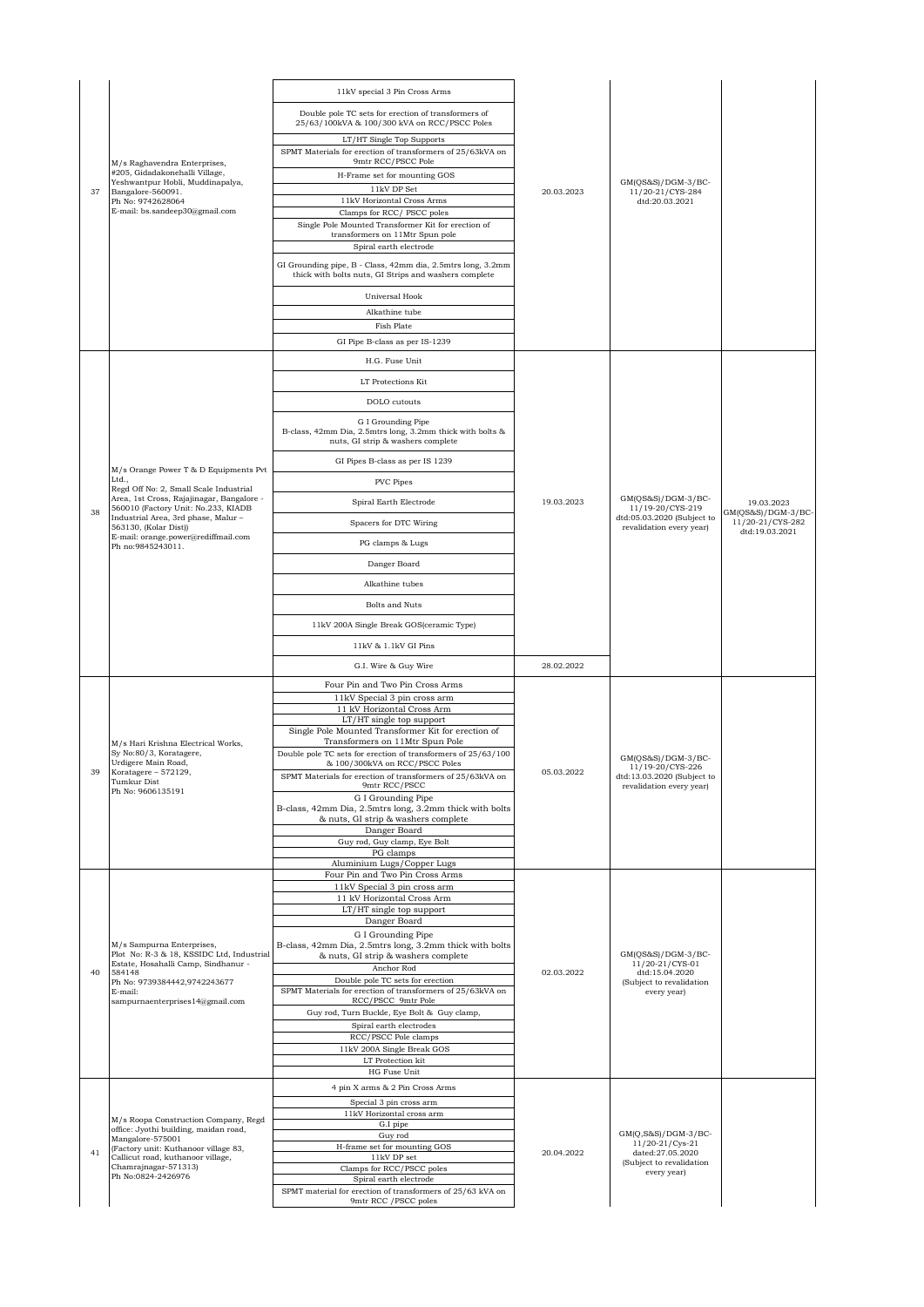|    |                                                                                                                                                                                                            | Double pole TC set for erection of transformers of<br>25/63/100kVA & 100/300kVA on 9mtr RCC/PSCC poles                                                                                                                                                                                                                                                                                                                                                                                                                                                                                                                                                                                  |            |                                                                                                                 |  |
|----|------------------------------------------------------------------------------------------------------------------------------------------------------------------------------------------------------------|-----------------------------------------------------------------------------------------------------------------------------------------------------------------------------------------------------------------------------------------------------------------------------------------------------------------------------------------------------------------------------------------------------------------------------------------------------------------------------------------------------------------------------------------------------------------------------------------------------------------------------------------------------------------------------------------|------------|-----------------------------------------------------------------------------------------------------------------|--|
| 42 | M/s Ductrove Innovations Private Ltd.,<br>No:41, Karnataka Industrial Area<br>Development board, Industrial area<br>Chikkaballapur-562 101<br>Email id:info@ductrove.com                                   | Permanently lubricated HDPE Pipes & Ducts -50/42mm,<br>$40/33$ mm                                                                                                                                                                                                                                                                                                                                                                                                                                                                                                                                                                                                                       | 29.05.2025 | $GM(Q, S\&S)/DGM-3/BC-$<br>11/20-21/Cys-128<br>dated:22.09.2020                                                 |  |
| 43 | M/s Sri Bhairaveshwara Industries,<br>Sy No.76, Plot No.49,<br>Sri Bhairaveshwara Industries,<br>2nd phase, Kasaba Hobli, Nosagere<br>Village, Malur, KIADB Industrial Area,<br>Kolar<br>Ph No: 8892969394 | Four Pin and Two Pin Cross Arms<br>11kV Special 3 pin cross arm<br>Guy rod<br>11 kV Horizontal Cross Arm<br>LT/HT single top support<br>Clamps for RCC/PSCC poles<br>11kV DP set<br>SPMT Materials for erection of transformers of 25/63kVA<br>on 9mtr RCC/PSCC pole<br>Double pole TC sets for erection of transformers of<br>25/63/100 & 100/300kVA on RCC/PSCC Poles<br>Single Pole Mounted Transformer Kit for erection of<br>Transformers on 11Mtr Spun Pole                                                                                                                                                                                                                       | 30.05.2022 | $GM(Q, S\&S)/DGM-3/BC-$<br>$11/20 - 21/Cys - 36$<br>dated:02.062020<br>(Subject to revalidation<br>every year)  |  |
|    | M/s Divya Industries,<br>#71, Behind Maruthi wines, Narasimha<br>swamy layout,<br>Laggere Ring road, Laggere,<br>Bangalore-560058<br>Ph No: 9945707646                                                     | 11 kV Horizontal Cross Arm<br>Four Pin and Two Pin Cross Arms<br>11kV Special 3 pin cross arm<br>Guy rod<br>Clamps for RCC/PSCC poles<br>Spiral Earth Electrode<br>LT/HT single top support<br>SPMT Materials for erection of transformers of 25/63kVA<br>on 9mtr RCC/PSCC pole<br>Double pole TC sets for erection of transformers of<br>25/63/100 & 100/300kVA on RCC/PSCC Poles<br>G I Grounding Pipe<br>B-class, 42mm Dia, 2.5mtrs long, 3.2mm thick with bolts<br>& nuts, GI strip & washers complete<br>11kV DP set                                                                                                                                                               | 29.05.2022 | $GM(Q, S\&S)/DGM-3/BC-$<br>11/20-21/Cys-48<br>dated:19.062020<br>(Subject to revalidation<br>every year)        |  |
| 45 | M/s Siri and Co.,<br>Plot No.82, Survey No: 24, Jai matha Rice<br>Industries, Antharasanahalli Industrial<br>are, Tumkur-572106 Mob No:<br>9900050508, 9481367126                                          | 11 kV Horizontal Cross Arm<br>Four Pin and Two Pin Cross Arms<br>Clamps for RCC/PSCC poles<br>SPMT Materials for erection of transformers of 25/63kVA<br>on 9mtr RCC/PSCC pole<br>Single Pole Mounted Transformer Kit for erection of<br>Transformers on 11Mtr Spun Pole<br>Double pole TC sets for erection of transformers of<br>25/63/100 & 100/300kVA on RCC/PSCC Poles<br>LT/HT single top support<br>Guy Set<br>H Frame set<br>Spiral Earth Electrode<br>G I Grounding Pipe<br>B-class, 42mm Dia, 2.5mtrs long, 3.2mm thick with bolts<br>& nuts, GI strip & washers complete<br>Earth Guard Stirrup<br>11kV Danger Board<br>11kV DP set<br>Fish plate                            | 17.07.2022 | $GM(Q, S\&S)/DGM-3/BC-$<br>$11/20 - 21/Cys - 60$<br>dated:17.07.2020<br>(Subject to revalidation<br>every year) |  |
| 46 | M/s Shah Fab Tech,<br>Plot No:712/A, 4th cross, Karur Industrial<br>Area, Harihar Road, Davanagere -577004.<br>(Ph No:<br>8553918991, 9844444133)<br>(E-mail:<br>shahfabtech2017@gmail.com)                | SPMT Materials for erection of transformers of 25/63kVA on<br>9mtr RCC/PSCC pole<br>Double pole TC sets for erection of transformers of 25/63/100<br>& 100/300kVA on RCC/PSCC Poles<br>11 kV Horizontal Cross Arm<br>LT/HT single top support<br>Four Pin and Two Pin Cross Arms<br>11kV Special 3 pin cross arm<br>Spiral Earth Electrode<br>Clamps for RCC/ PSCC poles<br>$11\mathrm{kV}$ DP set<br>$\rm H$ frame set<br>G I Grounding Pipe<br>B-class, 42mm Dia, 2.5mtrs long, 3.2mm thick with bolts &<br>nuts, GI strip & washers complete<br>Fish plate<br>Earth Guard Stirrup<br>Guy set (Insulator & GI Wire has to be purchased by BESCOM<br>approved vendors)<br>Bolts & Nuts | 07.08.2022 | $GM(Q, S\&S)/DGM-3/BC-$<br>$11/20 - 21/Cys - 68$<br>dated:11.08.2020<br>(Subject to revalidation<br>every year) |  |
| 47 | M/s SSK Engineering & Fabrication<br>Works.<br>Survey No: 6/5, Rattihalli - Byadagi Road,<br>Makari, Hirekerur(Tq.), Haveri(Dist).<br>Ph No: 9902750376/9900350068                                         | 11 kV Horizontal Cross Arm<br>Four Pin and Two Pin Cross Arms<br>11kV Special 3 pin cross arm<br>Guy rod, Guy clamp, Eye Bolt, Turn Buckle<br>Clamps for RCC/PSCC poles<br>Spiral Earth Electrode<br>LT/HT single top support<br>SPMT Materials for erection of transformers of 25/63kVA on<br>9mtr RCC/PSCC pole<br>Double pole TC sets for erection of transformers of 25/63/100<br>& 100/300kVA on RCC/PSCC Poles<br>11kV & 1.1kV GI Pins<br>G I Grounding Pipe<br>B-class, 42mm Dia, 2.5mtrs long, 3.2mm thick with bolts &<br>nuts, GI strip & washers complete<br>Fish plate<br>Earth Guard Stirrup<br>$11\mathrm{kV}$ DP set<br>PG clamps                                        | 29.05.2022 | GM(O,S&S)/DGM-3/BC-<br>11/20-21/Cys-72<br>dated:12.08.2020<br>(Subject to revalidation<br>every year)           |  |
|    | M/s Kronav Engineering & Pressure                                                                                                                                                                          | 11kV Special three pin cross arm<br>Four and Two pin cross arms<br>11kV Horizontal cross arm<br>LT & HT single top support<br>Guy set (Insulator & GI wire has to be purchased by BESCOM<br>approved Vendors<br>Spiral Earth Electrode                                                                                                                                                                                                                                                                                                                                                                                                                                                  |            |                                                                                                                 |  |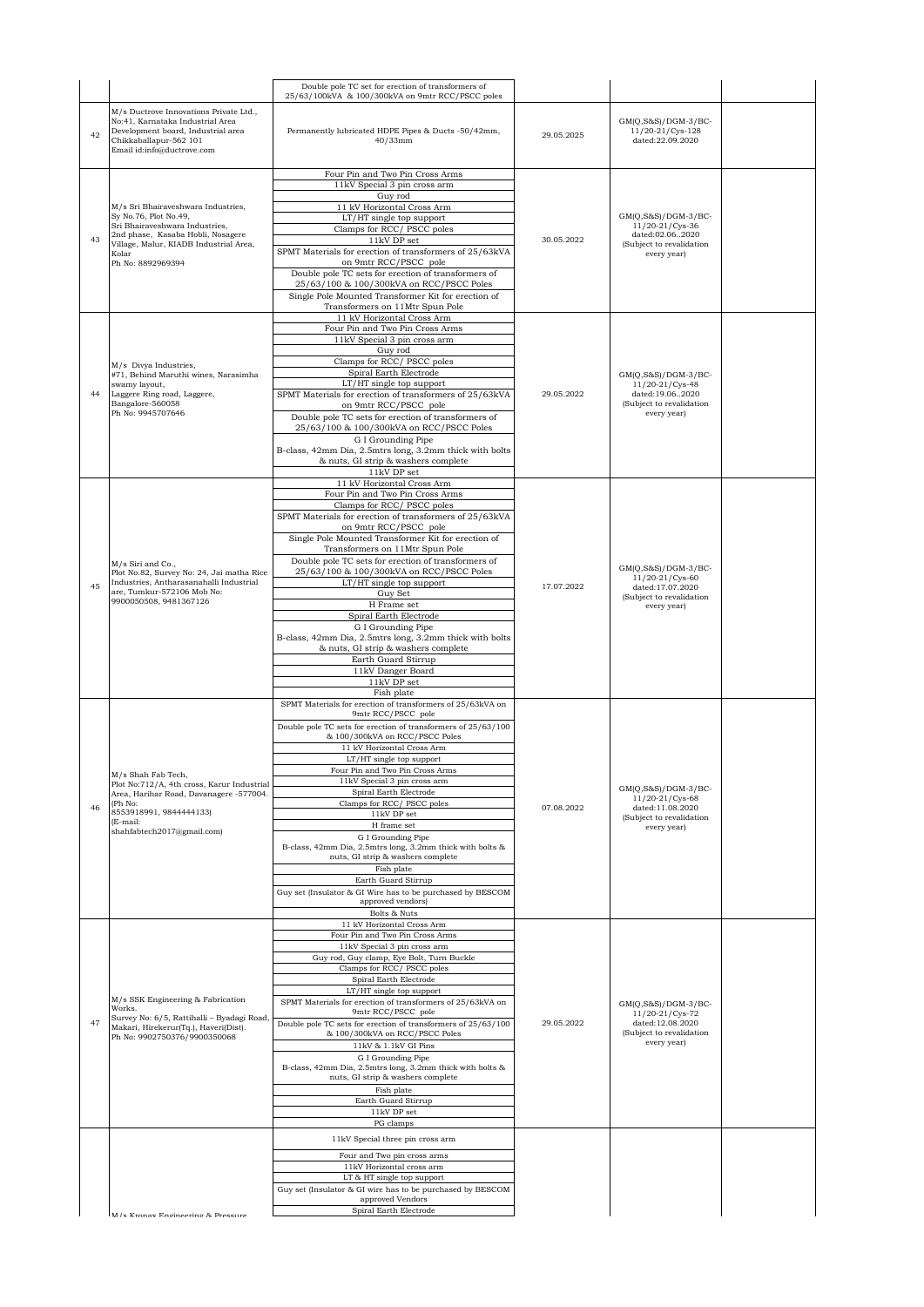| 48 | mpo nionak imgineering est reoome<br>Vessels LLP, No.823/1A, 823/1B, Near<br>Kodikonda checkpost, kodur Village,<br>Chillamathur, Anantapur District, Andhra<br>Pradesh(AP)<br>Contact No: +91 9980568975<br>Email: info@kronax.in | G I Grouding Pipe<br>B-class, 42mm Dia, 2.5mtrs long, 3.2mm thick<br>Spacer for DTC wiring<br>Danger Board<br>Earth Guard Stirrup<br>11kV DP set<br>Single Pole Mounted Transformer Kit for erection of<br>Transformers on 11Mtr Spun Poles | 17.08.2022 | $GM(QS&S)/DGM-3/BC-$<br>11/20-21/CYS-93<br>dtd:18.08.2020<br>(Subject to revalidation<br>every year) |  |
|----|------------------------------------------------------------------------------------------------------------------------------------------------------------------------------------------------------------------------------------|---------------------------------------------------------------------------------------------------------------------------------------------------------------------------------------------------------------------------------------------|------------|------------------------------------------------------------------------------------------------------|--|
|    |                                                                                                                                                                                                                                    | Double Pole TC sets for erection of transformers of<br>25/63/100kVA & 100/300kVA on RCC/PSCC 9Mtr pole<br>SPMT Materials for erection of transformer on 25/63kVA on<br>9mtr RCC/PSCC pole<br>H Frame for mounting GOS                       |            |                                                                                                      |  |
|    |                                                                                                                                                                                                                                    | RCC/PSCC pole clamps                                                                                                                                                                                                                        |            |                                                                                                      |  |
|    |                                                                                                                                                                                                                                    | SPMT Materials for erection of transformers of 25/63kVA<br>on 9mtr RCC/PSCC pole                                                                                                                                                            |            |                                                                                                      |  |
|    |                                                                                                                                                                                                                                    | Double pole TC sets for erection of transformers of<br>25/63/100 & 100/300kVA on RCC/PSCC Poles                                                                                                                                             |            |                                                                                                      |  |
|    |                                                                                                                                                                                                                                    | 11 kV Horizontal Cross Arm<br>LT/HT single top support                                                                                                                                                                                      |            |                                                                                                      |  |
|    |                                                                                                                                                                                                                                    | Four Pin and Two Pin Cross Arms<br>Clamps for RCC/PSCC poles                                                                                                                                                                                |            |                                                                                                      |  |
|    |                                                                                                                                                                                                                                    | $11kV$ DP set<br>PG clamps & Lugs                                                                                                                                                                                                           |            | GM(QS&S)/DGM-3/BC-                                                                                   |  |
| 49 | M/s SGP Industries, Madapatna, Near<br>Vinayaka Engg Works, Harragadde post,<br>Jigani Hobli, Anekal Taluk, Bangalore -<br>560105 (E-mail: sgp_indl@rediffmail.com)<br>(PH. No: 9591075579, 8050777535,                            | G I Grounding Pipe<br>B-class, 42mm Dia, 2.5mtrs long, 3.2mm thick with bolts<br>& nuts, GI Pipe/strip & washers complete                                                                                                                   | 20.08.2022 | 11/20-21/CYS-95<br>dtd:24.08.2020<br>(Subject to revalidation<br>every year)                         |  |
|    | 8951892319).                                                                                                                                                                                                                       | H Frame set<br>Fish plate                                                                                                                                                                                                                   |            |                                                                                                      |  |
|    |                                                                                                                                                                                                                                    | Earth Guard Stirrup<br>11kV Danger Board                                                                                                                                                                                                    |            |                                                                                                      |  |
|    |                                                                                                                                                                                                                                    | Alkathine tubes<br>Anticlimbing Device                                                                                                                                                                                                      |            |                                                                                                      |  |
|    |                                                                                                                                                                                                                                    | Guy set (Insulator & GI Wire has to be purchased by<br>BESCOM approved vendors)                                                                                                                                                             |            |                                                                                                      |  |
|    |                                                                                                                                                                                                                                    | Single Pole Mounted Transformer Kit for erection of<br>Transformers on 11Mtr Spun Pole                                                                                                                                                      |            |                                                                                                      |  |
|    |                                                                                                                                                                                                                                    | 11kV, HG Fuse Unit<br>11kV, 200A Single Break GOS                                                                                                                                                                                           | 30.12.2022 | $GM(QS&S)/DGM-3/BC-$<br>11/20-21/CYS-209                                                             |  |
|    |                                                                                                                                                                                                                                    | 11kV, 400A Double Break GOS                                                                                                                                                                                                                 |            | dtd:01.01.2021                                                                                       |  |
|    |                                                                                                                                                                                                                                    | 11kV Horizontal cross arm<br>LT/HT single top support                                                                                                                                                                                       |            |                                                                                                      |  |
|    |                                                                                                                                                                                                                                    | Four Pin and Two Pin Cross Arms<br>Clamps for RCC/PSCC poles                                                                                                                                                                                |            |                                                                                                      |  |
|    | M/s RGV Enterprises,<br>No:2, 3, Sri Lakshmi Venkataramana                                                                                                                                                                         | G I Grounding Pipe<br>B-class, 42mm Dia, 2.5mtrs long, 3.2mm thick with bolts<br>& nuts, GI Pipe/strip & washers complete                                                                                                                   |            | $GM(QS&S)/DGM-3/BC-$                                                                                 |  |
| 50 | Layout,<br>Behind Basavanahalli Railway station,<br>Nelamangala-562123, Bangalore.                                                                                                                                                 | 11kV DP set<br>Guy Rod                                                                                                                                                                                                                      | 04.09.2022 | 11/20-21/CYS-108<br>dtd:05.09.2020                                                                   |  |
|    | Phone No: 9591442150, 9449563179,<br>9945293959                                                                                                                                                                                    | 11kV Special three pin cross arm<br>Single Pole Mounted Transformer Kit for erection of                                                                                                                                                     |            | (Subject to revalidation<br>every year)                                                              |  |
|    |                                                                                                                                                                                                                                    | Transformers on 11Mtr Spun Pole<br>Double Pole TC sets for erection of transformers of                                                                                                                                                      |            |                                                                                                      |  |
|    |                                                                                                                                                                                                                                    | 25/63/100kVA & 100/300kVA on RCC/PSCC 9Mtr pole<br>SPMT Materials for erection of transformer on 25/63kVA on                                                                                                                                |            |                                                                                                      |  |
|    |                                                                                                                                                                                                                                    | 9mtr RCC/PSCC pole                                                                                                                                                                                                                          |            |                                                                                                      |  |
|    |                                                                                                                                                                                                                                    | PG clamps<br>Spiral Earth Electrode                                                                                                                                                                                                         |            |                                                                                                      |  |
|    | M/s Malu Wires,<br>Sy No. 247, Village Kadnur Hobli Madhure                                                                                                                                                                        | 8 SWG GI Wire                                                                                                                                                                                                                               |            | GM(QS&S)/DGM-3/BC-                                                                                   |  |
| 51 | Tq Doddaballapura Dist, Bangalore North<br>561 204<br>Ph No:080-22266768<br>E-mail:maluwires@gmail.com                                                                                                                             | 7/10 Guy Wire                                                                                                                                                                                                                               | 04.09.2022 | 11/20-21/CYS-104<br>dtd:05.09.2020<br>(Subject to revalidation<br>every year)                        |  |
|    |                                                                                                                                                                                                                                    | Guy rod, Guy clamp, Eye Bolt, Turn buckle                                                                                                                                                                                                   |            |                                                                                                      |  |
|    |                                                                                                                                                                                                                                    | Four Pin and Two Pin Cross Arms                                                                                                                                                                                                             |            |                                                                                                      |  |
|    |                                                                                                                                                                                                                                    | 11kV Special three pin cross arm                                                                                                                                                                                                            |            |                                                                                                      |  |
|    |                                                                                                                                                                                                                                    | 1.1kV & 11kV GI pin                                                                                                                                                                                                                         |            |                                                                                                      |  |
|    |                                                                                                                                                                                                                                    | G I Grounding Pipe<br>B-class, 42mm Dia, 2.5mtrs long, 3.2mm thick with bolts<br>& nuts, GI Pipe/strip & washers complete                                                                                                                   | 05.09.2022 | $GM(QS&S)/DGM-3/BC-$<br>11/20-21/CYS-113<br>dtd:07.09.2020<br>(Subject to revalidation               |  |
|    |                                                                                                                                                                                                                                    | Earth Guard stirrup                                                                                                                                                                                                                         |            | every year)                                                                                          |  |
|    |                                                                                                                                                                                                                                    | Spiral Earth Electrode                                                                                                                                                                                                                      |            |                                                                                                      |  |
|    |                                                                                                                                                                                                                                    | LT & HT single top support                                                                                                                                                                                                                  |            |                                                                                                      |  |
|    | M/s Asian Fab Tec Limited,<br>Plot No.15, II phase, Peenya Industrial                                                                                                                                                              | Clamps for RCC/PSCC poles                                                                                                                                                                                                                   |            |                                                                                                      |  |
| 52 | Area,<br>Bangalore - 58                                                                                                                                                                                                            | 11kV Horizontal cross arm                                                                                                                                                                                                                   |            |                                                                                                      |  |
|    | Ph No. 9945239701,<br>23720304, 23724704                                                                                                                                                                                           | Spacer for DTC wiring                                                                                                                                                                                                                       |            |                                                                                                      |  |
|    | E-mail: asianfabtec@gmail.com                                                                                                                                                                                                      | SPMT Materials for erection of transformer on 25/63kVA<br>on 9mtr_RCC/PSCC pole                                                                                                                                                             |            |                                                                                                      |  |
|    |                                                                                                                                                                                                                                    | Double Pole TC sets for erection of transformers of<br>25/63/100kVA & 100/300kVA on RCC/PSCC 9Mtr pole                                                                                                                                      |            |                                                                                                      |  |
|    |                                                                                                                                                                                                                                    | H - frame set for fixing GOS for DP structure                                                                                                                                                                                               |            |                                                                                                      |  |
|    |                                                                                                                                                                                                                                    | 11kV DP set                                                                                                                                                                                                                                 |            |                                                                                                      |  |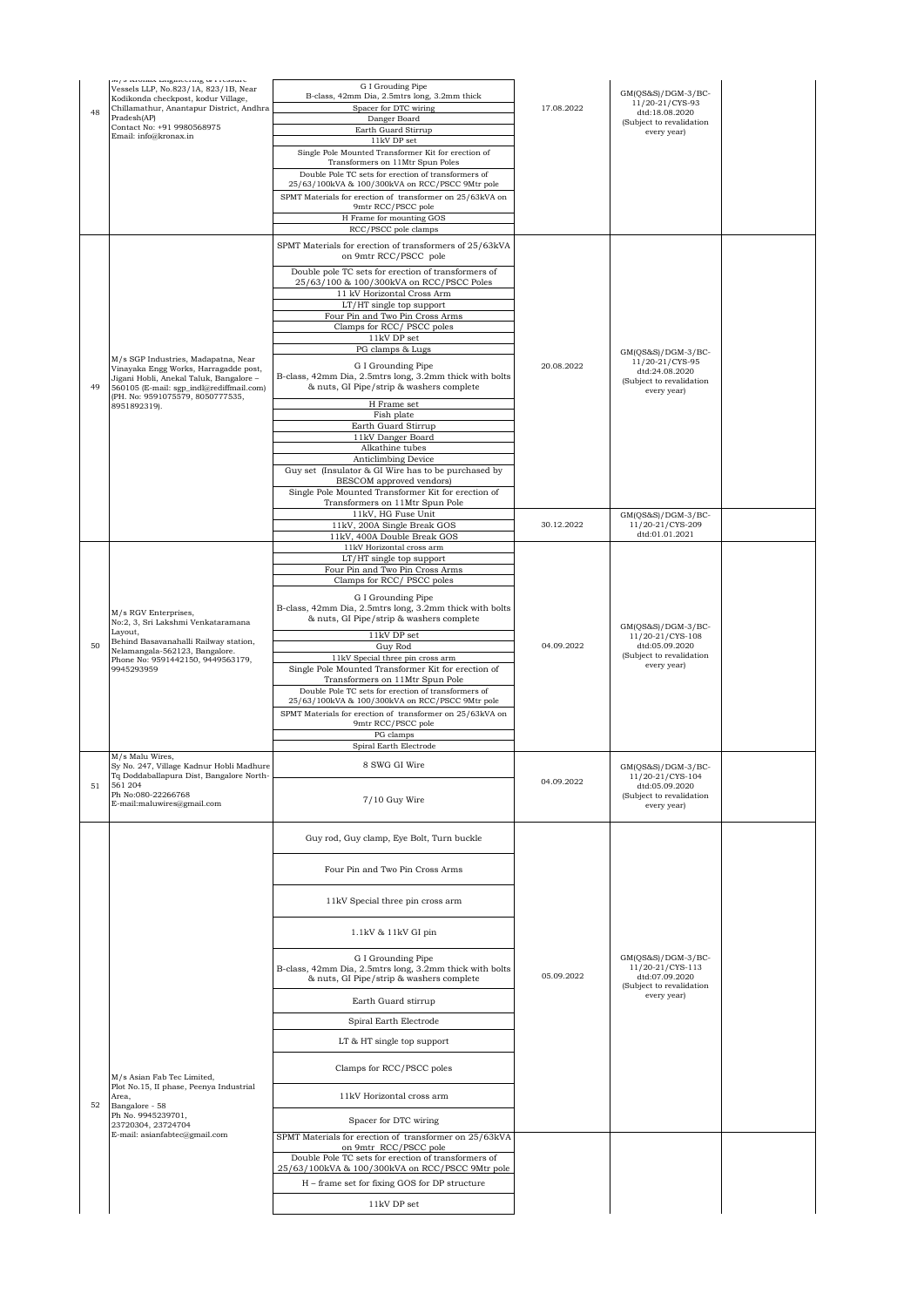|    |                                                                                                                     | 3 GOS and 1 GOS Frame set for Spun pole with &                                                                       |            |                                            |  |
|----|---------------------------------------------------------------------------------------------------------------------|----------------------------------------------------------------------------------------------------------------------|------------|--------------------------------------------|--|
|    |                                                                                                                     | without transformers seating<br>Prefabricated Platform for erection of 250kVA                                        | 01.12.2021 | GM(QS&S)/DGM-3/BC-                         |  |
|    |                                                                                                                     | Transformer on 11 mtr Spun Pole structure                                                                            |            | 11/20-21/CYS-180<br>dtd:02.12.2020         |  |
|    |                                                                                                                     | Aluminium Lugs/Copper Lugs                                                                                           |            |                                            |  |
|    |                                                                                                                     | G.I.Flat                                                                                                             |            |                                            |  |
|    |                                                                                                                     | G.I.Pipe B-class as per IS-1239                                                                                      |            |                                            |  |
|    |                                                                                                                     | Danger Board                                                                                                         |            |                                            |  |
|    |                                                                                                                     | PG clamps                                                                                                            |            |                                            |  |
|    |                                                                                                                     | Single Pole Mounted Transformer Kit for erection of                                                                  |            | $GM(QS&S)/DGM-3/BC-$                       |  |
|    |                                                                                                                     | Transformers on 11 Mtr Spun Pole With & Without                                                                      | 18.08.2022 | 11/21-22/CYS-66 dtd:<br>18.08.2021         |  |
|    |                                                                                                                     | <b>Transformer Seating</b><br>11kV Horizontal cross arm                                                              |            |                                            |  |
|    |                                                                                                                     |                                                                                                                      |            |                                            |  |
|    |                                                                                                                     | Four and Two pin cross arms                                                                                          |            |                                            |  |
|    |                                                                                                                     | 11kV Special three pin cross arm                                                                                     |            |                                            |  |
|    |                                                                                                                     | Clamps for RCC/PSCC poles                                                                                            |            |                                            |  |
|    |                                                                                                                     | Double Pole TC sets for erection of transformers of<br>25/63/100kVA & 100/300kVA on RCC/PSCC 9Mtr pole               |            |                                            |  |
|    |                                                                                                                     | SPMT Materials for erection of transformer on 25/63kVA<br>on 9mtr RCC/PSCC pole                                      |            |                                            |  |
|    | M/s Sahara Industries,<br>945,946,947,948/3,5,6, Ground Floor,                                                      | Single Pole Mounted Transformer Kit for erection of<br>Transformers on 11Mtr Spun Poles                              |            | GM(QS&S)/DGM-3/BC-<br>11/20-21/CYS-114     |  |
| 53 | Opp Vani College, Hiriyur, Chitradurga,<br>Karnataka                                                                | LT & HT single top support                                                                                           | 05.09.2022 | dtd:07.09.2020                             |  |
|    | Ph No: 9845383726                                                                                                   | Guy Rod                                                                                                              |            | (Subject to revalidation<br>every year)    |  |
|    |                                                                                                                     | H Frame set                                                                                                          |            |                                            |  |
|    |                                                                                                                     |                                                                                                                      |            |                                            |  |
|    |                                                                                                                     | Fish plate                                                                                                           |            |                                            |  |
|    |                                                                                                                     | Earth Guard Stirrup                                                                                                  |            |                                            |  |
|    |                                                                                                                     | Spiral Earth Electrode                                                                                               |            |                                            |  |
|    |                                                                                                                     | G I Grounding Pipe<br>B-class, 42mm Dia, 2.5mtrs long, 3.2mm thick with bolts<br>& nuts, GI strip & washers complete |            |                                            |  |
|    |                                                                                                                     | 11kV Danger Board                                                                                                    |            |                                            |  |
|    |                                                                                                                     | 11kV DP set                                                                                                          |            |                                            |  |
|    |                                                                                                                     | Four Pin and Two Pin Cross Arms                                                                                      |            |                                            |  |
|    |                                                                                                                     | LT/HT single top support                                                                                             |            |                                            |  |
|    |                                                                                                                     | Clamps for RCC/ PSCC poles<br>11 kV Horizontal Cross Arm                                                             |            |                                            |  |
|    |                                                                                                                     | 11kV Special three pin cross arm<br>SPMT Materials for erection of transformers of 25/63kVA on                       |            |                                            |  |
|    |                                                                                                                     | 9mtr RCC/PSCC pole                                                                                                   |            |                                            |  |
|    | M/s Srinivasa Concrete Products, Jagalur<br>Road, Alur Village, Davangere.                                          | Double pole TC sets for erection of transformers of 25/63/100<br>& 100/300kVA on RCC/PSCC Poles                      |            | GM(QS&S)/DGM-3/BC-                         |  |
| 54 | (Ph No: 9448213045, 8553502125)                                                                                     | Single Pole Mounted Transformer Kit for erection of                                                                  | 05.09.2022 | 11/20-21/CYS-119<br>dtd:10.09.2020         |  |
|    | (E-mail:<br>SriSrinivasaelectricals16@gmail.com)                                                                    | Transformers on 11Mtr Spun Pole<br>G I Grounding Pipe                                                                |            | (Subject to revalidation<br>every year)    |  |
|    |                                                                                                                     | B-class, 42mm Dia, 2.5mtrs long, 3.2mm thick with bolts &<br>nuts, GI strip & washers complete                       |            |                                            |  |
|    |                                                                                                                     | Guy Rod                                                                                                              |            |                                            |  |
|    |                                                                                                                     | Earth Guard Stirrup<br>Spiral Earth Electrode                                                                        |            |                                            |  |
|    |                                                                                                                     | Guy set (Insulator & GI Wire has to be purchased by BESCOM<br>approved vendors)                                      |            |                                            |  |
|    |                                                                                                                     | H - frame set for mounting GOS frame                                                                                 |            |                                            |  |
|    |                                                                                                                     | 11kV DP set                                                                                                          |            |                                            |  |
|    |                                                                                                                     | Double Pole TC sets for erection of transformers of<br>25/63/100kVA & 100/300kVA on RCC/PSCC 9Mtr pole               |            |                                            |  |
|    |                                                                                                                     | G I Grounding Pipe<br>B-class, 42mm Dia, 2.5mtrs long, 3.2mm thick with bolts                                        |            |                                            |  |
|    |                                                                                                                     | & nuts, GI strip & washers complete<br>11kV DP set                                                                   |            |                                            |  |
|    | Sri Ganapathi Industries,<br>Sri Ganapathi, No:42, Venkata Reddy                                                    | SPMT Materials for erection of transformer on 25/63kVA                                                               |            |                                            |  |
|    | Layout, Doddakallasandra (Behind<br>Syndicate Bank), Kanakapura Main Road,                                          | on 9mtr RCC/PSCC pole<br>Single Pole Mounted Transformer Kit for erection of                                         |            | $GM(QS&S)/DGM-3/BC-$<br>11/20-21/CYS-123   |  |
| 55 | Bangalore - 560062<br>Ph No: 080-65679858/59                                                                        | Transformers on 11Mtr Spun Poles                                                                                     | 05.09.2022 | dtd:15.09.2020<br>(Subject to revalidation |  |
|    | E-mail: sgindfour@gmail.com                                                                                         | Clamps for RCC/ PSCC poles<br>11kV Horizontal cross arm                                                              |            | every year)                                |  |
|    |                                                                                                                     | LT & HT single top support<br>Four and Two pin cross arms                                                            |            |                                            |  |
|    |                                                                                                                     | 11kV Special three pin cross arm                                                                                     |            |                                            |  |
|    |                                                                                                                     | Fish Plate<br>Guy Rod                                                                                                |            |                                            |  |
|    |                                                                                                                     | Spiral Earth Electrode                                                                                               |            |                                            |  |
|    |                                                                                                                     | H Frame for mounting GOS<br>11kV 200A Single Break GOS                                                               |            |                                            |  |
|    |                                                                                                                     | High Density Polyethylene (HDPE)<br>Pipes: DN 63mm to DN 160mm as per IS 4984:2016                                   | 09.07.2023 |                                            |  |
| 56 | M/s Mangalam Pipes Pvt ltd., Sy No.<br>241/2, T. Begur Village, Kasaba Hobli,<br>Nelamangala Taluk, Bangalore Rural | High Density Polyethylene (HDPE)<br>Pipes : DN 180mm to DN 250mm to DN 250mm as per IS<br>4984:2016                  | 31.01.2023 | $GM(QS&S)/DGM-3/BC-$<br>11/21-22/CYS-60    |  |
|    | (Email:mangalampipes@gmail.com,                                                                                     |                                                                                                                      |            | dtd:09.08.2021                             |  |
|    | jain@mangalampipes.com)                                                                                             | <b>Vendor Approval</b>                                                                                               |            |                                            |  |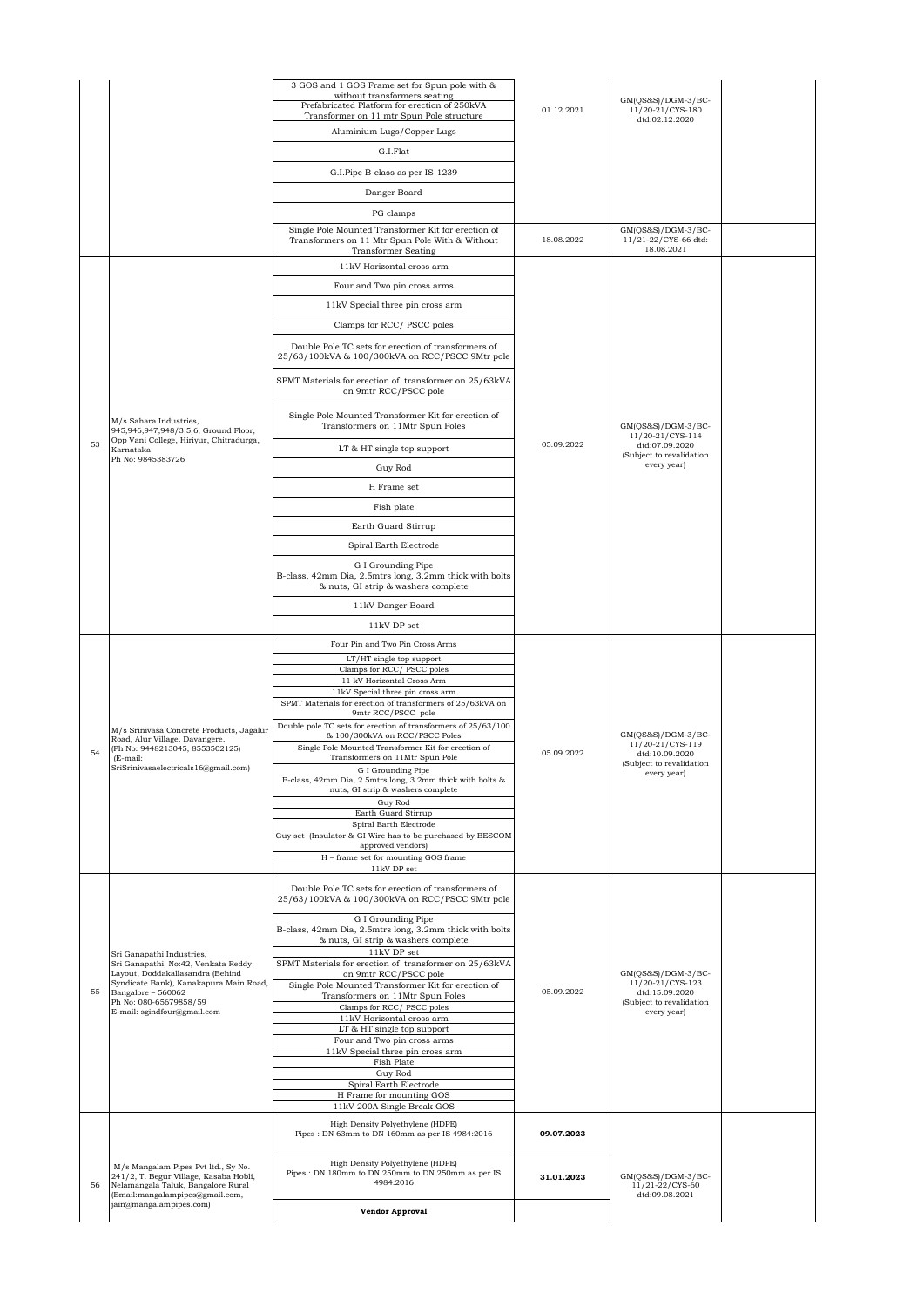|    |                                                                                    | Permanently lubricated Duct Pipes, 40/33mm & 50/42mm                                                                          | 09.07.2022 |                                                                                        |  |
|----|------------------------------------------------------------------------------------|-------------------------------------------------------------------------------------------------------------------------------|------------|----------------------------------------------------------------------------------------|--|
|    |                                                                                    | Single Pole Mounted Transformer Kit for erection of<br>Transformers on 11Mtr Spun Pole                                        |            |                                                                                        |  |
|    |                                                                                    | SPMT Materials for erection of transformers of 25/63kVA on<br>9mtr RCC/PSCC pole                                              |            |                                                                                        |  |
|    |                                                                                    | Double pole TC sets for erection of transformers of 25/63/100<br>& 100/300kVA on RCC/PSCC Poles                               |            |                                                                                        |  |
|    |                                                                                    | 11kV DP set                                                                                                                   |            |                                                                                        |  |
|    |                                                                                    | 11 kV Horizontal Cross Arm                                                                                                    |            |                                                                                        |  |
|    |                                                                                    | 4 Pin and 2 Pin Cross Arms                                                                                                    |            |                                                                                        |  |
|    |                                                                                    | 11 kV Horizontal Cross Arm                                                                                                    |            |                                                                                        |  |
|    |                                                                                    | Clamps for RCC/ PSCC poles                                                                                                    |            |                                                                                        |  |
|    |                                                                                    | Spiral Earth Electrode                                                                                                        |            |                                                                                        |  |
|    |                                                                                    | LT/HT single top support                                                                                                      |            |                                                                                        |  |
|    |                                                                                    | 11kV Special 3 pin cross arm                                                                                                  |            |                                                                                        |  |
|    | M/s Gautamesh Industries, 8B, 3rd<br>Cross, Magadi Main Raod, Manjunatha           | Earth Guard Stirrup                                                                                                           |            | $GM(QS&S)/DGM-3/BC-$<br>11/20-21/CYS-136 dtd:                                          |  |
| 57 | Industrial Area, Mahadeshwaranagar,<br>Bangalore-560 091 (Ph No: 080-<br>23486963) | G I Grounding Pipe<br>B-class, 42mm Dia, 2.5mtrs long, 3.2mm thick with bolts &<br>nuts, GI strip & washers complete          | 13.10.2022 | 13.10.2020<br>(Subject to revalidation<br>every year)                                  |  |
|    |                                                                                    | Guy set (Insulator & GI Wire has to be purchased by BESCOM<br>approved vendors)                                               |            |                                                                                        |  |
|    |                                                                                    | Strain Clamps for 70/90 kN Disc Insulator                                                                                     |            |                                                                                        |  |
|    |                                                                                    | PG clamps                                                                                                                     |            |                                                                                        |  |
|    |                                                                                    | 11kV 200A Single Break GOS                                                                                                    |            |                                                                                        |  |
|    |                                                                                    | 11kV 400A Double Break GOS                                                                                                    |            |                                                                                        |  |
|    |                                                                                    | 11kV HG Fuse Unit                                                                                                             |            |                                                                                        |  |
|    |                                                                                    | 11kV Danger Board                                                                                                             |            |                                                                                        |  |
|    |                                                                                    | Fish plate                                                                                                                    |            |                                                                                        |  |
|    |                                                                                    | Spacers for DTC Wiring                                                                                                        |            |                                                                                        |  |
|    |                                                                                    | Copper Lugs                                                                                                                   |            |                                                                                        |  |
|    |                                                                                    |                                                                                                                               |            |                                                                                        |  |
|    |                                                                                    | Earth Guard Stirrup                                                                                                           |            |                                                                                        |  |
|    |                                                                                    | G I Grounding Pipe<br>B-class, 42mm Dia, 2.5mtrs long, 3.2mm thick with bolts                                                 |            |                                                                                        |  |
|    |                                                                                    | & nuts, GI strip & washers complete<br>Single Pole Mounted Transformer Kit for erection of<br>Transformers on 11Mtr Spun Pole |            |                                                                                        |  |
|    |                                                                                    | 11kV DP set                                                                                                                   |            |                                                                                        |  |
|    |                                                                                    | Four Pin and Two Pin Cross Arms                                                                                               |            |                                                                                        |  |
|    |                                                                                    | Clamps for RCC/PSCC poles                                                                                                     |            |                                                                                        |  |
|    | M/s R. G. Enterprises, No:146, 8th Main                                            | SPMT Materials for erection of transformers of 25/63kVA<br>on 9mtr RCC/PSCC pole                                              |            |                                                                                        |  |
| 58 | Road, Krishnaiah Layout, Bangalore -<br>560061<br>(PH No: 9980387058)              | Double pole TC sets for erection of transformers of<br>25/63/100 & 100/300kVA on RCC/PSCC Poles                               | 12.10.2022 | $GM(QS&S)/DGM-3/BC-$<br>11/20-21/CYS-137<br>dtd:14.10.2020<br>(Subject to revalidation |  |
|    |                                                                                    | 11 kV Horizontal Cross Arm                                                                                                    |            | every year)                                                                            |  |
|    |                                                                                    | LT/HT single top support                                                                                                      |            |                                                                                        |  |
|    |                                                                                    | 11kV Special 3 pin cross arm                                                                                                  |            |                                                                                        |  |
|    |                                                                                    | PG clamps                                                                                                                     |            |                                                                                        |  |
|    |                                                                                    | 11kV & 1.1kV GI Pins                                                                                                          |            |                                                                                        |  |
|    |                                                                                    | Spiral Earth Electrode                                                                                                        |            |                                                                                        |  |
|    |                                                                                    | Bolts & Nuts                                                                                                                  |            |                                                                                        |  |
|    |                                                                                    | 11 kV Horizontal Cross Arm<br>LT/HT single top support                                                                        |            |                                                                                        |  |
|    |                                                                                    | Four Pin and Two Pin Cross Arms<br>Clamps for PSCC poles                                                                      |            |                                                                                        |  |
|    |                                                                                    | 11kV Special 3 pin cross arm<br>$11\mathrm{kV}$ DP set<br>H-Frame set for mounting GOS                                        |            |                                                                                        |  |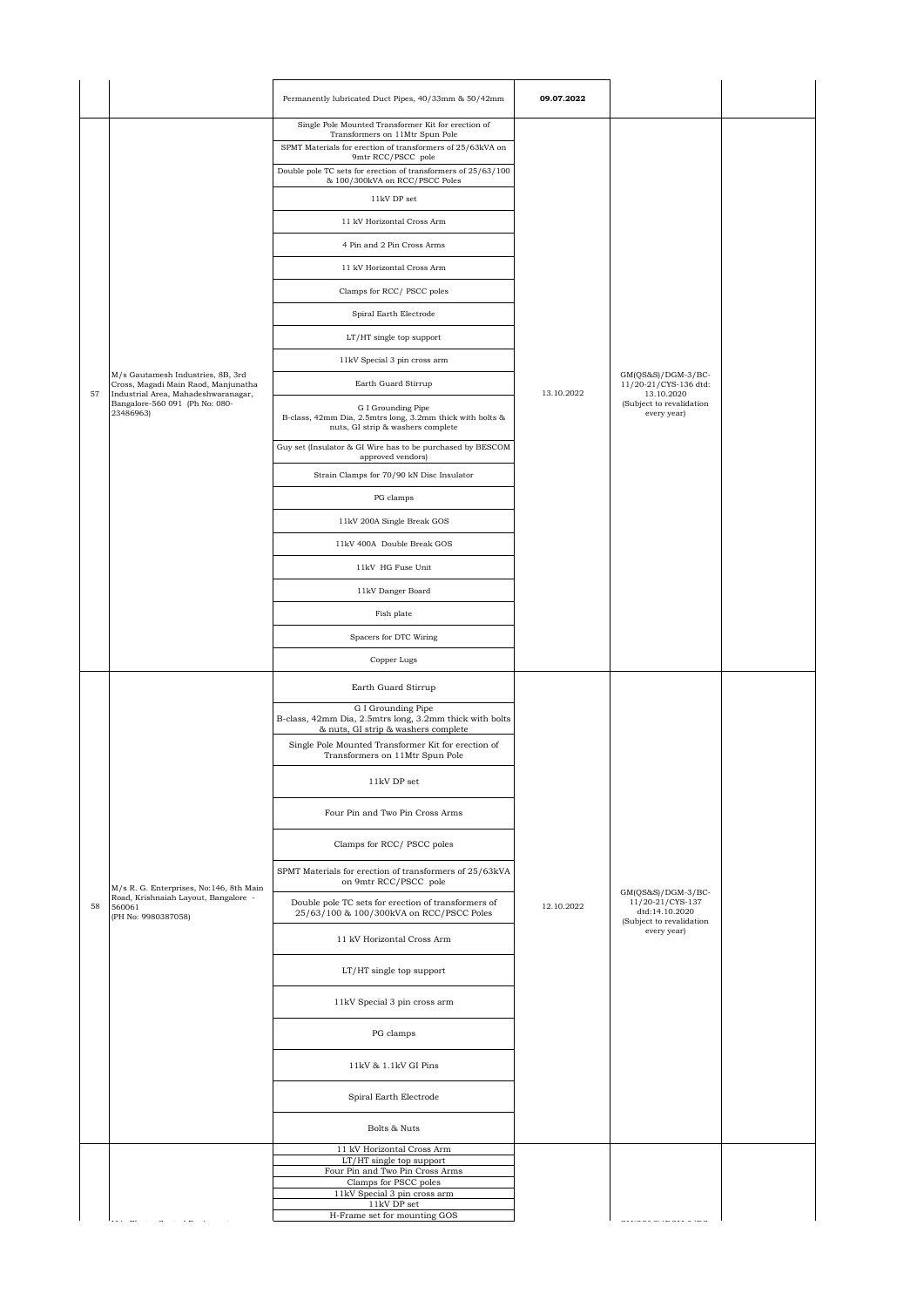| 59 | M/s Electro Control Equipments,<br>#5Y, 16th Main Road, Yeddlurdinne, 3rd<br>block, Rajajinagar, Bangalore - 560010.<br>Ph No: 9845872345                               | Guy rod, Guy clamp, Eye Bolt, Turn Buckle<br>SPMT Materials for erection of transformers of 25/63kVA<br>on 9mtr PSCC pole<br>Double pole TC sets for erection of transformers of<br>25/63/100 & 100/300kVA on PSCC Poles<br>G I Grounding Pipe<br>B-class, 42mm Dia, 2.5mtrs long, 3.2mm thick with bolts<br>& nuts, GI strip & washers complete<br>Single Pole Mounted Transformer Kit for erection of<br>Transformers on 11Mtr Spun Pole<br>Spiral Earth Electrode<br>11 kV Horizontal Cross Arm<br>LT/HT single top support<br>Four Pin and Two Pin Cross Arms<br>Clamps for PSCC poles                                                                                                                                                                                                                                                                                                                       | 28.10.2022 | GM(QS&S)/DGM-3/BC-<br>11/20-21/CYS-147<br>dtd:28.10.2020<br>(Subject to revalidation<br>every year)   |  |
|----|-------------------------------------------------------------------------------------------------------------------------------------------------------------------------|------------------------------------------------------------------------------------------------------------------------------------------------------------------------------------------------------------------------------------------------------------------------------------------------------------------------------------------------------------------------------------------------------------------------------------------------------------------------------------------------------------------------------------------------------------------------------------------------------------------------------------------------------------------------------------------------------------------------------------------------------------------------------------------------------------------------------------------------------------------------------------------------------------------|------------|-------------------------------------------------------------------------------------------------------|--|
| 60 | M/s Sai Shankara Enterprises,<br>#432/1, Behind Govt Primary School,<br>Peenya 1st stage, Bangalore-560 058.<br>Ph No:9448736230, 9886799605                            | 11kV Special 3 pin cross arm<br>11kV DP set<br>H-Frame set<br>Guy rod, Guy clamp, Eye Bolt, Turn Buckle<br>SPMT Materials for erection of transformers of 25/63kVA<br>on 9mtr PSCC 300kg WL pole<br>Double pole TC sets for erection of transformers of<br>25/63/100 & 100/300kVA on PSCC 300kg WL Pole<br>G I Grounding Pipe<br>B-class, 42mm Dia, 2.5mtrs long, 3.2mm thick with bolts<br>& nuts, GI strip & washers complete<br>Single Pole Mounted Transformer Kit for erection of<br>Transformers on 11Mtr Spun Pole                                                                                                                                                                                                                                                                                                                                                                                        | 28.10.2022 | $GM(QS&S)/DGM-3/BC-$<br>11/20-21/CYS-148<br>dtd:28.10.2020<br>(Subject to revalidation<br>every year) |  |
| 61 | M/s Aerial Power Transmission,<br>Plot No:45P, KIADB, Hirehalli Indl.Area,<br>Tumkur-572168<br>Email: aerialpowertransmission<br>@gmail.com                             | 11kV Special three pin cross arm<br>11kV Horizontal cross arm<br>Guy set (Insulator & GI wire has to be purchased by BESCOM<br>approved Vendors<br>Earth Guard Stirrup<br>Spiral Earth Electrode<br>G I Grounding Pipe<br>B-class, 42mm Dia, 2.5mtrs long, 3.2mm thick with bolts &<br>nuts, GI strip & washers complete<br>Clamps for PSCC/RCC poles<br>Four and Two pin cross arms<br>Danger Board<br>LT & HT single top support<br>11kV DP set<br>H Frame for mounting GOS<br>Single Pole Mounted Transformer Kit for erection of<br>Transformers on 11Mtr Spun Poles<br>Double Pole TC sets for erection of transformers of<br>25/63/100kVA & 100/300kVA on RCC/PSCC 9Mtr pole<br>SPMT Materials for erection of transformer on 25/63kVA on<br>9mtr RCC/PSCC pole<br>Fish plate<br>Pole clamp for HT/LT AB cable<br>Anticlimbing Device<br>11kV Spun Pole Structure Materials with Single & 3 GOS<br>Systems | 04.11.2021 | $GM(QS&S)/DGM-3/BC-$<br>11/20-21/CYS-157<br>dtd:05.11.2020<br>(Subject to revalidation<br>every year) |  |
| 62 | M/s S. R. Engineers.,<br>No: 114/16, P.P.<br>Indusrial Estate, Deepanjalinagar,<br>Mysore Road,<br>Bangalore -560 026.<br>Ph No:9845313532                              | 11kV Horizontal cross arm<br>2 Pin & 4 Pin cross Arm<br>Guy set (Insulator & GI wire has to be purchased by BESCOM<br>approved Vendors)<br>11kV Special 3 Pin Cross Arms,<br>LT & HT single top support<br>$11\mathrm{kV}$ DP set<br>RCC/ PSCC Poles Clamps<br>Double Pole TC sets for erection of transformers of<br>25/63/100kVA & 100/300kVA on RCC/PSCC 9Mtr pole<br>SPMT Materials for erection of transformer of 25/63kVA on<br>9mtr RCC/PSCC pole<br>Spiral Earth Electrode<br>PG clamps<br>Earth Guard Stirrup<br>Anti Climbing Device<br>G I Grounding Pipe<br>B-class, 42mm Dia, 2.5mtrs long, 3.2mm thick with bolts &<br>nuts, GI strip & washers complete<br>H-frame set<br>Spacers for DTC Wiring<br>Alkathine Tubes (RYB)<br>Danger Board<br>Copper Lugs                                                                                                                                          | 10.11.2022 | $GM(QS&S)/DGM-3/BC-$<br>11/20-21/CYS-168<br>dtd:11.11.2020<br>(Subject to revalidation<br>every year) |  |
| 63 | M/s Elite Engineering and Constructions,<br>Do.No.71/2, Honnur Post, NH-4,<br>Malleshettyhalli, Davangere<br>(Ph No: 9886059290)<br>(E-mail: eliteinsulators@gmail.com) | 11kV Horizontal cross arm<br>LT & HT single top support<br>2 Pin & 4 Pin cross Arm<br>11kV Special 3 Pin Cross Arms<br>Single Pole Mounted Transformer Kit for erection of<br>Transformers on 11Mtr Spun Poles<br>SPMT Materials for erection of transformer on 25/63kVA<br>on 9mtr RCC/PSCC pole<br>Guy set (Insulator & GI wire has to be purchased by<br>BESCOM approved Vendors)<br>G.I.Pipe B-class as per IS-1239<br>Alkathine Tubes<br>$11\mathrm{kV}$ DP set<br>Copper Lugs<br>PG Clamps<br>Clamps for PSCC/RCC poles<br>Eye Hook<br>H- frame set for fixing GOS<br>G I Grounding Pipe<br>B-class, 42mm Dia, 2.5mtrs long, 3.2mm thick with bolts<br>& nuts, GI strip & washers complete<br>Earthing Materials pipe type for grounding<br>Danger Board<br>Fish Plate                                                                                                                                     | 05.12.2021 | $GM(QS&S)/DGM-3/BC-$<br>11/20-21/CYS-181<br>dtd:07.12.2020                                            |  |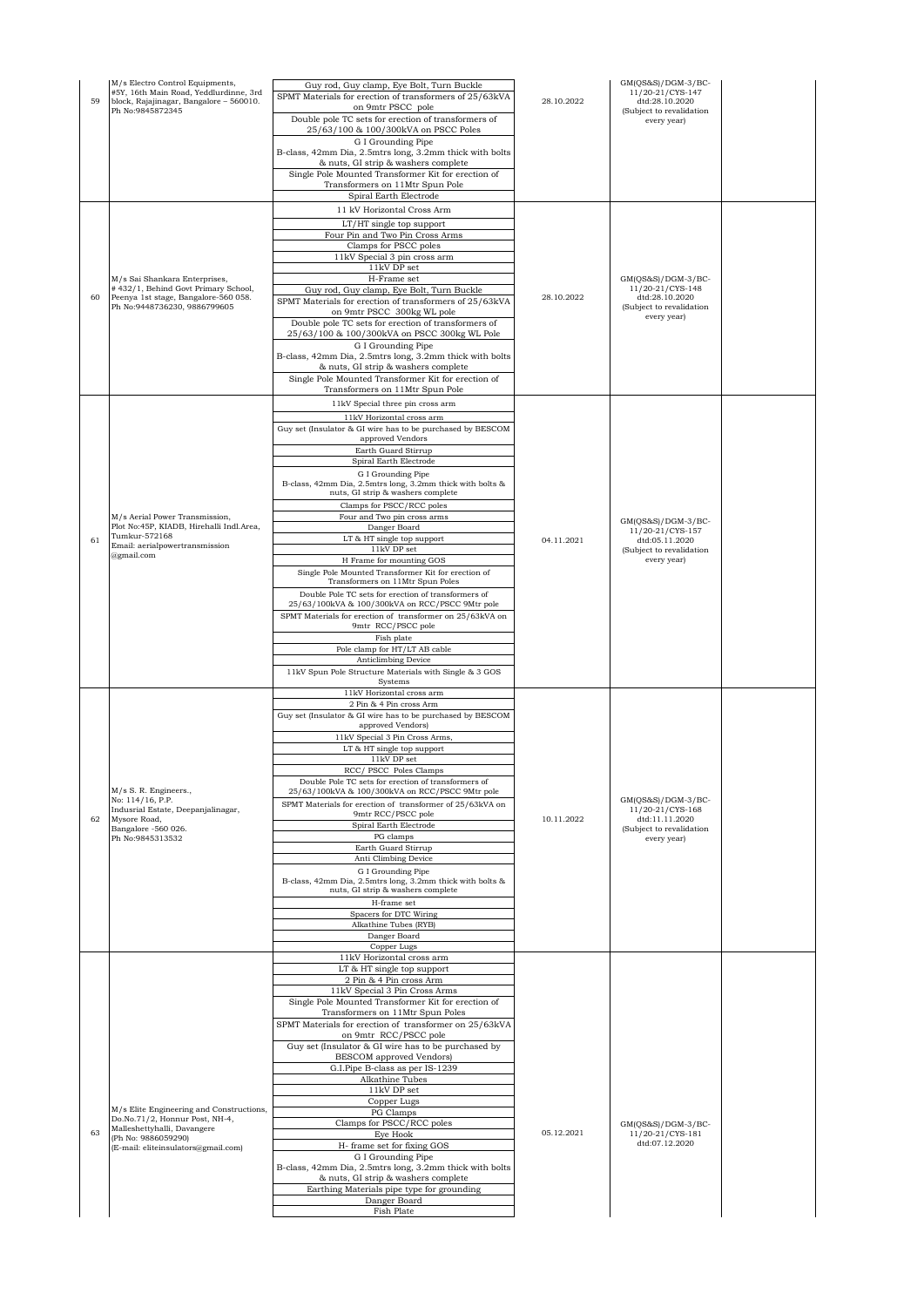|    |                                                                                | Spiral Earth Electrode                                                                                 |            |                                          |  |
|----|--------------------------------------------------------------------------------|--------------------------------------------------------------------------------------------------------|------------|------------------------------------------|--|
|    |                                                                                | Universal Hook and Bolts & Nuts<br>Tee - Connectors - KZ3 95                                           |            |                                          |  |
|    |                                                                                | Pre - Insulated Lugs - CPTAU for 95 Sqmm                                                               |            |                                          |  |
|    |                                                                                | End Cap for 50/70 Sqmm                                                                                 |            |                                          |  |
|    |                                                                                | Double Pole TC sets for erection of transformers of<br>25/63/100kVA & 100/300kVA on RCC/PSCC 9Mtr pole |            |                                          |  |
|    |                                                                                | Eye Hook (Flat Type) for fixing clamps                                                                 |            |                                          |  |
|    |                                                                                | 11kV Horizontal cross arm                                                                              |            |                                          |  |
|    |                                                                                | LT & HT single top support                                                                             |            |                                          |  |
|    |                                                                                | 2 Pin & 4 Pin cross Arm<br>11kV Special 3 Pin Cross Arms                                               |            |                                          |  |
|    |                                                                                | RCC/PSCC pole clamp                                                                                    |            |                                          |  |
|    |                                                                                | 11kV DP set<br>3 GOS structural Material for Spun Pole with transformer                                |            |                                          |  |
|    | M/s KGN Galvanizers and Fabricators.                                           | seating                                                                                                |            |                                          |  |
|    | No.9/4, Kachohalli, Dasanapura Hobli,                                          | SPMT Materials for erection of transformer on 25/63kVA on<br>9mtr RCC/PSCC pole                        |            | GM(QS&S)/DGM-3/BC-                       |  |
| 64 | Bangalore North Taluk,<br>Bangalore - 560091                                   | Double Pole TC sets for erection of transformers of<br>25/63/100kVA & 100/300kVA on RCC/PSCC 9Mtr pole | 05.12.2021 | 11/20-21/CYS-182<br>dtd:09.12.2020       |  |
|    | Ph No:9900705002<br>E-mail:kgn.galvanizing786@gmail.com                        | Single Pole Mounted Transformer Kit for erection of                                                    |            |                                          |  |
|    |                                                                                | Transformers on 11Mtr Spun Poles<br>G I Grounding Pipe                                                 |            |                                          |  |
|    |                                                                                | B-class, 42mm Dia, 2.5mtrs long, 3.2mm thick with bolts &<br>nuts, GI strip & washers complete         |            |                                          |  |
|    |                                                                                | Spiral Earth Electrode                                                                                 |            |                                          |  |
|    |                                                                                | Earth Guard Stirrup                                                                                    |            |                                          |  |
|    |                                                                                | PG Clamp<br>Spacer for DTC wiring                                                                      |            |                                          |  |
|    |                                                                                | Danger Board                                                                                           |            |                                          |  |
|    | M/s Veekay Plast,                                                              |                                                                                                        |            |                                          |  |
|    | E-109, Bagur Industrial Area,<br>RIICO Extension, Phase -2.                    | HDPE/PLB Pipe 50/42mm                                                                                  |            |                                          |  |
|    | Bagur-303007, Rajasthan<br>E-mail:info@veekayplast.in                          |                                                                                                        |            | GM(QS&S)/DGM-3/BC-                       |  |
| 65 | Factory Unit:                                                                  |                                                                                                        | 11.12.2021 | 11/20-21/CYS-185                         |  |
|    | Sy.No. 1360,1361/A,1361/E, Pitti<br>Lamination Lane, Village Nandigamma,       |                                                                                                        |            | dtd:11.12.2020                           |  |
|    | Kothur Mandal, RR Dist, Telangana -<br>509228                                  | HDPE/PLB Pipe 40/33mm                                                                                  |            |                                          |  |
|    |                                                                                |                                                                                                        |            |                                          |  |
|    |                                                                                | Double pole TC set for erection of transformers of                                                     |            |                                          |  |
|    |                                                                                | 25/63/100kVA & 100/300kVA on RCC/PSCC 9Mtr pole                                                        |            |                                          |  |
|    |                                                                                | 11kV DP set                                                                                            |            |                                          |  |
|    |                                                                                | 3 GOS and 1 GOS Frame set for Spun pole with &<br>without transformers seating                         |            |                                          |  |
|    |                                                                                | Single pole mounted transformer kit for erection of                                                    |            |                                          |  |
|    |                                                                                | transformers on 11Mtr Spun Pole<br>H - frame set for fixing GOS for DP structure                       |            |                                          |  |
|    | M/s Siri Power.,                                                               | 11kV Horizontal Cross Arms                                                                             |            |                                          |  |
|    | Plot No-82, Survey No:24, KIADB 2nd<br>phase. Antharasanahlli Industrial Area. | LT & HT Single top support<br>Spiral Earth Electrode                                                   |            | GM(OS&S)/DGM-3/BC-                       |  |
| 66 | Tumkur - 572106<br>Ph No: 9448661653, 9900050508                               | Guy set (Insulator & GI wire has to be purchased by                                                    | 17.12.2021 | 11/20-21/CYS-189<br>dtd:17.12.2020       |  |
|    | E-mail: siripower1653@gmail.com                                                | BESCOM approved Vendors)<br>11kV Special 3 Pin Cross Arms                                              |            |                                          |  |
|    |                                                                                | Clamps for PSCC/RCC poles<br>Fish plate                                                                |            |                                          |  |
|    |                                                                                | G I Grounding Pipe                                                                                     |            |                                          |  |
|    |                                                                                | B-class, 42mm Dia, 2.5mtrs long, 3.2mm thick with bolts<br>& nuts, GI strip & washers complete         |            |                                          |  |
|    |                                                                                | 2 Pin & 4 Pin cross Arm                                                                                |            |                                          |  |
|    |                                                                                | PG clamps<br>Danger Board                                                                              |            |                                          |  |
|    |                                                                                | SPMT Materials for erection of transformer on 25/63kVA                                                 |            |                                          |  |
|    |                                                                                | on 9mtr RCC/PSCC pole<br>11kV Horizontal Cross Arm                                                     |            |                                          |  |
|    |                                                                                | LT & HT single top support                                                                             |            |                                          |  |
|    |                                                                                | 2 Pin & 4 Pin cross Arm                                                                                |            |                                          |  |
|    |                                                                                | Clamps for PSCC/RCC poles<br>11kV, Special 3 pin Cross Arm                                             |            |                                          |  |
|    |                                                                                | G I Grounding Pipe<br>B-class, 42mm Dia, 2.5mtrs long, 3.2mm thick with bolts                          |            |                                          |  |
|    | M/s Sree Krishna Hot Dip Galvanizers,                                          | & nuts, GI strip & washers complete                                                                    |            |                                          |  |
|    | No.07, Chinnagiriyappa Industrial Estate,<br>Vishwaneedam Post Andrahalli,     | Guy Rod<br>Single Pole Mounted Transformer Kit for erection of                                         |            | $GM(QS&S)/DGM-3/BC-$                     |  |
| 67 | Bangalore - 560091.                                                            | Transformers on 11Mtr Spun Poles                                                                       | 10.12.2021 | 11/20-21/CYS-191<br>dtd:18.12.2020       |  |
|    | Ph No: 9686975757                                                              | SPMT Materials for erection of transformer on 25/63kVA<br>on 9mtr RCC/PSCC pole                        |            |                                          |  |
|    |                                                                                | Double Pole TC sets for erection of transformers of                                                    |            |                                          |  |
|    |                                                                                | 25/63/100kVA & 100/300kVA on RCC/PSCC 9Mtr pole                                                        |            |                                          |  |
|    |                                                                                | PG clamps                                                                                              |            |                                          |  |
|    |                                                                                | Spiral Earth Electrode<br>Earth Guard Stirrup                                                          |            |                                          |  |
|    |                                                                                | G.I.Pin<br>11kV DP set                                                                                 |            |                                          |  |
|    |                                                                                | 11kV Horizontal cross arm                                                                              |            |                                          |  |
|    |                                                                                | LT & HT single top support                                                                             |            |                                          |  |
|    |                                                                                | 2 Pin & 4 Pin cross Arm                                                                                |            |                                          |  |
|    |                                                                                | Clamps for PSCC/RCC poles<br>11kV Special 3 Pin Cross Arms                                             |            |                                          |  |
|    |                                                                                | Single Pole Mounted Transformer Kit for erection of                                                    |            |                                          |  |
|    | M/s Bharat Enterprises,                                                        | Transformers on 11Mtr Spun Poles<br>SPMT Materials for erection of transformer on 25/63kVA             |            |                                          |  |
| 68 | # 2&3, Naganathapura, Begur Hobli,<br>Hosur Road cross, Bangalore-560 100 (Ph  | on 9mtr RCC/PSCC pole                                                                                  | 29.12.2022 | $GM(QS&S)/DGM-3/BC-$<br>11/20-21/CYS-203 |  |
|    | No: 22222340)<br>(E-mail: bharatentp201@yahoo.in)                              | Double Pole TC sets for erection of transformers of<br>25/63/100kVA & 100/300kVA on RCC/PSCC 9Mtr pole |            | dtd:29.12.2020                           |  |
|    |                                                                                |                                                                                                        |            |                                          |  |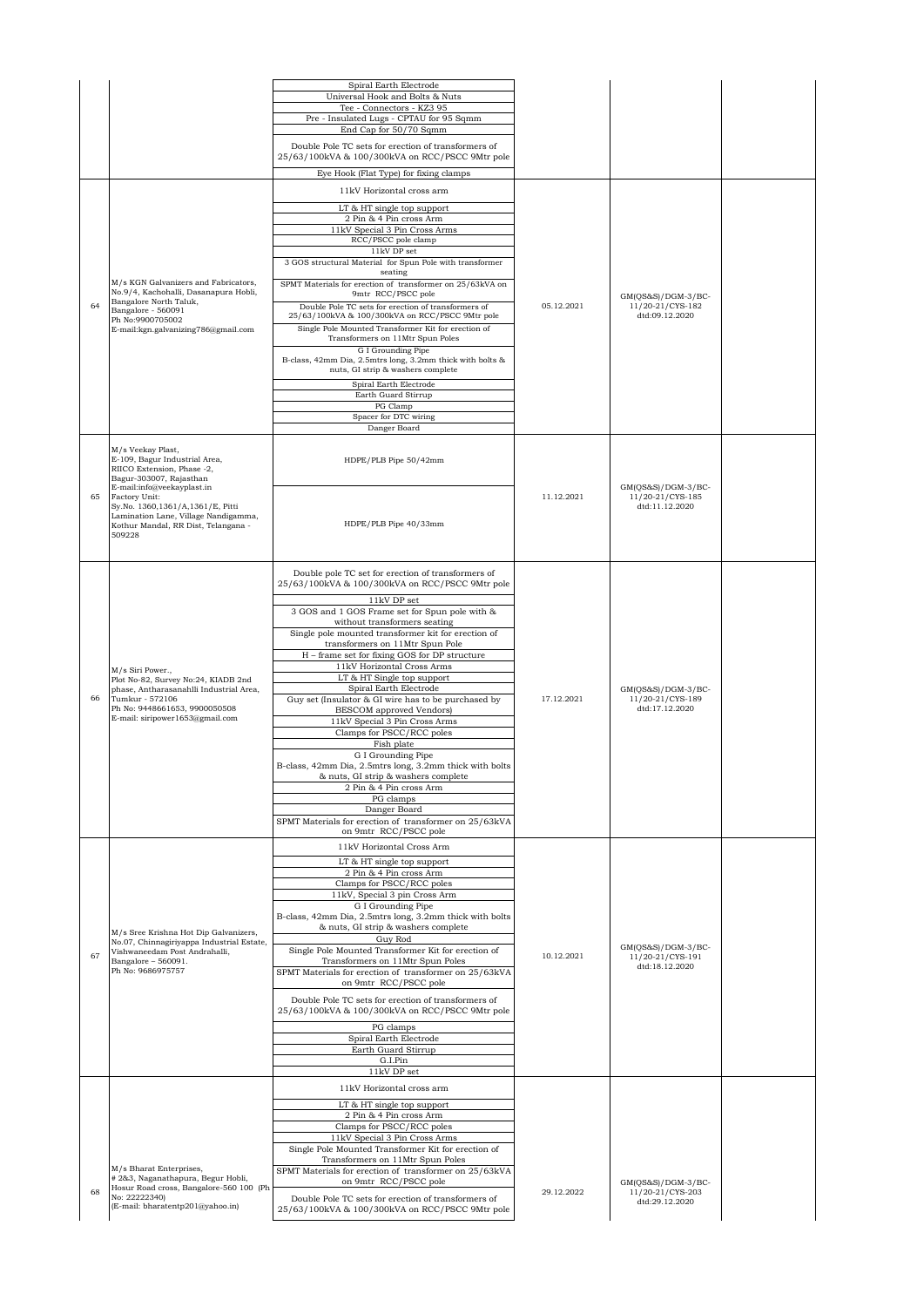|    |                                                                            | LT Protectionkit                                                                                       |            |                                          |  |
|----|----------------------------------------------------------------------------|--------------------------------------------------------------------------------------------------------|------------|------------------------------------------|--|
|    |                                                                            | 11kV 200A Single Break GOS                                                                             |            |                                          |  |
|    |                                                                            | 11kV 400A Double Break GOS<br>G I Grounding Pipe                                                       |            |                                          |  |
|    |                                                                            | B-class, 42mm Dia, 2.5mtrs long, 3.2mm thick with bolts                                                |            |                                          |  |
|    |                                                                            | & nuts, GI strip & washers complete<br>Spiral Earth Electrode                                          |            |                                          |  |
|    |                                                                            | $11\mathrm{kV}$ DP set                                                                                 |            |                                          |  |
|    |                                                                            | 11kV Horizontal cross arm                                                                              |            |                                          |  |
|    |                                                                            | 2 Pin & 4 Pin cross Arm                                                                                |            |                                          |  |
|    |                                                                            | 11kV Special 3 Pin Cross Arms                                                                          |            |                                          |  |
|    |                                                                            | Single Pole Mounted Transformer Kit for erection of<br>Transformers on 11Mtr Spun Poles                |            |                                          |  |
|    |                                                                            | SPMT Materials for erection of transformer on 25/63kVA                                                 |            |                                          |  |
|    |                                                                            | on 9mtr RCC/PSCC pole                                                                                  |            |                                          |  |
|    |                                                                            | Guy set (Insulator & GI wire has to be purchased by<br>BESCOM approved Vendors)                        |            |                                          |  |
|    |                                                                            | G.I.Pipe B-class as per IS-1239                                                                        |            |                                          |  |
|    |                                                                            | Alkathine Tubes                                                                                        |            |                                          |  |
|    | M/s ARS Industries,                                                        | 11kV DP set<br>Copper Lugs                                                                             |            |                                          |  |
|    | No.23 & 24, Ramanasri Lake Garden,                                         | PG Clamps                                                                                              |            |                                          |  |
| 69 | Maranayakanahalli, Jala Hobli,<br>Chikkajala, Bangalore North - 562157 (Ph | Clamps for PSCC/RCC poles<br>H- frame set for fixing GOS                                               | 29.12.2021 | $GM(QS&S)/DGM-3/BC-$<br>11/20-21/CYS-204 |  |
|    | No: 9880750750/9900480781)<br>(E-mail: arsindustries16@gmail.com)          | G I Grounding Pipe                                                                                     |            | dtd:29.12.2020                           |  |
|    |                                                                            | B-class, 42mm Dia, 2.5mtrs long, 3.2mm thick with bolts                                                |            |                                          |  |
|    |                                                                            | & nuts, GI strip & washers complete<br>Earthing Materials pipe type for grounding                      |            |                                          |  |
|    |                                                                            | Danger Board                                                                                           |            |                                          |  |
|    |                                                                            | Fish Plate                                                                                             |            |                                          |  |
|    |                                                                            | Spiral Earth Electrode<br>Universal Hook and Bolts & Nuts                                              |            |                                          |  |
|    |                                                                            | Tee - Connectors - KZ3 95                                                                              |            |                                          |  |
|    |                                                                            | Pre - Insulated Lugs - CPTAU for 95 Sqmm<br>End Cap for 50/70 Sqmm                                     |            |                                          |  |
|    |                                                                            |                                                                                                        |            |                                          |  |
|    |                                                                            | Double Pole TC sets for erection of transformers of<br>25/63/100kVA & 100/300kVA on RCC/PSCC 9Mtr pole |            |                                          |  |
|    |                                                                            | Eye Hook (Flat Type) for fixing clamps                                                                 |            |                                          |  |
|    |                                                                            |                                                                                                        |            |                                          |  |
|    |                                                                            | 11kV Horizontal cross arm                                                                              |            |                                          |  |
|    |                                                                            | 2 Pin & 4 Pin cross Arm                                                                                |            |                                          |  |
|    |                                                                            |                                                                                                        |            |                                          |  |
|    |                                                                            | 11kV Special 3 Pin Cross Arms                                                                          |            |                                          |  |
|    |                                                                            |                                                                                                        |            |                                          |  |
|    |                                                                            | LT & HT Single top support                                                                             |            |                                          |  |
|    |                                                                            |                                                                                                        |            |                                          |  |
|    |                                                                            | Single Pole Mounted Transformer Kit for erection of                                                    |            |                                          |  |
|    |                                                                            | Transformers on 11Mtr Spun Poles                                                                       |            |                                          |  |
|    | M/s U.L Enterprises, Jangalpalya Gate,                                     | SPMT Materials for erection of transformer on 25/63kVA<br>on 9mtr RCC/PSCC pole                        |            |                                          |  |
|    | Survey No.74, Jigani Main Road, Anekal                                     |                                                                                                        |            | $GM(QS&S)/DGM-3/BC-$                     |  |
| 70 | Taluk, Bengaluru - 560083<br>(Ph No: 9035151023)                           | Double Pole TC sets for erection of transformers of<br>25/63/100kVA & 100/300kVA on RCC/PSCC 9Mtr pole | 31.12.2021 | 11/20-21/CYS-207<br>dtd:01.01.2021       |  |
|    |                                                                            |                                                                                                        |            |                                          |  |
|    |                                                                            | Guy set (Insulator & GI wire has to be purchased by<br><b>BESCOM</b> approved Vendors)                 |            |                                          |  |
|    |                                                                            |                                                                                                        |            |                                          |  |
|    |                                                                            | G.I.Pipe B-class as per IS-1239                                                                        |            |                                          |  |
|    |                                                                            |                                                                                                        |            |                                          |  |
|    |                                                                            | Spiral Earth Electrode                                                                                 |            |                                          |  |
|    |                                                                            |                                                                                                        |            |                                          |  |
|    |                                                                            | 11kV DP set                                                                                            |            |                                          |  |
|    |                                                                            |                                                                                                        |            |                                          |  |
|    |                                                                            | Danger Board                                                                                           |            |                                          |  |
|    |                                                                            | Clamps for PSCC/RCC poles                                                                              |            |                                          |  |
|    |                                                                            | 11kV Horizontal cross arm                                                                              |            |                                          |  |
|    |                                                                            |                                                                                                        |            |                                          |  |
|    |                                                                            | Four and Two pin cross arms                                                                            |            |                                          |  |
|    |                                                                            | Guy set (Insulator & GI wire has to be purchased by                                                    |            |                                          |  |
|    |                                                                            | BESCOM approved Vendors)                                                                               |            |                                          |  |
|    |                                                                            | 11kV Special three pin cross arm                                                                       |            |                                          |  |
|    |                                                                            | LT & HT single top support                                                                             |            |                                          |  |
|    |                                                                            |                                                                                                        |            |                                          |  |
|    |                                                                            | 11kV DP set                                                                                            |            |                                          |  |
|    |                                                                            | RCC/PSCC pole clamps                                                                                   |            |                                          |  |
|    |                                                                            | Double Pole TC sets for erection of transformers of<br>25/63/100kVA & 100/300kVA on RCC/PSCC 9Mtr pole |            |                                          |  |
|    | M/s Genuine Products,                                                      | Single Pole Mounted Transformer Kit for erection of<br>Transformers on 11Mtr Spun Poles                |            |                                          |  |
|    | #66, 1st Main Road, Pete Chennappa<br>Industrial Estate, Magadi Road,      | SPMT Materials for erection of transformer on 25/63kVA                                                 |            | $GM(QS&S)/DGM-3/BC-$                     |  |
| 71 | Kamakshipalya, Bengaluru-560 079<br>Contact No: 080-23289962/63            | on 9mtr RCC/PSCC pole                                                                                  | 08.01.2022 | 11/20-21/CYS-216<br>dtd:11.01.2021       |  |
|    |                                                                            | Spiral Earth Electrode                                                                                 |            |                                          |  |
|    |                                                                            | PG Clamps                                                                                              |            |                                          |  |
|    |                                                                            |                                                                                                        |            |                                          |  |
|    |                                                                            | Earth Guard Stirrup                                                                                    |            |                                          |  |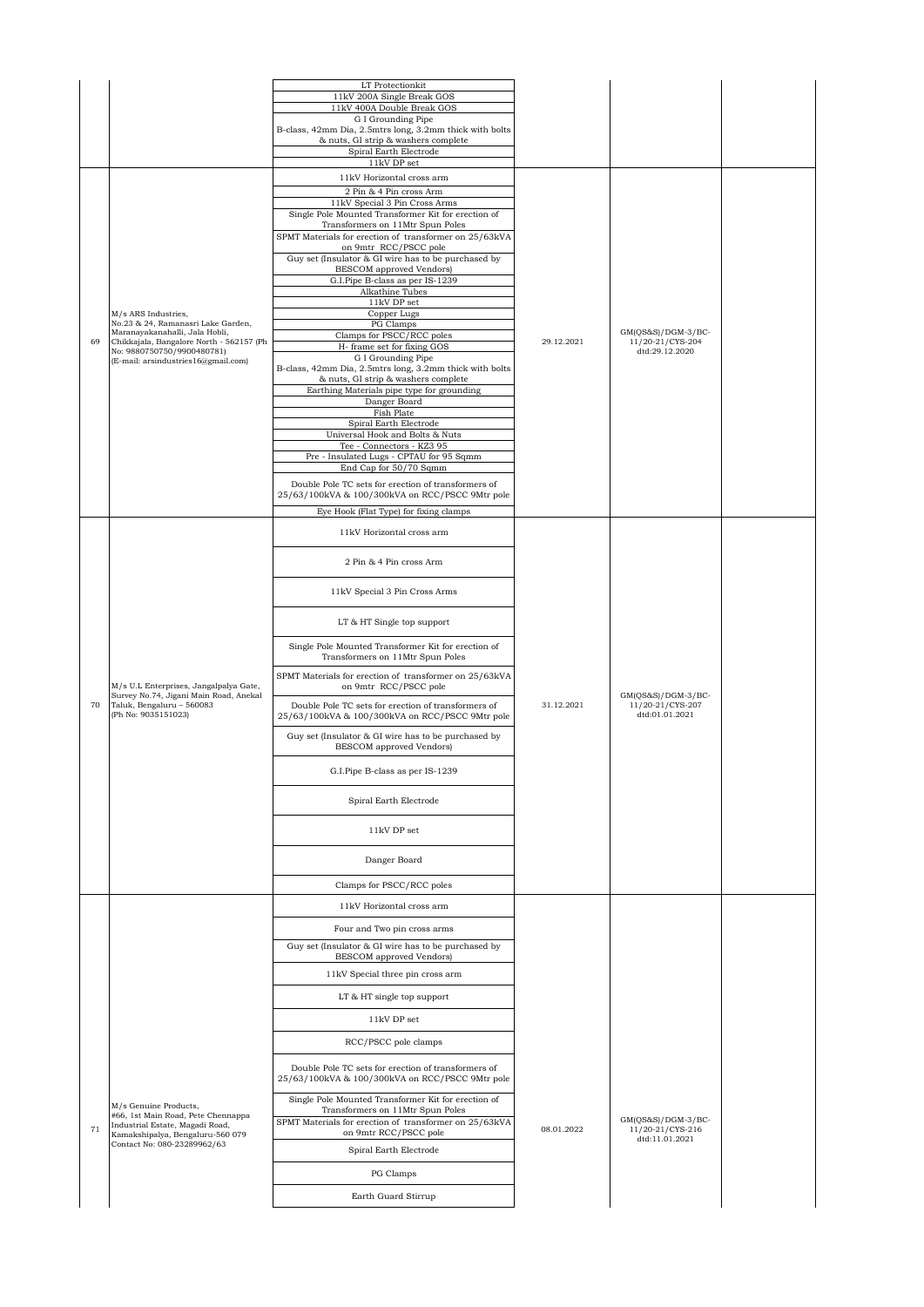|    |                                                                                                                       | Alkathine tube                                                                                                       |            |                                                             |                                    |
|----|-----------------------------------------------------------------------------------------------------------------------|----------------------------------------------------------------------------------------------------------------------|------------|-------------------------------------------------------------|------------------------------------|
|    |                                                                                                                       | GI Pipe B-class as per IS-1239                                                                                       |            |                                                             |                                    |
|    |                                                                                                                       | H Frame Set for mounting GOS                                                                                         |            |                                                             |                                    |
|    |                                                                                                                       | G I Grouding Pipe                                                                                                    |            |                                                             |                                    |
|    |                                                                                                                       | B-class, 42mm Dia, 2.5mtrs long, 3.2mm thick                                                                         |            |                                                             |                                    |
|    |                                                                                                                       | Fish Plate                                                                                                           |            |                                                             |                                    |
|    |                                                                                                                       | Anti-climbing device                                                                                                 |            |                                                             |                                    |
|    |                                                                                                                       | Danger Board                                                                                                         |            |                                                             |                                    |
|    |                                                                                                                       | 2 Pin & 4 Pin cross Arm                                                                                              |            |                                                             |                                    |
|    |                                                                                                                       | 11kV & 1.1kV GI Pins                                                                                                 |            |                                                             |                                    |
|    |                                                                                                                       | Single Pole Mounted Transformer Kit for erection of<br>Transformers on 11Mtr Spun Poles                              |            |                                                             |                                    |
|    |                                                                                                                       | SPMT Materials for erection of transformer on 25/63kVA<br>on 9mtr RCC/PSCC pole                                      |            |                                                             |                                    |
|    |                                                                                                                       | Double Pole TC sets for erection of transformers of<br>25/63/100kVA & 100/300kVA on RCC/PSCC 9Mtr pole               |            |                                                             |                                    |
|    |                                                                                                                       | Spacers for DTC wiring                                                                                               |            |                                                             |                                    |
|    |                                                                                                                       | Spiral Earth Electrode                                                                                               |            |                                                             |                                    |
| 72 | M/s AV Industries, No13, Goodshed Road,<br>Oil Mill Road cross, Bangalore - 560053<br>(Ph No: 9844242033/ 9342427979) | Guy set (Insulator & GI wire has to be purchased by<br>BESCOM approved Vendors)                                      | 18.01.2023 | GM(QS&S)/DGM-3/BC-<br>11/20-21/CYS-226<br>dtd:20.01.2021    |                                    |
|    |                                                                                                                       | 11kV 200A Single Break GOS                                                                                           |            |                                                             |                                    |
|    |                                                                                                                       | 11kV DP set                                                                                                          |            |                                                             |                                    |
|    |                                                                                                                       | Copper Lugs                                                                                                          |            |                                                             |                                    |
|    |                                                                                                                       | G I Grounding Pipe B-class, 42mm Dia, 2.5mtrs long,<br>3.2mm thick with bolts & nuts, GI strip & washers<br>complete |            |                                                             |                                    |
|    |                                                                                                                       | PG Clamps                                                                                                            |            |                                                             |                                    |
|    |                                                                                                                       | Earthing Rod                                                                                                         |            |                                                             |                                    |
|    |                                                                                                                       | LT Brass Terminal Connector for 250kVA & 500kVA<br>Transformer (630 Amps, Aprrox. Weight 0.790kg)                    |            |                                                             |                                    |
|    |                                                                                                                       | 11kV 200A Single Break GOS                                                                                           |            |                                                             |                                    |
|    | M/s HI- Power Transmissions No.663, 1st                                                                               | 11kV 400A Double Break GOS                                                                                           |            |                                                             |                                    |
| 73 | Floor, Mallappas New Market, Chickpet<br>Road, Chickpet, Bengaluru - 560053<br>(Ph No: 080-41248001/ 9448477560)      | 11kV DOLO Cutout                                                                                                     | 22.01.2022 | $GM(QS&S)/DGM-3/BC-$<br>11/20-21/CYS-230 dtd:<br>22.01.2021 |                                    |
|    |                                                                                                                       | HG Fuse Unit                                                                                                         |            |                                                             |                                    |
|    |                                                                                                                       | LT Protection Kit                                                                                                    |            |                                                             |                                    |
|    |                                                                                                                       | G I Grounding Pipe<br>B-class, 42mm Dia, 2.5mtrs long, 3.2mm thick with bolts &<br>nuts, GI strip & washers complete |            |                                                             |                                    |
|    |                                                                                                                       | Spiral Earth Electrode<br>PG Clamps                                                                                  |            |                                                             |                                    |
|    |                                                                                                                       | Copper lugs                                                                                                          |            |                                                             |                                    |
|    | M/s Vijaya Sales Corporation,                                                                                         | Alkathine Tubes<br>PVC pipe, PVC Bend                                                                                | 20.01.2023 | GM(QS&S)/DGM-3/BC-<br>11/20-21/CYS-231                      | 20.01.2023<br>GM(QS&S)/DGM-3/BC-   |
|    | No: 49, SSI Area,<br>4th cross, Rajajinagar,                                                                          | Danger Board                                                                                                         |            | dtd:25.01.2021                                              | 11/21-22/CYS-31 dtd:<br>02.07.2021 |
| 74 | 5th Block, Bangalore.<br>Ph No: 080 23200108/ 9880633011                                                              | Telescopic Earthing Rods<br>Bolts & Nuts                                                                             |            |                                                             |                                    |
|    | E-mail:vijayasalescorpn@ rediffmail.com.                                                                              | LT Protection kit                                                                                                    |            |                                                             |                                    |
|    |                                                                                                                       | HG Fuse Unit<br>Earthing Rod                                                                                         |            |                                                             |                                    |
|    |                                                                                                                       | 11kV, 200A Single Break GOS                                                                                          |            |                                                             |                                    |
|    |                                                                                                                       | GI Wire                                                                                                              | 01.07.2023 | $GM(QS&S)/DGM-3/BC-$<br>11/21-22/CYS-31<br>dtd:02.07.2021   |                                    |
|    |                                                                                                                       | Guy Wire                                                                                                             |            |                                                             |                                    |
|    |                                                                                                                       | 11kV Horizontal cross arm<br>11kV Special 3 Pin Cross Arms                                                           |            |                                                             |                                    |
|    |                                                                                                                       | 2 Pin & 4 Pin cross Arm<br>LT & HT Single top support                                                                |            |                                                             |                                    |
|    |                                                                                                                       | EG Stirrups                                                                                                          |            |                                                             |                                    |
|    |                                                                                                                       | Spiral Earth Electrode<br>Clamps for PSCC/RCC poles                                                                  |            |                                                             |                                    |
|    |                                                                                                                       | Guy clamp                                                                                                            |            |                                                             |                                    |
|    | M/s VR Patil Vividh Vidyuth Nirman Pvt<br>Ltd                                                                         | Anchor Rod/Guy Rod<br>Fish Plate                                                                                     |            |                                                             |                                    |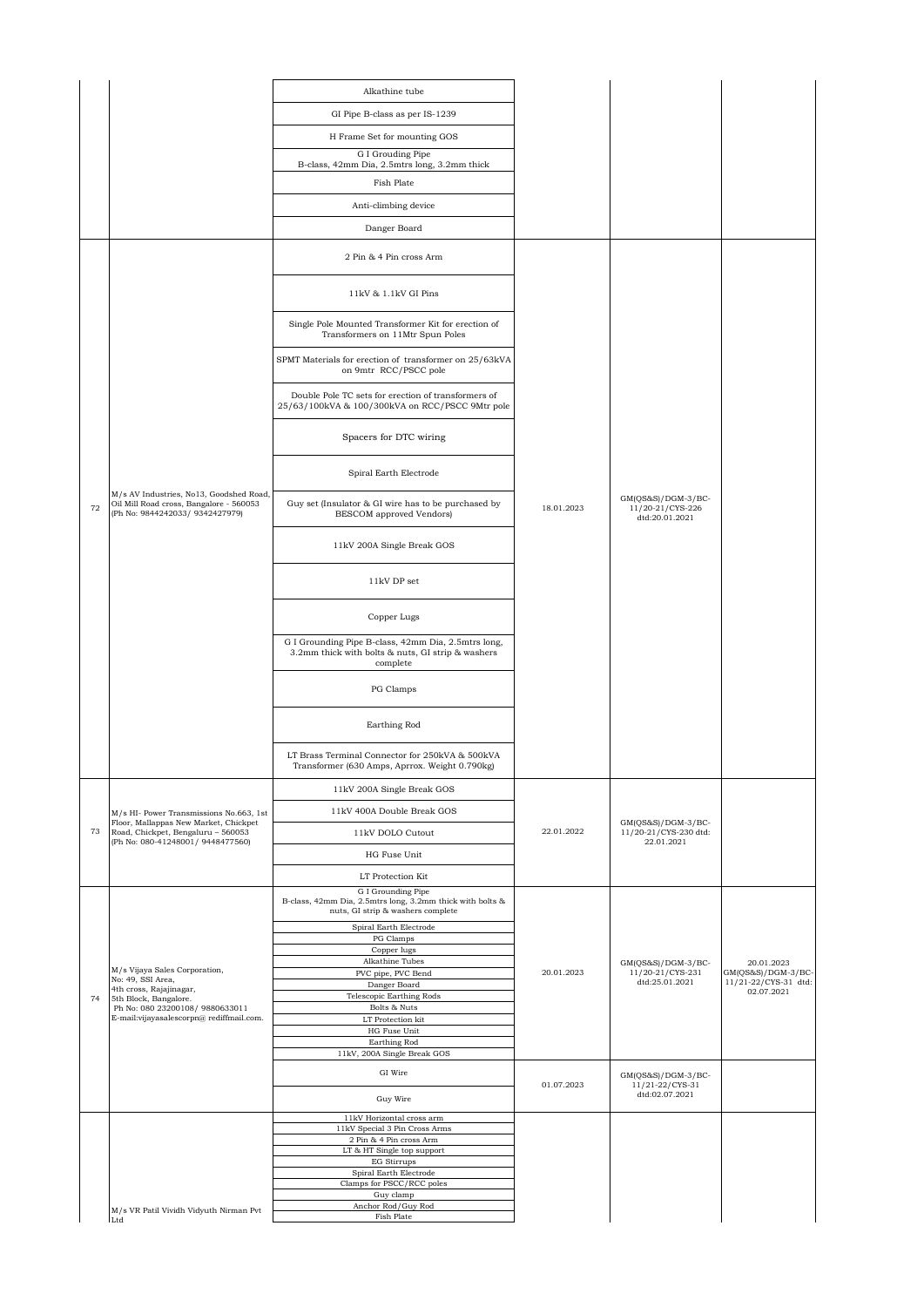| Single Tension Clamp Suitable for Rabbit/Coyote<br>MB No:710, Main Road, Hosalingapur,<br>$GM(QS&S)/DGM-3/BC-$<br>Koppal,<br>Double Pole TC sets for erection of transformers of<br>75<br>02.02.2022<br>11/20-21/CYS-236<br>Karnataka-583231<br>25/63/100kVA & 100/300kVA on RCC/PSCC 9Mtr pole<br>dtd:02.02.2021<br>E-mail: vrpna@gmail.com/<br>Single Pole Mounted Transformer Kit for erection of<br>vrpna@rediffmail.com<br>Transformers on 11Mtr Spun Poles<br>SPMT Materials for erection of transformer on 25/63kVA on<br>9mtr RCC/PSCC pole<br>G I Grounding Pipe<br>B-class, 42mm Dia, 2.5mtrs long, 3.2mm thick with bolts &<br>nuts, GI strip & washers complete<br>LT Spacer for TC Wiring<br>Alkathine Tube<br>Danger Board<br>11kV DP set<br>11kV Horizontal cross arm<br>11kV Special 3 Pin Cross Arms<br>2 Pin & 4 Pin cross Arm<br>LT & HT Single top support<br><b>EG Stirrups</b><br>Spiral Earth Electrode<br>Clamps for PSCC/RCC poles<br>Guy clamp<br>M/s Power Tech Engineering,<br>Anchor Rod<br>No.11, Chandra Mansion,<br>Fish Plate<br>Near Ahamathma School, Nagasandra<br>Strain Clamps, 3 Bolt type for 70/90 kN Disc Insulator<br>Post, Doddabidrakallu,<br>Bengaluru - 560073 and No.75/76, 1st<br>$GM(QS&S)/DGM-3/BC-$<br>Double Pole TC sets for erection of transformers of<br>'C' Main Road,<br>02.02.2022<br>11/20-21/CYS-240<br>76<br>25/63/100kVA & 100/300kVA on RCC/ PSCC 9Mtr pole<br>2nd Phase, Peenya Industrial Area,<br>dtd:04.02.2021<br>Single Pole Mounted Transformer Kit for erection of<br>Nagasandra Post, Bangalore - 560073<br>Transformers on 11Mtr Spun Poles<br>Ph No: 9886020326<br>SPMT Materials for erection of transformer on 25/63kVA on<br>E-mail: poweretch.vinod@gmail.com<br>9mtr RCC/PSCC pole<br>Danger Board<br>PG clamps<br>G I Grounding Pipe<br>B-class, 42mm Dia, 2.5mtrs long, 3.2mm thick with bolts &<br>nuts, GI strip & washers complete<br>Alkathine Tube<br>Tee - Connectors - KZ3 95<br>Aluminium/Copper Lugs<br>G I Grounding Pipe<br>$GM(QS&S)/DGM-3/BC-$<br>B-class, 42mm Dia, 2.5mtrs long, 3.2mm thick with bolts &<br>M/s Pipe Corporation Private Limited,<br>04.02.2022<br>11/20-21/CYS-241<br>No.6/3, 4th cross, Lalbagh Road,<br>nuts, GI strip & washers complete<br>dtd:8.02.2021<br>K.S. Garden, Bangalore<br>77<br>Te: 080-4114561522240615<br>E-mail: pipecorp1933@gmail.com/<br>$GM(QS&S)/DGM-3/BC-$<br>GI Pipe B-class as per IS-1239 (Ranging from 20mm to 150mm<br>pipecorporation@gmail.com<br>31.07.2022<br>11/21-22/CYS-53<br>Dia)<br>dtd:31.07.2021<br>M/s K.M. Cables & Conductors,<br>PG clamps<br>No.234, Garudachar complex, (above Hotel<br>Vijay Vihar), Chickpet, Bangalore<br>$GM(OS&S)/DGM-3/BC-$<br>Copper Lugs<br>78<br>Contact No:22253445/22286169<br>09.02.2022<br>11/20-21/CYS-242<br>E-mail:kflexcables@gmail.com,<br>dtd:10.02.2021<br>1.1kV & 11kV GI Pins<br>info@kflexcables.com |  |  |  |  |  |
|----------------------------------------------------------------------------------------------------------------------------------------------------------------------------------------------------------------------------------------------------------------------------------------------------------------------------------------------------------------------------------------------------------------------------------------------------------------------------------------------------------------------------------------------------------------------------------------------------------------------------------------------------------------------------------------------------------------------------------------------------------------------------------------------------------------------------------------------------------------------------------------------------------------------------------------------------------------------------------------------------------------------------------------------------------------------------------------------------------------------------------------------------------------------------------------------------------------------------------------------------------------------------------------------------------------------------------------------------------------------------------------------------------------------------------------------------------------------------------------------------------------------------------------------------------------------------------------------------------------------------------------------------------------------------------------------------------------------------------------------------------------------------------------------------------------------------------------------------------------------------------------------------------------------------------------------------------------------------------------------------------------------------------------------------------------------------------------------------------------------------------------------------------------------------------------------------------------------------------------------------------------------------------------------------------------------------------------------------------------------------------------------------------------------------------------------------------------------------------------------------------------------------------------------------------------------------------------------------------------------------------------------------------------------------------------------------------------------------------------------------------------------------------------------------------------------------------------------------------------------------------------------------------------|--|--|--|--|--|
|                                                                                                                                                                                                                                                                                                                                                                                                                                                                                                                                                                                                                                                                                                                                                                                                                                                                                                                                                                                                                                                                                                                                                                                                                                                                                                                                                                                                                                                                                                                                                                                                                                                                                                                                                                                                                                                                                                                                                                                                                                                                                                                                                                                                                                                                                                                                                                                                                                                                                                                                                                                                                                                                                                                                                                                                                                                                                                                |  |  |  |  |  |
|                                                                                                                                                                                                                                                                                                                                                                                                                                                                                                                                                                                                                                                                                                                                                                                                                                                                                                                                                                                                                                                                                                                                                                                                                                                                                                                                                                                                                                                                                                                                                                                                                                                                                                                                                                                                                                                                                                                                                                                                                                                                                                                                                                                                                                                                                                                                                                                                                                                                                                                                                                                                                                                                                                                                                                                                                                                                                                                |  |  |  |  |  |
|                                                                                                                                                                                                                                                                                                                                                                                                                                                                                                                                                                                                                                                                                                                                                                                                                                                                                                                                                                                                                                                                                                                                                                                                                                                                                                                                                                                                                                                                                                                                                                                                                                                                                                                                                                                                                                                                                                                                                                                                                                                                                                                                                                                                                                                                                                                                                                                                                                                                                                                                                                                                                                                                                                                                                                                                                                                                                                                |  |  |  |  |  |
|                                                                                                                                                                                                                                                                                                                                                                                                                                                                                                                                                                                                                                                                                                                                                                                                                                                                                                                                                                                                                                                                                                                                                                                                                                                                                                                                                                                                                                                                                                                                                                                                                                                                                                                                                                                                                                                                                                                                                                                                                                                                                                                                                                                                                                                                                                                                                                                                                                                                                                                                                                                                                                                                                                                                                                                                                                                                                                                |  |  |  |  |  |
|                                                                                                                                                                                                                                                                                                                                                                                                                                                                                                                                                                                                                                                                                                                                                                                                                                                                                                                                                                                                                                                                                                                                                                                                                                                                                                                                                                                                                                                                                                                                                                                                                                                                                                                                                                                                                                                                                                                                                                                                                                                                                                                                                                                                                                                                                                                                                                                                                                                                                                                                                                                                                                                                                                                                                                                                                                                                                                                |  |  |  |  |  |
|                                                                                                                                                                                                                                                                                                                                                                                                                                                                                                                                                                                                                                                                                                                                                                                                                                                                                                                                                                                                                                                                                                                                                                                                                                                                                                                                                                                                                                                                                                                                                                                                                                                                                                                                                                                                                                                                                                                                                                                                                                                                                                                                                                                                                                                                                                                                                                                                                                                                                                                                                                                                                                                                                                                                                                                                                                                                                                                |  |  |  |  |  |
|                                                                                                                                                                                                                                                                                                                                                                                                                                                                                                                                                                                                                                                                                                                                                                                                                                                                                                                                                                                                                                                                                                                                                                                                                                                                                                                                                                                                                                                                                                                                                                                                                                                                                                                                                                                                                                                                                                                                                                                                                                                                                                                                                                                                                                                                                                                                                                                                                                                                                                                                                                                                                                                                                                                                                                                                                                                                                                                |  |  |  |  |  |
|                                                                                                                                                                                                                                                                                                                                                                                                                                                                                                                                                                                                                                                                                                                                                                                                                                                                                                                                                                                                                                                                                                                                                                                                                                                                                                                                                                                                                                                                                                                                                                                                                                                                                                                                                                                                                                                                                                                                                                                                                                                                                                                                                                                                                                                                                                                                                                                                                                                                                                                                                                                                                                                                                                                                                                                                                                                                                                                |  |  |  |  |  |
|                                                                                                                                                                                                                                                                                                                                                                                                                                                                                                                                                                                                                                                                                                                                                                                                                                                                                                                                                                                                                                                                                                                                                                                                                                                                                                                                                                                                                                                                                                                                                                                                                                                                                                                                                                                                                                                                                                                                                                                                                                                                                                                                                                                                                                                                                                                                                                                                                                                                                                                                                                                                                                                                                                                                                                                                                                                                                                                |  |  |  |  |  |
|                                                                                                                                                                                                                                                                                                                                                                                                                                                                                                                                                                                                                                                                                                                                                                                                                                                                                                                                                                                                                                                                                                                                                                                                                                                                                                                                                                                                                                                                                                                                                                                                                                                                                                                                                                                                                                                                                                                                                                                                                                                                                                                                                                                                                                                                                                                                                                                                                                                                                                                                                                                                                                                                                                                                                                                                                                                                                                                |  |  |  |  |  |
|                                                                                                                                                                                                                                                                                                                                                                                                                                                                                                                                                                                                                                                                                                                                                                                                                                                                                                                                                                                                                                                                                                                                                                                                                                                                                                                                                                                                                                                                                                                                                                                                                                                                                                                                                                                                                                                                                                                                                                                                                                                                                                                                                                                                                                                                                                                                                                                                                                                                                                                                                                                                                                                                                                                                                                                                                                                                                                                |  |  |  |  |  |
|                                                                                                                                                                                                                                                                                                                                                                                                                                                                                                                                                                                                                                                                                                                                                                                                                                                                                                                                                                                                                                                                                                                                                                                                                                                                                                                                                                                                                                                                                                                                                                                                                                                                                                                                                                                                                                                                                                                                                                                                                                                                                                                                                                                                                                                                                                                                                                                                                                                                                                                                                                                                                                                                                                                                                                                                                                                                                                                |  |  |  |  |  |
|                                                                                                                                                                                                                                                                                                                                                                                                                                                                                                                                                                                                                                                                                                                                                                                                                                                                                                                                                                                                                                                                                                                                                                                                                                                                                                                                                                                                                                                                                                                                                                                                                                                                                                                                                                                                                                                                                                                                                                                                                                                                                                                                                                                                                                                                                                                                                                                                                                                                                                                                                                                                                                                                                                                                                                                                                                                                                                                |  |  |  |  |  |
|                                                                                                                                                                                                                                                                                                                                                                                                                                                                                                                                                                                                                                                                                                                                                                                                                                                                                                                                                                                                                                                                                                                                                                                                                                                                                                                                                                                                                                                                                                                                                                                                                                                                                                                                                                                                                                                                                                                                                                                                                                                                                                                                                                                                                                                                                                                                                                                                                                                                                                                                                                                                                                                                                                                                                                                                                                                                                                                |  |  |  |  |  |
|                                                                                                                                                                                                                                                                                                                                                                                                                                                                                                                                                                                                                                                                                                                                                                                                                                                                                                                                                                                                                                                                                                                                                                                                                                                                                                                                                                                                                                                                                                                                                                                                                                                                                                                                                                                                                                                                                                                                                                                                                                                                                                                                                                                                                                                                                                                                                                                                                                                                                                                                                                                                                                                                                                                                                                                                                                                                                                                |  |  |  |  |  |
|                                                                                                                                                                                                                                                                                                                                                                                                                                                                                                                                                                                                                                                                                                                                                                                                                                                                                                                                                                                                                                                                                                                                                                                                                                                                                                                                                                                                                                                                                                                                                                                                                                                                                                                                                                                                                                                                                                                                                                                                                                                                                                                                                                                                                                                                                                                                                                                                                                                                                                                                                                                                                                                                                                                                                                                                                                                                                                                |  |  |  |  |  |
|                                                                                                                                                                                                                                                                                                                                                                                                                                                                                                                                                                                                                                                                                                                                                                                                                                                                                                                                                                                                                                                                                                                                                                                                                                                                                                                                                                                                                                                                                                                                                                                                                                                                                                                                                                                                                                                                                                                                                                                                                                                                                                                                                                                                                                                                                                                                                                                                                                                                                                                                                                                                                                                                                                                                                                                                                                                                                                                |  |  |  |  |  |
|                                                                                                                                                                                                                                                                                                                                                                                                                                                                                                                                                                                                                                                                                                                                                                                                                                                                                                                                                                                                                                                                                                                                                                                                                                                                                                                                                                                                                                                                                                                                                                                                                                                                                                                                                                                                                                                                                                                                                                                                                                                                                                                                                                                                                                                                                                                                                                                                                                                                                                                                                                                                                                                                                                                                                                                                                                                                                                                |  |  |  |  |  |
|                                                                                                                                                                                                                                                                                                                                                                                                                                                                                                                                                                                                                                                                                                                                                                                                                                                                                                                                                                                                                                                                                                                                                                                                                                                                                                                                                                                                                                                                                                                                                                                                                                                                                                                                                                                                                                                                                                                                                                                                                                                                                                                                                                                                                                                                                                                                                                                                                                                                                                                                                                                                                                                                                                                                                                                                                                                                                                                |  |  |  |  |  |
|                                                                                                                                                                                                                                                                                                                                                                                                                                                                                                                                                                                                                                                                                                                                                                                                                                                                                                                                                                                                                                                                                                                                                                                                                                                                                                                                                                                                                                                                                                                                                                                                                                                                                                                                                                                                                                                                                                                                                                                                                                                                                                                                                                                                                                                                                                                                                                                                                                                                                                                                                                                                                                                                                                                                                                                                                                                                                                                |  |  |  |  |  |
|                                                                                                                                                                                                                                                                                                                                                                                                                                                                                                                                                                                                                                                                                                                                                                                                                                                                                                                                                                                                                                                                                                                                                                                                                                                                                                                                                                                                                                                                                                                                                                                                                                                                                                                                                                                                                                                                                                                                                                                                                                                                                                                                                                                                                                                                                                                                                                                                                                                                                                                                                                                                                                                                                                                                                                                                                                                                                                                |  |  |  |  |  |
|                                                                                                                                                                                                                                                                                                                                                                                                                                                                                                                                                                                                                                                                                                                                                                                                                                                                                                                                                                                                                                                                                                                                                                                                                                                                                                                                                                                                                                                                                                                                                                                                                                                                                                                                                                                                                                                                                                                                                                                                                                                                                                                                                                                                                                                                                                                                                                                                                                                                                                                                                                                                                                                                                                                                                                                                                                                                                                                |  |  |  |  |  |
|                                                                                                                                                                                                                                                                                                                                                                                                                                                                                                                                                                                                                                                                                                                                                                                                                                                                                                                                                                                                                                                                                                                                                                                                                                                                                                                                                                                                                                                                                                                                                                                                                                                                                                                                                                                                                                                                                                                                                                                                                                                                                                                                                                                                                                                                                                                                                                                                                                                                                                                                                                                                                                                                                                                                                                                                                                                                                                                |  |  |  |  |  |
|                                                                                                                                                                                                                                                                                                                                                                                                                                                                                                                                                                                                                                                                                                                                                                                                                                                                                                                                                                                                                                                                                                                                                                                                                                                                                                                                                                                                                                                                                                                                                                                                                                                                                                                                                                                                                                                                                                                                                                                                                                                                                                                                                                                                                                                                                                                                                                                                                                                                                                                                                                                                                                                                                                                                                                                                                                                                                                                |  |  |  |  |  |
|                                                                                                                                                                                                                                                                                                                                                                                                                                                                                                                                                                                                                                                                                                                                                                                                                                                                                                                                                                                                                                                                                                                                                                                                                                                                                                                                                                                                                                                                                                                                                                                                                                                                                                                                                                                                                                                                                                                                                                                                                                                                                                                                                                                                                                                                                                                                                                                                                                                                                                                                                                                                                                                                                                                                                                                                                                                                                                                |  |  |  |  |  |
|                                                                                                                                                                                                                                                                                                                                                                                                                                                                                                                                                                                                                                                                                                                                                                                                                                                                                                                                                                                                                                                                                                                                                                                                                                                                                                                                                                                                                                                                                                                                                                                                                                                                                                                                                                                                                                                                                                                                                                                                                                                                                                                                                                                                                                                                                                                                                                                                                                                                                                                                                                                                                                                                                                                                                                                                                                                                                                                |  |  |  |  |  |
|                                                                                                                                                                                                                                                                                                                                                                                                                                                                                                                                                                                                                                                                                                                                                                                                                                                                                                                                                                                                                                                                                                                                                                                                                                                                                                                                                                                                                                                                                                                                                                                                                                                                                                                                                                                                                                                                                                                                                                                                                                                                                                                                                                                                                                                                                                                                                                                                                                                                                                                                                                                                                                                                                                                                                                                                                                                                                                                |  |  |  |  |  |
|                                                                                                                                                                                                                                                                                                                                                                                                                                                                                                                                                                                                                                                                                                                                                                                                                                                                                                                                                                                                                                                                                                                                                                                                                                                                                                                                                                                                                                                                                                                                                                                                                                                                                                                                                                                                                                                                                                                                                                                                                                                                                                                                                                                                                                                                                                                                                                                                                                                                                                                                                                                                                                                                                                                                                                                                                                                                                                                |  |  |  |  |  |
|                                                                                                                                                                                                                                                                                                                                                                                                                                                                                                                                                                                                                                                                                                                                                                                                                                                                                                                                                                                                                                                                                                                                                                                                                                                                                                                                                                                                                                                                                                                                                                                                                                                                                                                                                                                                                                                                                                                                                                                                                                                                                                                                                                                                                                                                                                                                                                                                                                                                                                                                                                                                                                                                                                                                                                                                                                                                                                                |  |  |  |  |  |
|                                                                                                                                                                                                                                                                                                                                                                                                                                                                                                                                                                                                                                                                                                                                                                                                                                                                                                                                                                                                                                                                                                                                                                                                                                                                                                                                                                                                                                                                                                                                                                                                                                                                                                                                                                                                                                                                                                                                                                                                                                                                                                                                                                                                                                                                                                                                                                                                                                                                                                                                                                                                                                                                                                                                                                                                                                                                                                                |  |  |  |  |  |
|                                                                                                                                                                                                                                                                                                                                                                                                                                                                                                                                                                                                                                                                                                                                                                                                                                                                                                                                                                                                                                                                                                                                                                                                                                                                                                                                                                                                                                                                                                                                                                                                                                                                                                                                                                                                                                                                                                                                                                                                                                                                                                                                                                                                                                                                                                                                                                                                                                                                                                                                                                                                                                                                                                                                                                                                                                                                                                                |  |  |  |  |  |
|                                                                                                                                                                                                                                                                                                                                                                                                                                                                                                                                                                                                                                                                                                                                                                                                                                                                                                                                                                                                                                                                                                                                                                                                                                                                                                                                                                                                                                                                                                                                                                                                                                                                                                                                                                                                                                                                                                                                                                                                                                                                                                                                                                                                                                                                                                                                                                                                                                                                                                                                                                                                                                                                                                                                                                                                                                                                                                                |  |  |  |  |  |
|                                                                                                                                                                                                                                                                                                                                                                                                                                                                                                                                                                                                                                                                                                                                                                                                                                                                                                                                                                                                                                                                                                                                                                                                                                                                                                                                                                                                                                                                                                                                                                                                                                                                                                                                                                                                                                                                                                                                                                                                                                                                                                                                                                                                                                                                                                                                                                                                                                                                                                                                                                                                                                                                                                                                                                                                                                                                                                                |  |  |  |  |  |
|                                                                                                                                                                                                                                                                                                                                                                                                                                                                                                                                                                                                                                                                                                                                                                                                                                                                                                                                                                                                                                                                                                                                                                                                                                                                                                                                                                                                                                                                                                                                                                                                                                                                                                                                                                                                                                                                                                                                                                                                                                                                                                                                                                                                                                                                                                                                                                                                                                                                                                                                                                                                                                                                                                                                                                                                                                                                                                                |  |  |  |  |  |
|                                                                                                                                                                                                                                                                                                                                                                                                                                                                                                                                                                                                                                                                                                                                                                                                                                                                                                                                                                                                                                                                                                                                                                                                                                                                                                                                                                                                                                                                                                                                                                                                                                                                                                                                                                                                                                                                                                                                                                                                                                                                                                                                                                                                                                                                                                                                                                                                                                                                                                                                                                                                                                                                                                                                                                                                                                                                                                                |  |  |  |  |  |
|                                                                                                                                                                                                                                                                                                                                                                                                                                                                                                                                                                                                                                                                                                                                                                                                                                                                                                                                                                                                                                                                                                                                                                                                                                                                                                                                                                                                                                                                                                                                                                                                                                                                                                                                                                                                                                                                                                                                                                                                                                                                                                                                                                                                                                                                                                                                                                                                                                                                                                                                                                                                                                                                                                                                                                                                                                                                                                                |  |  |  |  |  |
| LT Brass Terminals                                                                                                                                                                                                                                                                                                                                                                                                                                                                                                                                                                                                                                                                                                                                                                                                                                                                                                                                                                                                                                                                                                                                                                                                                                                                                                                                                                                                                                                                                                                                                                                                                                                                                                                                                                                                                                                                                                                                                                                                                                                                                                                                                                                                                                                                                                                                                                                                                                                                                                                                                                                                                                                                                                                                                                                                                                                                                             |  |  |  |  |  |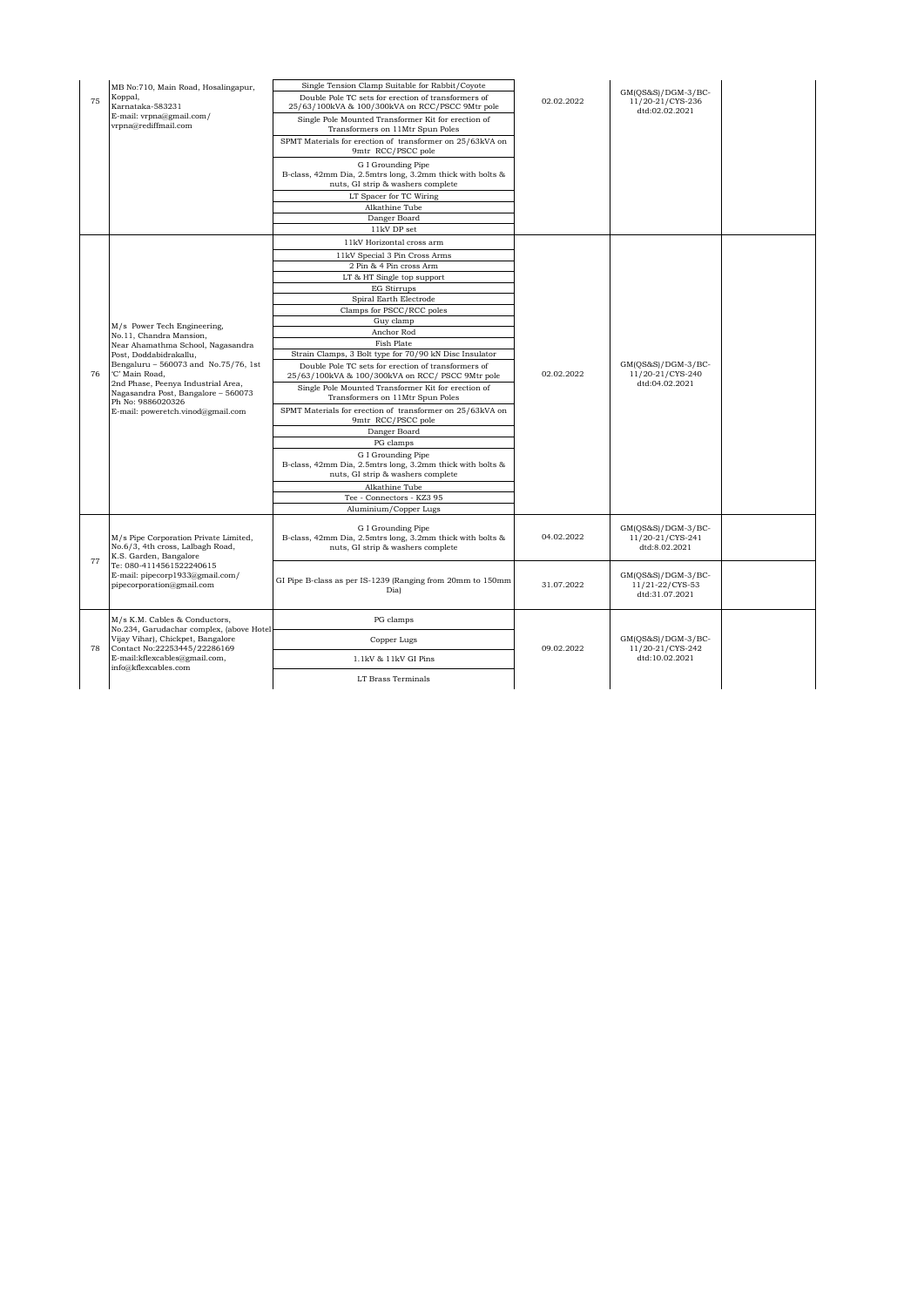|    |                                                                                  | 11 kV Horizontal Cross Arm                                                                                        |            |                                                           |  |
|----|----------------------------------------------------------------------------------|-------------------------------------------------------------------------------------------------------------------|------------|-----------------------------------------------------------|--|
|    |                                                                                  | 11kV Special three pin cross arm                                                                                  |            |                                                           |  |
|    |                                                                                  | Four and Two pin cross arms<br>Earth Guard Stirrup                                                                |            |                                                           |  |
|    |                                                                                  | Spiral Earth Electrode                                                                                            |            |                                                           |  |
|    |                                                                                  | Clamps for RCC/ PSCC poles<br>Guy set (Insulator & GI wire has to be purchased by BESCOM                          |            |                                                           |  |
|    |                                                                                  | approved Vendors)                                                                                                 |            |                                                           |  |
|    | M/s Aditya Enterprises,                                                          | Anchor Rod<br>Fish Plate                                                                                          |            |                                                           |  |
|    | No.2222, 24th cross, 4th Main, K.R.Road,                                         | PG Clamps                                                                                                         |            |                                                           |  |
| 79 | BSK 2nd stage,<br>Bangalore-560 070                                              | Double Pole TC sets for erection of transformers of<br>25/63/100kVA & 100/300kVA on RCC/PSCC 9Mtr pole            | 24.02.2022 | $GM(QS&S)/DGM-3/BC-$<br>11/20-21/CYS-260                  |  |
|    | Ph No: 080-26713198/ 9886311121<br>E-mail: adityaenterprises.blr@gmail.com       | Single Pole Mounted Transformer Kit for erection of                                                               |            | dtd:24.02.2021                                            |  |
|    |                                                                                  | Transformers on 11Mtr Spun Poles<br>SPMT Materials for erection of transformer on 25/63kVA on                     |            |                                                           |  |
|    |                                                                                  | 9mtr RCC/PSCC pole                                                                                                |            |                                                           |  |
|    |                                                                                  | 11kV DP set<br>Aluminium Lugs/Copper Lugs/ Ferrules                                                               |            |                                                           |  |
|    |                                                                                  | GI Grounding pipe,<br>B - Class, 42mm dia, 2.5mtrs long, 3.2mm thick with bolts                                   |            |                                                           |  |
|    |                                                                                  | nuts, GI Strips and washers complete                                                                              |            |                                                           |  |
|    |                                                                                  | LT Brass Terminal Connector for 250kVA & 500kVA<br>Transformer (630 Amps, Aprrox. Weight 0.790kg)                 |            |                                                           |  |
|    |                                                                                  | FRP Earth discharge Rod & FRP Ladder                                                                              |            |                                                           |  |
|    | M/s Shripat Tech - Innovation<br>Corporation,                                    |                                                                                                                   |            |                                                           |  |
|    | Ground Floor, Gala No.14, Building No.1,<br>Nidhi Paradise Tungarphata, Palghar, |                                                                                                                   |            | GM(QS&S)/DGM-3/BC-                                        |  |
| 80 | Maharashtra<br>Ph No: 9372341814                                                 | STIC make TUSKER Terminal connectors for LV side of<br>Distribution Transformer                                   | 16.03.2022 | 11/20-21/CYS-280                                          |  |
|    | E-mail: shripat2018@gmail.com,                                                   |                                                                                                                   |            | dtd:16.03.2021                                            |  |
|    | sales@shripat-india.com                                                          |                                                                                                                   |            |                                                           |  |
|    |                                                                                  | 11KV Horizontal Cross arms & Special 3 pin cross arm                                                              |            |                                                           |  |
|    |                                                                                  | LT 4 Pin Cross arms and 2 Pin cross arms                                                                          |            |                                                           |  |
|    |                                                                                  | SPMT Materials for erection of transformers of 25/63kVA on                                                        |            |                                                           |  |
|    |                                                                                  | 9mtr RCC/PSCC pole<br>RCC/PSCC pole clamps                                                                        |            |                                                           |  |
|    |                                                                                  |                                                                                                                   |            |                                                           |  |
|    |                                                                                  | HT/LT Single top supports<br>Double pole TC sets for erection of transformers of 25/63/100                        |            |                                                           |  |
|    |                                                                                  | & 100/300kVA on RCC/PSCC Poles                                                                                    |            |                                                           |  |
|    |                                                                                  | H Frame set                                                                                                       |            |                                                           |  |
|    |                                                                                  | Guy set (Insulator & GI wire has to be purchased by BESCOM<br>approved Vendors)                                   |            | $GM(QS&S)/DGM-3/BC-$<br>11/20-21/CYS-16<br>dtd:28.05.2021 |  |
|    | M/s Saran Insulators Private Limited.,                                           | Pole clamps for HT/LT AB cable                                                                                    |            |                                                           |  |
|    |                                                                                  | Spiral Earth electrode                                                                                            |            |                                                           |  |
| 81 | Plot No:39A, KIADB, Hirehalli Industrial<br>Area, Tumkur-572 168                 |                                                                                                                   | 28.05.2023 |                                                           |  |
|    | (Ph No: 9448373611,<br>E-mail: saranins.gm@gmail.com                             | G I Grounding Pipe B-class, 42mm Dia, 2.5mtrs long, 3.2mm<br>thick with bolts & nuts, GI strip & washers complete |            |                                                           |  |
|    | slnele.gm@gmail.com)                                                             |                                                                                                                   |            |                                                           |  |
|    |                                                                                  | Danger Board                                                                                                      |            |                                                           |  |
|    |                                                                                  | PG Clamps                                                                                                         |            |                                                           |  |
|    |                                                                                  | Alkathene Tube                                                                                                    |            |                                                           |  |
|    |                                                                                  | 11kv 200/400Amps polymeric (Gang Operating System)                                                                |            |                                                           |  |
|    |                                                                                  | 11kV HG Fuse Unit                                                                                                 |            |                                                           |  |
|    |                                                                                  | LT Protection Kit                                                                                                 |            |                                                           |  |
|    |                                                                                  | Fish Plate                                                                                                        |            |                                                           |  |
|    |                                                                                  | Earth Guard Stirrups                                                                                              |            |                                                           |  |
|    |                                                                                  | 11kV DP set                                                                                                       |            |                                                           |  |
|    |                                                                                  | DTC Metering Box                                                                                                  | 20.06.2022 |                                                           |  |
|    |                                                                                  | 4 pin X arms & 2 Pin Cross Arms                                                                                   |            |                                                           |  |
|    |                                                                                  | Special 3 pin cross arm                                                                                           |            |                                                           |  |
|    |                                                                                  | 11kV Horizontal cross arm                                                                                         |            |                                                           |  |
|    |                                                                                  | 11kV DP set                                                                                                       |            |                                                           |  |
|    |                                                                                  | G I Grounding Pipe                                                                                                |            |                                                           |  |
|    |                                                                                  | B-class, 42mm Dia, 2.5mtrs long, 3.2mm thick with bolts &                                                         |            |                                                           |  |
|    |                                                                                  | nuts, GI strip & washers complete<br>Guy set (Insulator & GI wire has to be purchased by BESCOM                   |            |                                                           |  |
|    |                                                                                  | approved Vendors)                                                                                                 |            |                                                           |  |
|    |                                                                                  | HT/LT Single top support                                                                                          |            |                                                           |  |
|    | M/s Sri Varu Industries,<br>No.48, 1st phase, Sajeepalya, Nagarabhavi            | H- frame set for fixing GOS                                                                                       |            | $GM(QS&S)/DGM-3/BC-$                                      |  |
| 82 | 2nd stage, Bangalore<br>Ph No:9901455924                                         | Fish Plate                                                                                                        | 06.07.2022 | 11/21-22/CYS-34 dtd:<br>07.07.2021                        |  |
|    | Email:narendrababu631@gmail.com                                                  | PG clamps & RCC/PSCC pole clamp                                                                                   |            |                                                           |  |
|    |                                                                                  | Spacers for DTC wiring                                                                                            |            |                                                           |  |
|    |                                                                                  | Copper Lugs                                                                                                       |            |                                                           |  |
|    |                                                                                  |                                                                                                                   |            |                                                           |  |
|    |                                                                                  | Danger Board                                                                                                      |            |                                                           |  |
|    |                                                                                  | Anti-climbing Device                                                                                              |            |                                                           |  |
|    |                                                                                  | Spiral Earth Electrode                                                                                            |            |                                                           |  |
|    |                                                                                  | SPMT material for erection of transformers of 25/63 kVA on 9mtr                                                   |            |                                                           |  |
|    |                                                                                  | RCC / PSCC poles                                                                                                  |            |                                                           |  |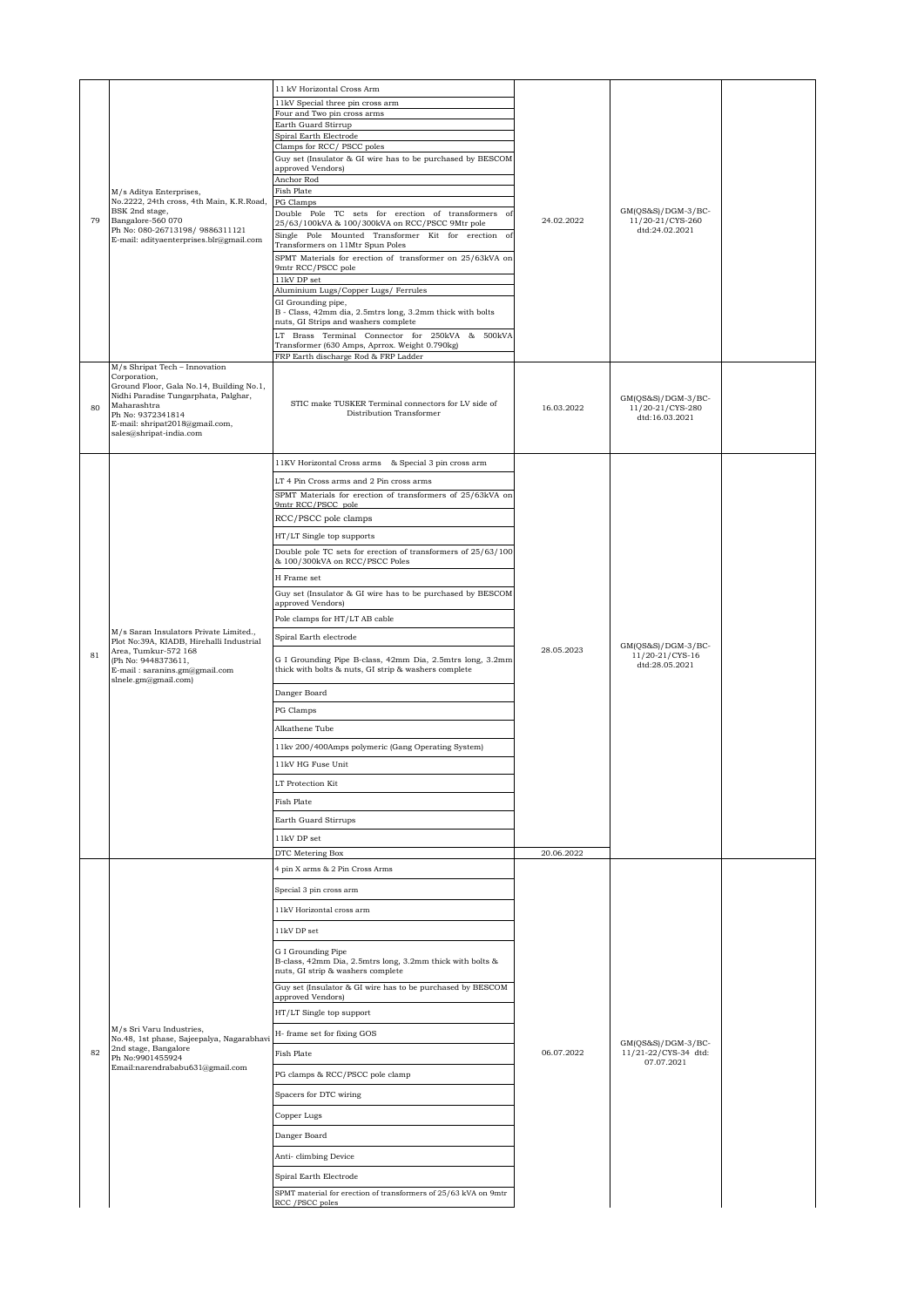Double pole TC set for erection of transformers of 25/63/100kVA & 100/300kVA on 9mtr RCC/PSCC poles Single Pole Mounted Transformer Kit for erection of Transformers on 11Mtr Spun Poles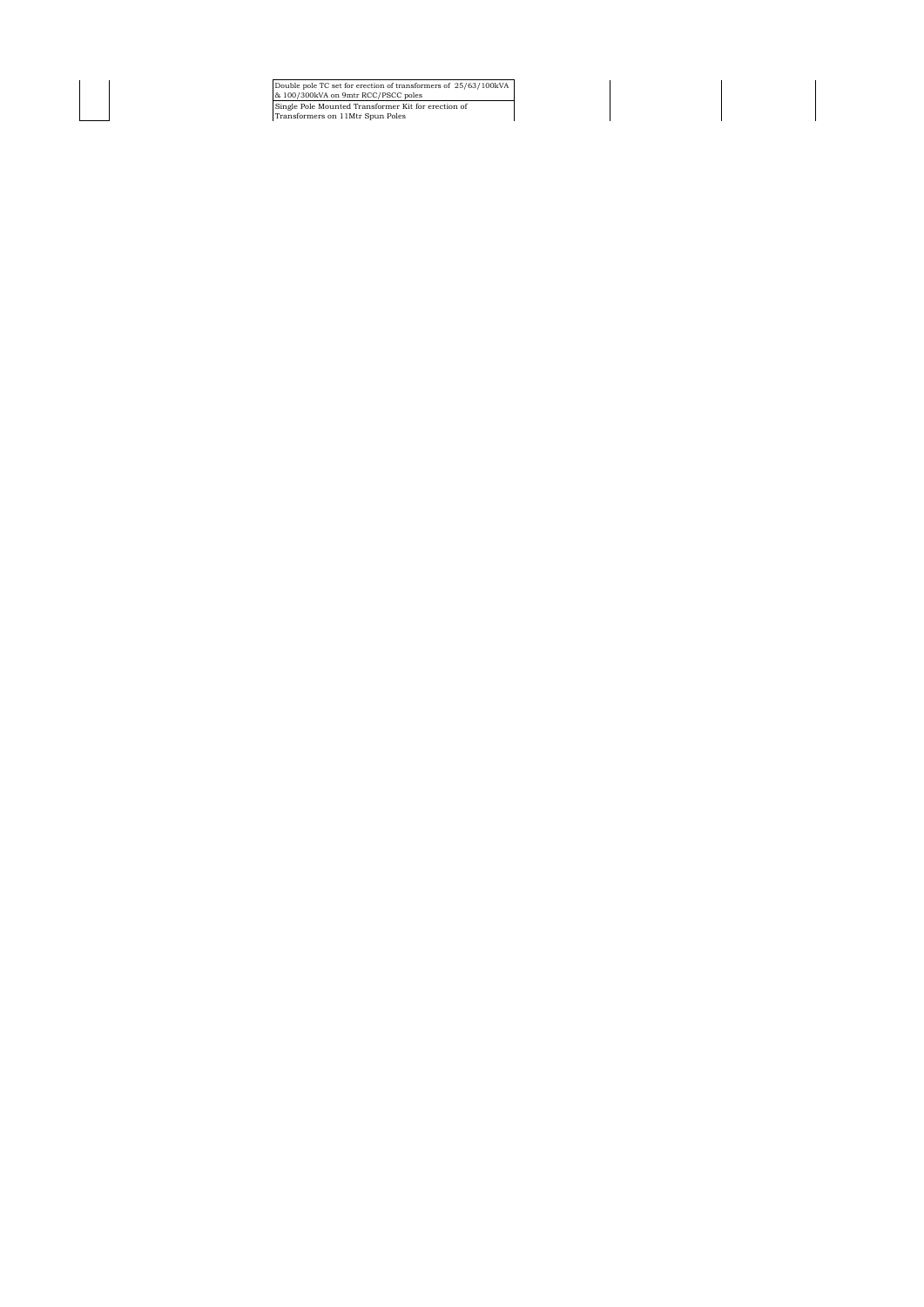|    |                                                                                                                                                          | 4 pin X arms & 2 Pin Cross Arms                                                                                      |            |                                                                                              |  |
|----|----------------------------------------------------------------------------------------------------------------------------------------------------------|----------------------------------------------------------------------------------------------------------------------|------------|----------------------------------------------------------------------------------------------|--|
|    |                                                                                                                                                          | Special 3 pin cross arm                                                                                              |            |                                                                                              |  |
|    |                                                                                                                                                          | 11kV Horizontal cross arm                                                                                            |            |                                                                                              |  |
|    |                                                                                                                                                          | 11kV DP set                                                                                                          |            |                                                                                              |  |
|    |                                                                                                                                                          | G I Grounding Pipe<br>B-class, 42mm Dia, 2.5mtrs long, 3.2mm thick with bolts &<br>nuts, GI strip & washers complete |            |                                                                                              |  |
|    | M/s Sagar Steel Private Limited, Plot                                                                                                                    | Guy set (Insulator & GI wire has to be purchased by BESCOM<br>approved Vendors)                                      |            |                                                                                              |  |
|    | No.20, Stage II, Doddenkundi Industrial<br>Area, Bangalore -560048 Ph No:080-                                                                            | HT/LT Single top support                                                                                             |            |                                                                                              |  |
| 83 | 22269242,22267353,28524008<br>Email:<br>sagarsteelblr@yahoo.co.in,surpat@rediff.co                                                                       | H- frame set for fixing GOS                                                                                          | 06.07.2022 | 11/21-22/CYS-35 dtd:<br>07.07.2021                                                           |  |
|    | m.                                                                                                                                                       | Fish Plate                                                                                                           |            |                                                                                              |  |
|    |                                                                                                                                                          | RCC/PSCC pole clamp                                                                                                  |            |                                                                                              |  |
|    |                                                                                                                                                          | Earthing Materials pipe type for grounding                                                                           |            |                                                                                              |  |
|    |                                                                                                                                                          | Anchor rod                                                                                                           |            |                                                                                              |  |
|    |                                                                                                                                                          | SPMT material for erection of transformers of 25/63 kVA on 9mtr<br>RCC / PSCC poles                                  |            |                                                                                              |  |
|    |                                                                                                                                                          | Double pole TC set for erection of transformers of 25/63/100kVA<br>& 100/300kVA on 9mtr RCC/PSCC poles               |            |                                                                                              |  |
|    |                                                                                                                                                          | Single Pole Mounted Transformer Kit for erection of<br>Transformers on 11Mtr Spun Poles                              |            |                                                                                              |  |
|    |                                                                                                                                                          | <b>Hardware materials</b>                                                                                            |            |                                                                                              |  |
|    |                                                                                                                                                          | LT & HT G.I. Pin                                                                                                     |            |                                                                                              |  |
|    | M/s Naresh Potteries,<br>Industrial area, G.T. Road,<br>Khurja-203131, UP.                                                                               |                                                                                                                      |            |                                                                                              |  |
| 84 | Ph No: 9258066201/ 9258066202<br>E-mail: nareshpott@gmail.com                                                                                            | PG clamps                                                                                                            | 29.07.2023 | GM(QS&S)/DGM-3/BC-<br>11/21-22/CYS-47 dtd:                                                   |  |
|    |                                                                                                                                                          | Tension Clamp Three Bolted type for Rabbit/coyote Conductor                                                          |            |                                                                                              |  |
|    |                                                                                                                                                          | 11kV 400A Double Break GOS                                                                                           |            |                                                                                              |  |
|    |                                                                                                                                                          | Four Pin and Two Pin Cross Arms with pole clamp                                                                      |            |                                                                                              |  |
|    |                                                                                                                                                          | 11kV Horizontal Cross Arms and 11kV special 3 Pin<br>Cross Arms with pole clamp                                      |            |                                                                                              |  |
|    |                                                                                                                                                          | Guy set (Insulator & GI wire has to be purchased by<br>BESCOM approved Vendors)                                      |            |                                                                                              |  |
|    |                                                                                                                                                          | LT/HT Single Top Supports                                                                                            |            |                                                                                              |  |
|    |                                                                                                                                                          | 11kV DP set                                                                                                          |            | GM(QS&S)/DGM-3/BC-<br>29.07.2021<br>GM(QS&S)/DGM-3/BC-<br>11/21-22/CYS-49 dtd:<br>29.07.2021 |  |
|    | M/s Pavan Industries, #7, Pete                                                                                                                           | Single Pole Mounted Transformer Materials for erection of<br>transformer of 25/63kVA on 9mtr RCC/PSCC pole           |            |                                                                                              |  |
| 85 | Channappa Industrial Estate, Magadi<br>Main Road, Kamakshipalya, Bangalore-<br>560079<br>Phone No: 9880844833/22<br>Email: pavanindustries2013@gmail.com | Double pole TC sets for erection of transformers of<br>25/63/100 & 100/300kVA using 9Mtr RCC/PSCC Poles              | 28.07.2023 |                                                                                              |  |
|    |                                                                                                                                                          | Single Pole Mounted Transformer Kit for erection of<br>Transformers on 11Mtr Spun Poles                              |            |                                                                                              |  |
|    |                                                                                                                                                          | G I Grounding Pipe                                                                                                   |            |                                                                                              |  |
|    |                                                                                                                                                          | B-class, 42mm Dia, 2.5mtrs long, 3.2mm thick with bolts<br>& nuts, GI strip & washers complete                       |            |                                                                                              |  |
|    |                                                                                                                                                          | H-frame set for fixing GOS                                                                                           |            |                                                                                              |  |
|    |                                                                                                                                                          | Fish plate                                                                                                           |            |                                                                                              |  |
|    |                                                                                                                                                          | PG clamps                                                                                                            |            |                                                                                              |  |
|    |                                                                                                                                                          | Spacers for DTC Wiring                                                                                               |            |                                                                                              |  |
|    |                                                                                                                                                          | Copper lugs                                                                                                          |            |                                                                                              |  |
|    |                                                                                                                                                          | Danger board                                                                                                         |            |                                                                                              |  |
|    |                                                                                                                                                          | Anti-climbing device                                                                                                 |            |                                                                                              |  |
|    |                                                                                                                                                          | Spiral Earth Electrode                                                                                               |            |                                                                                              |  |
|    |                                                                                                                                                          |                                                                                                                      |            |                                                                                              |  |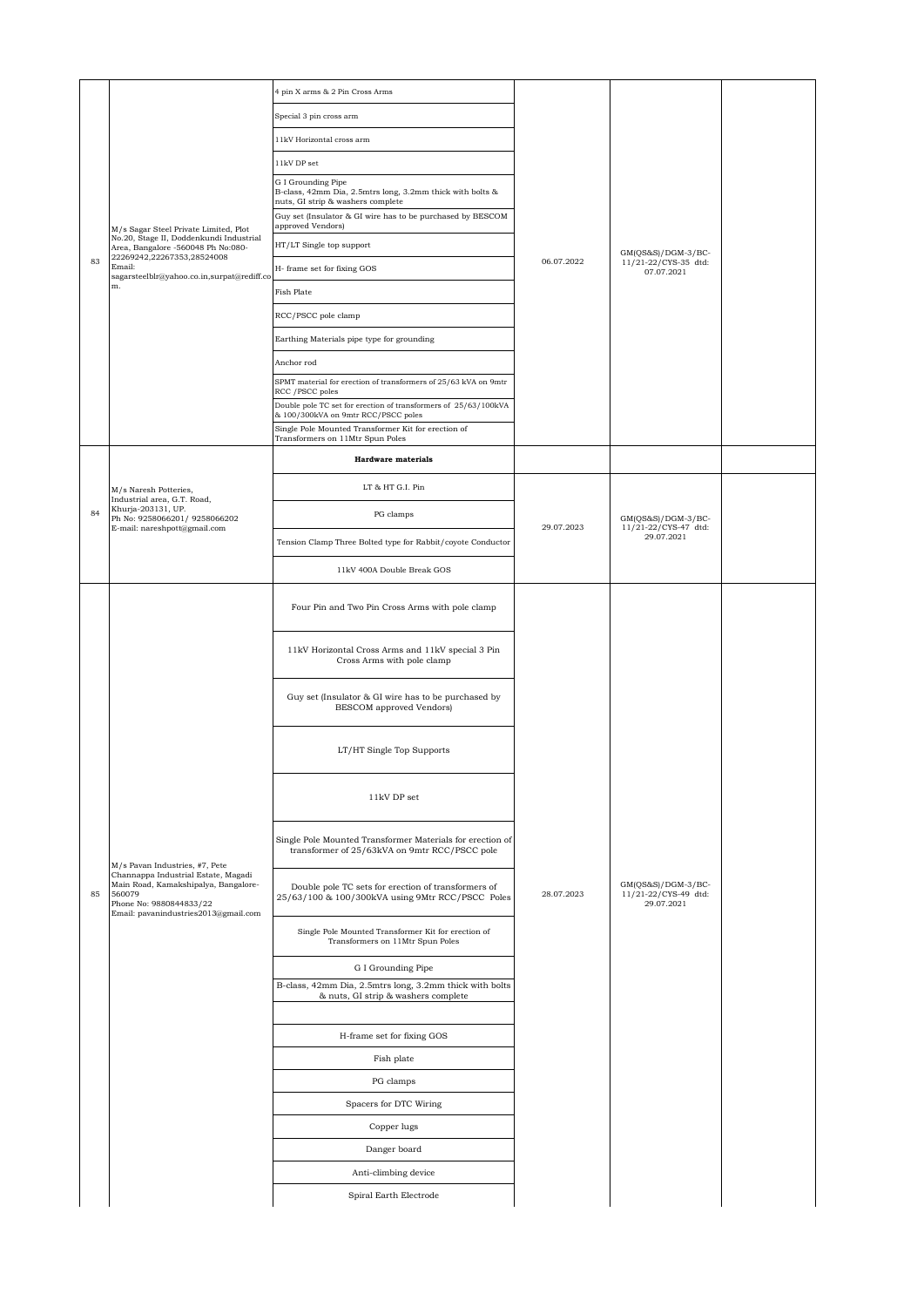| 86 | M/s Excel Industries,<br>Sy No:159/1,<br>Hulikere Gunnur,<br>Avverahalli Gate,<br>Ramanagara Tq & Dist - 562159<br>(Contact No:<br>9886703137, 9845355699)<br>(E-mail: exelindustriesrmg@gmail.com)                                                                                                                                      | Single Pole Mounted Transformer Kit for erection of<br>Transformers on 11Mtr Spun Poles<br>SPMT Materials for erection of transformer on 25/63kVA on<br>9mtr RCC/PSCC pole<br>2 Pin & 4 Pin cross Arm<br>11kV Special 3 Pin Cross Arms<br>LT & HT single top support<br>Clamps for PSCC/RCC poles<br>Guy set (Insulator & GI wire has to be purchased by BESCOM<br>approved Vendors)<br>$\mathcal{H}$ – frame set<br>11kV DP set                                                                                                                                                                                                                                                                                                                                                                                                                                                                                                          | 25.08.2023 | $GM(QS&S)/DGM-3/BC-$<br>11/21-22/CYS-70 dtd:<br>25.08.2021 |  |
|----|------------------------------------------------------------------------------------------------------------------------------------------------------------------------------------------------------------------------------------------------------------------------------------------------------------------------------------------|-------------------------------------------------------------------------------------------------------------------------------------------------------------------------------------------------------------------------------------------------------------------------------------------------------------------------------------------------------------------------------------------------------------------------------------------------------------------------------------------------------------------------------------------------------------------------------------------------------------------------------------------------------------------------------------------------------------------------------------------------------------------------------------------------------------------------------------------------------------------------------------------------------------------------------------------|------------|------------------------------------------------------------|--|
| 87 | M/s Shree Rama Electricals,<br>No. 882, "Monika Nilaya",<br>13th Cross, Havanoor Extension,<br>Nagasandra Bangalore - 560073.<br>Factory Unit:<br>No.14/A, 14th cross, 1st stage, Peenya<br>Industrial Estate, Bangalore - 560058<br>Contact No:<br>9844012618,9972926480, 8660318348,<br>9449887607<br>E-mail: ddoreswamy1959@gmail.com | 11kV Horizontal cross arm<br>11kV Special 3 Pin Cross Arms<br>2 Pin & 4 Pin cross Arm<br>LT & HT single top support<br>SPMT Materials for erection of transformer on 25/63kVA on<br>9mtr RCC/PSCC pole<br>Double Pole TC sets for erection of transformers of<br>25/63/100kVA & 100/300kVA on RCC/PSCC 9Mtr pole<br>Single Pole Mounted Transformer Kit for erection of<br>Transformers on 11Mtr Spun Poles<br>11kV DP set<br>$H$ – frame set<br>Clamps for PSCC/RCC poles<br>G I Grounding Pipe<br>B-class, 42mm Dia, 2.5mtrs long, 3.2mm thick with bolts &<br>nuts, GI strip & washers complete<br>Spiral Earth Electrode                                                                                                                                                                                                                                                                                                              | 25.08.2023 | $GM(QS&S)/DGM-3/BC-$<br>11/21-22/CYS-72 dtd:<br>25.08.2021 |  |
| 88 | M/s Sri Anjaneya Fabrication,<br>Plot No.29, KIADB Industrial Area<br>Obedenahalli, 3rd Phase, Doddaballapura<br>Taluk, Bangaluru Rural District - 561203<br>Contact No:<br>9845068875<br>E-mail: tnagaraj.281109@gmail.com                                                                                                              | Guy set (Insulator & GI wire has to be purchased by BESCOM<br>approved Vendors)<br>11kV Horizontal cross arm<br>11kV Special 3 Pin Cross Arms<br>2 Pin & 4 Pin cross Arm<br>LT & HT single top support<br>SPMT Materials for erection of transformer on 25/63kVA on<br>9mtr RCC/ PSCC pole<br>Double Pole TC sets for erection of transformers of<br>25/63/100kVA & 100/300 kVA on RCC/PSCC 9Mtr pole<br>Single Pole Mounted Transformer Kit for erection of<br>Transformers on 11Mtr Spun Poles<br>11kV DP set<br>$H$ – frame set<br>PG clamps for Rabbit/Weasel/coyote conductor<br>Clamps for PSCC/RCC poles<br>G I Grounding Pipe<br>B-class, 42mm Dia, 2.5mtrs long, 3.2mm thick with bolts &<br>nuts, GI strip & washers complete<br>Spiral Earth Electrode<br>Guy set (Insulator & GI wire has to be purchased by BESCOM<br>approved Vendors)<br>Spacers for Pole Mounted Transfer<br>Brace and Fish Plate<br>1.1kV & 11kV GI Pins | 13.09.2023 | GM(QS&S)/DGM-3/BC-<br>11/21-22/CYS-83 dtd:<br>13.09.2021   |  |
| 89 | M/s Techmech Industries,<br>No: 136,<br>Shivafaram, Kamakshipalya, Magadi Main<br>Road, Bangalore - 560079<br>Ph No:9945670443                                                                                                                                                                                                           | 11kV DP set<br>SPMT Materials for erection of transformer on 25/63kVA on<br>9mtr RCC/ PSCC pole<br>Double Pole TC sets for erection of transformers of<br>25/63/100kVA & 100/300 kVA on RCC/PSCC 9Mtr pole<br>Single Pole Mounted Transformer Kit for erection of<br>Transformers on 11Mtr Spun Poles<br>LT & HT single top support<br>2 Pin & 4 Pin cross Arm<br>Clamps for PSCC/RCC poles                                                                                                                                                                                                                                                                                                                                                                                                                                                                                                                                               | 29.09.2023 | $GM(QS&S)/DGM-3/BC-$<br>11/21-22/CYS-93<br>dtd:29.09.2021  |  |